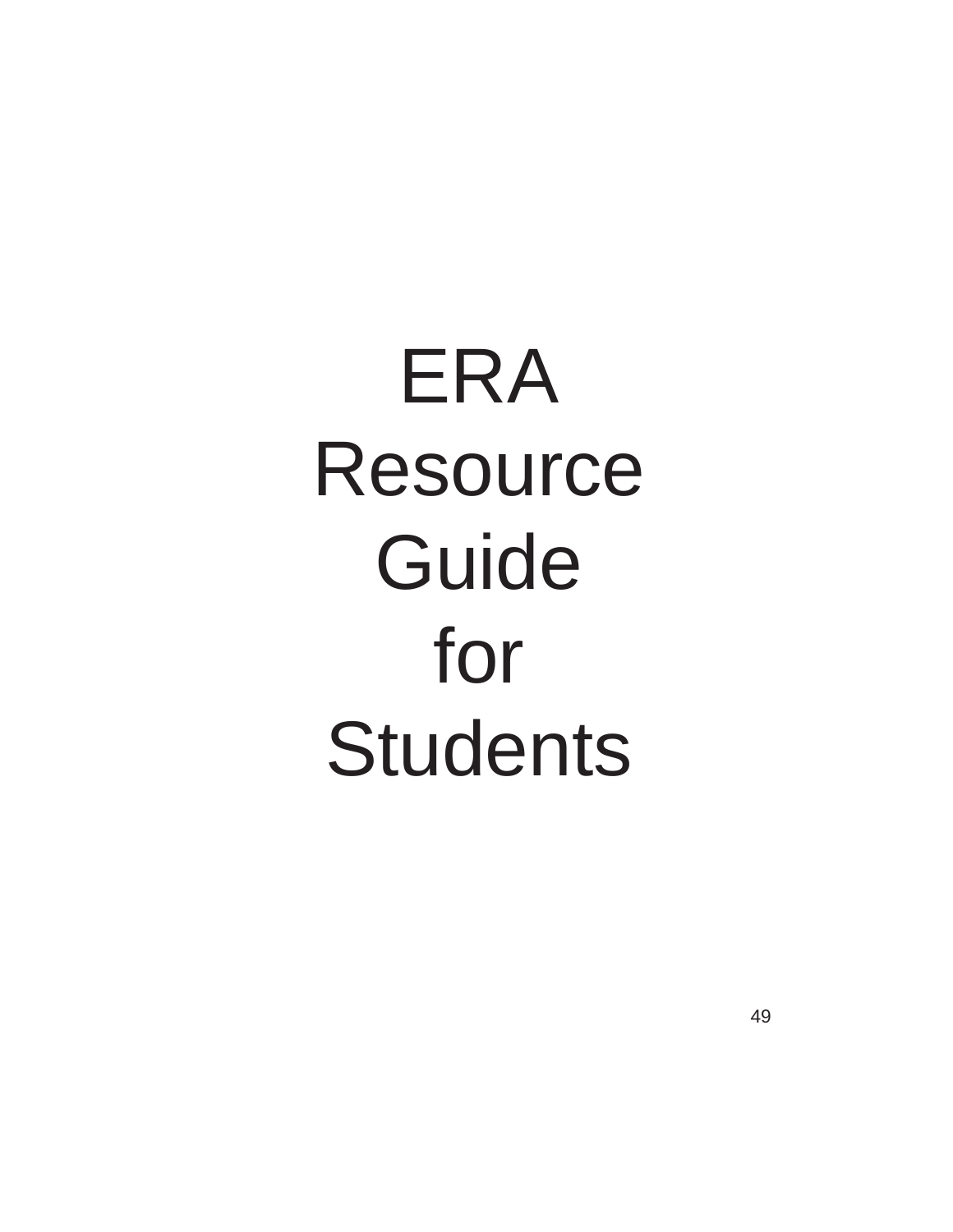# **How to Use the ERA Resources**

The site is broken up into individual projects, and each of these projects has a different navigation system. However, there are some basic guidelines which will help you to use the projects to their best effect.

Each project has a main entry screen. In some, this screen itself has a series of links to the individual elements of the project. In others, you will have to access the main navigation or contents pages by clicking a link on the main page.

Once you have accessed the main navigation section, you can follow the instructions there. In projects which have a series of themes, such as 'Peasant Social Worlds', there is also a contents page which contains a listing of all the pages in the project. This is useful if you are researching something specific, rather than attempting to learn as much as possible about the project.

Within most of the pages there are embedded hypertext links which can be used to access other relevant parts of the project, for example the glossary, in-depth explanations of a particular item etc. One way of using these is to read the whole page first, then go back and access any links. This way, you will not lose yourself in the site. If you do find yourself lost, you can either use the 'back' button on your browser or the navigation bars or buttons to take you back to the main page of the section you were in.

You can return to the main ERA site at any time by clicking on the bar at the bottom of your screen which says 'Return to main ERA page'. This will take you back to the entry screen, where you can select another project, find out more about ERA itself or even get some tips on creating your own anthropology site.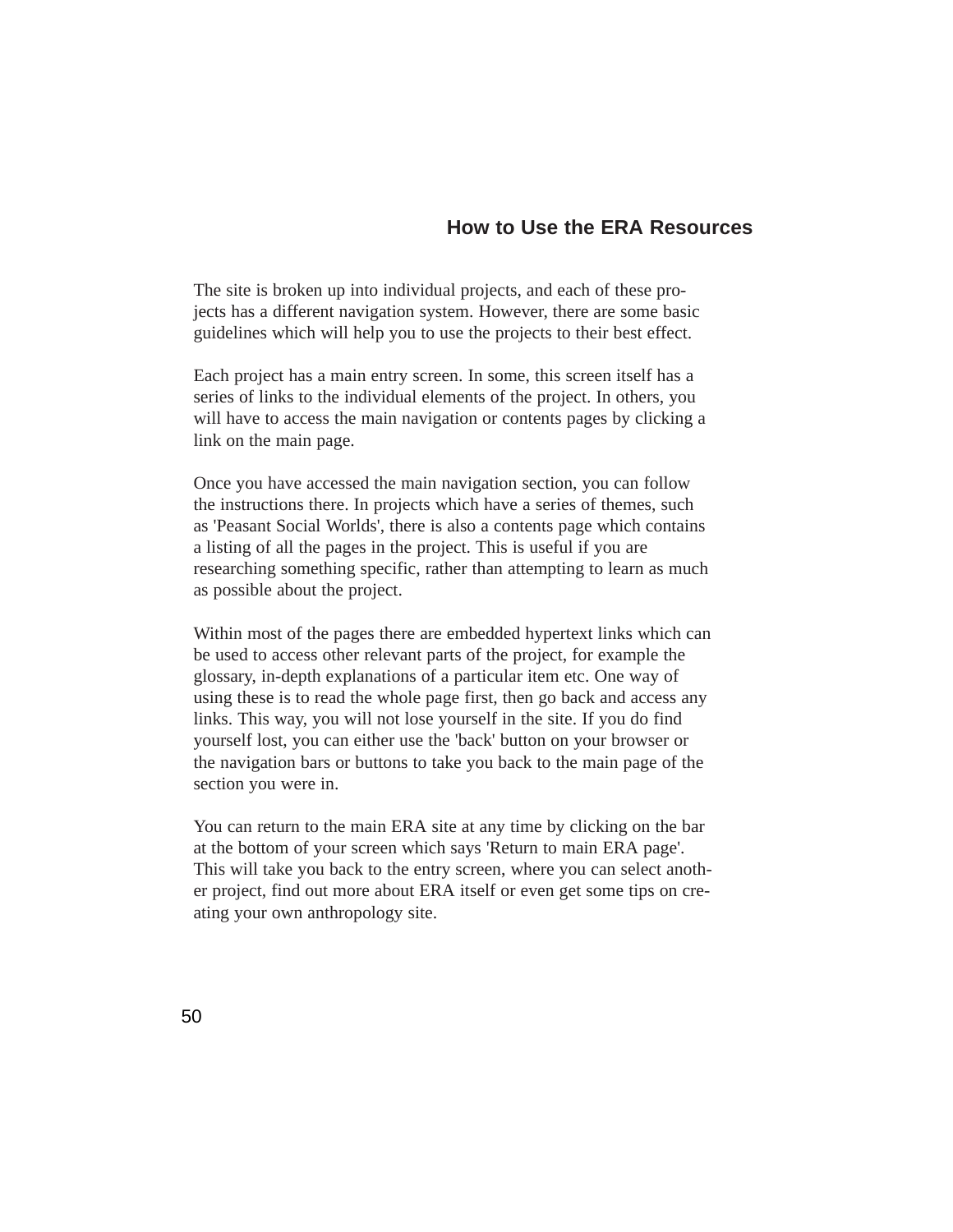## **Element 1**

# **Pitt Rivers: anthropology and ethnography in the nineteenth century, the history of museums, field collection and the iconography of shields**

## **Introduction:**

The materials presented in this element fall into six major parts, the first of which contextualises the work of Lieutenant-General Pitt Rivers within nineteenth century anthropology as a whole, the second of which examines one part of his collection (shields drawn from a number of different societies) in detail, and the third of which looks at his epistemology of field collection. From here, the element turns to a study of the development of ethnographic museumology, following which it explores some of the more abstract representational issues raised by the study of material culture. All of the element's sections reflect upon the life and work of Pitt Rivers, and these themes are brought together in the final section, which more specifically overviews his life and works. The element can be used in a number of ways to enrich the process of learning and understanding various (inter-related) anthropological issues:

To clarify points from a lecture

To plan an essay or seminar presentation

As exam preparation

As a tool for examining the career of Pitt Rivers To gain increased awareness of the processes involved in the construction of ethnographic knowledge, in particular the way in which it is constructed from ethnographic museum collections, and material cultural artifacts more generally.

#### **Themes:**

The life of Lieutenant-General Pitt Rivers The history of anthropology and ethnography in nineteenth century Britain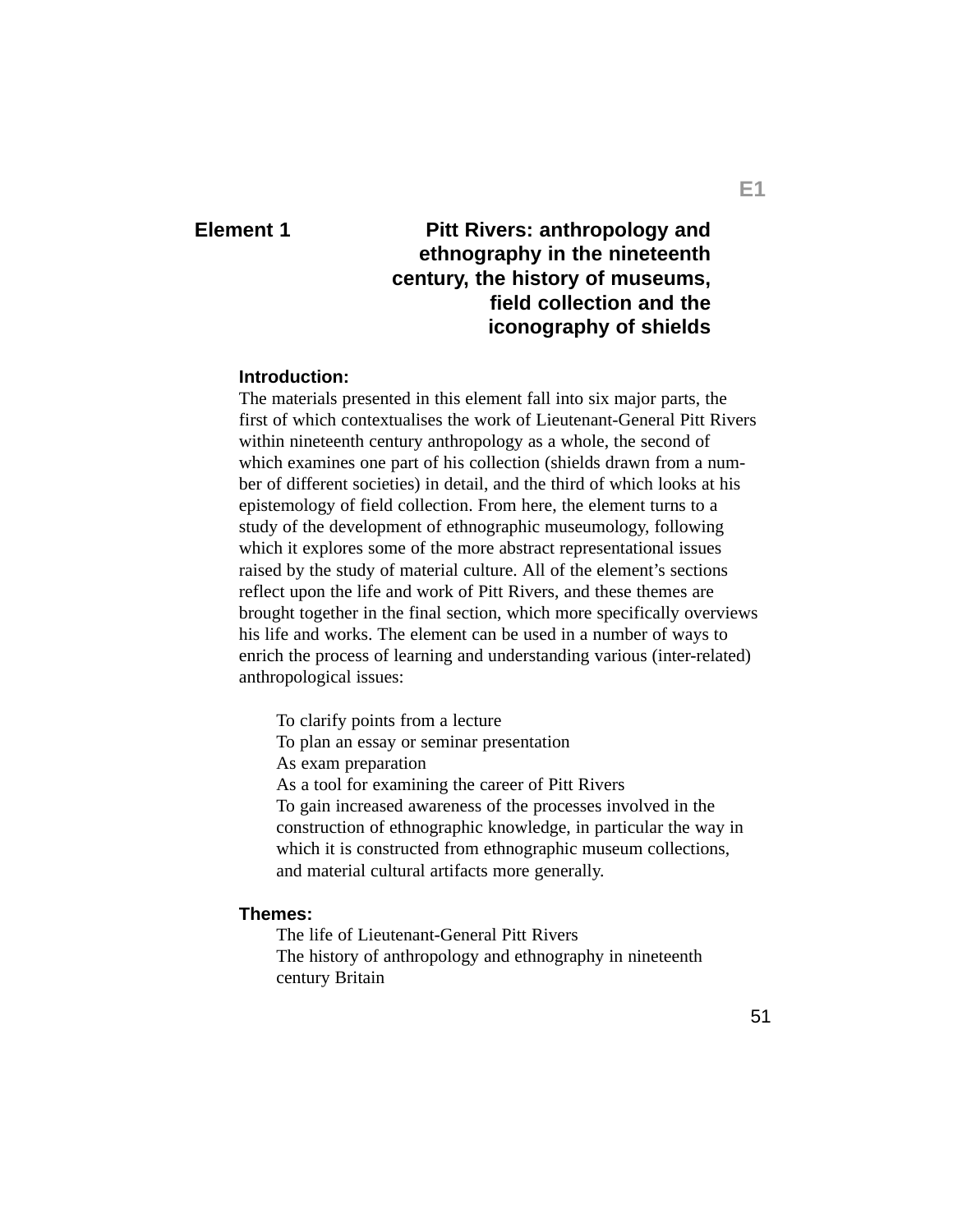The history of anthropology and ethnography at the University of Oxford Material culture Ethnographic museumology The epistemology of field collecting Weaponry

#### **Layout of the element:**

The element opens at a 'front page' which contains a link to a 'site map' It is suggested that new users of the element follow this link first, as this brings up an index of all the parts (and their contents) giving an overview of the entire element.

Users following this link will note that the index of links found on the 'front page' are also constantly on view throughout the entire element (in a window on the left hand side of the browser window) and can be used to jump to other maximal parts of the element. Once such a link (to a maximal part) has been selected an index of all the materials contained in that maximal part will be displayed in the right hand window. A tool bar above the right hand window (which has a brown background) will also appear, which allows navigation to the (maximal part's) various sub-sections.

All selected materials are displayed in the right hand window.

#### **Reading and using the element:**

How you read the element will be determined by personal choice and by your specific needs for reading the material. The element can be read in a linear manner, but could also be read section by section, each of which gives a (non-exhaustive) overview of one theme relating to Pitt Rivers' work. For users who have no background knowledge of this nineteenth century anthropologist at all, it may be worth beginning with the overview of his life and work contained in the final major part of the element, that which is entitled 'Pitt Rivers and the Pitt Rivers Museum'.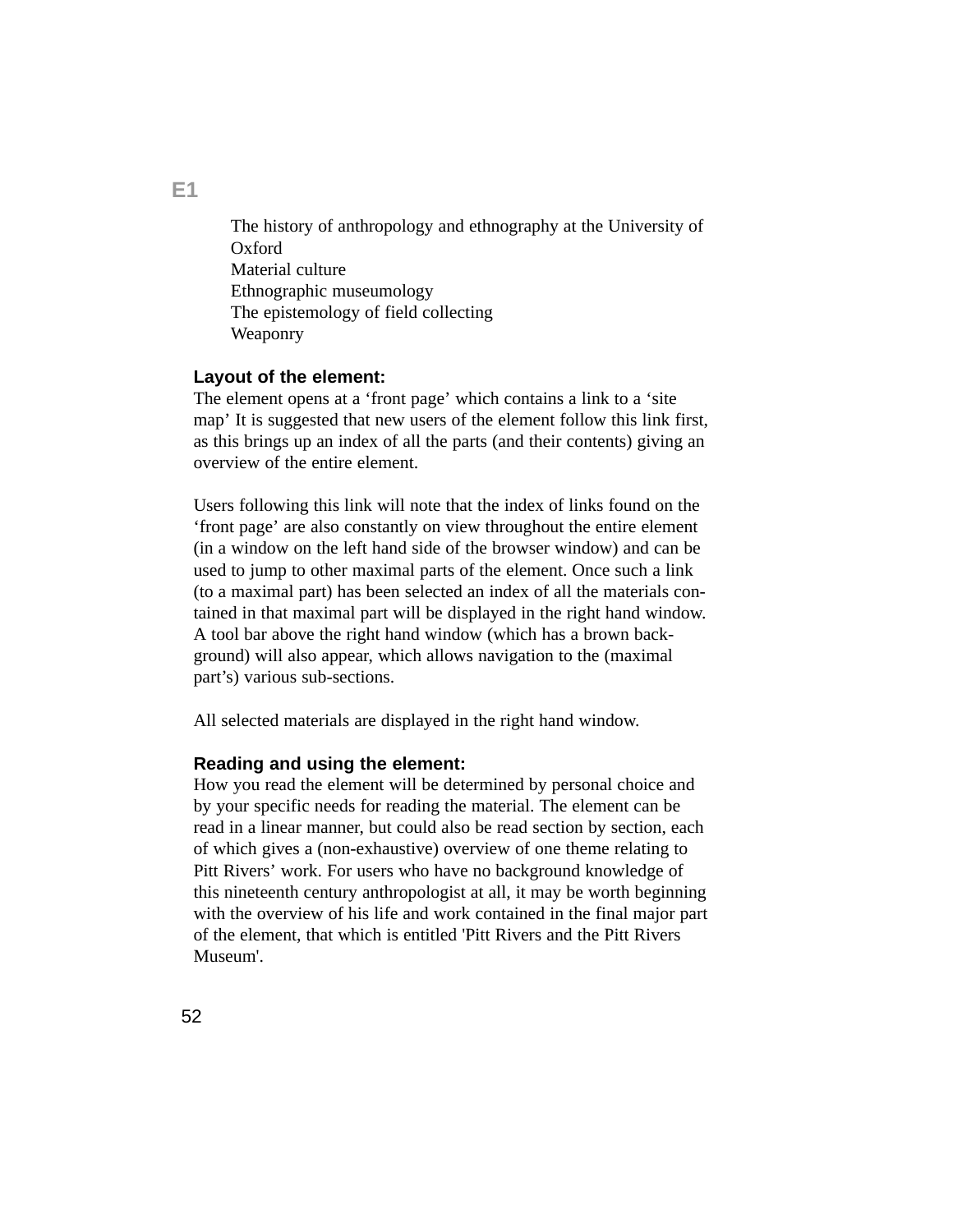#### **Essay and seminar discussion topics:**

A number of (inter-related) topics can be examined in relation to the materials contained in this element. Although by no means exhaustive, the following list contains some issues which may be worth exploring:

How influential was the work of Pitt Rivers on the development of anthropology in the last century? (In what ways was he a 'typical' nineteenth century anthropologist? How did his work affect the course of the discipline's development at the University of Oxford and beyond?)

In what ways did contemporaneous theories exert an influence on Pitt Rivers' epistemology of field collection? (How did the alternative methods of collection he adopted [e.g. buying artifacts from auction, collecting them from field sites, etc.] affect the overall shape of his collection? How satisfactory was his approach to artifact collection?)

Why did Pitt Rivers collect 'military' artifacts (such as shields)? (What can such objects tell us about the societies from which they derive? Or about mankind as a whole?)

How may anthropological knowledge be constructed from the examination of museum collections? (Why do different museums display such collections in different ways? In what different ways has the Pitt Rivers collection been displayed?)

How and why have anthropological approaches to the study of material culture changed since Pitt Rivers' time? (Will such studies continue to have relevance for the discipline in the future?)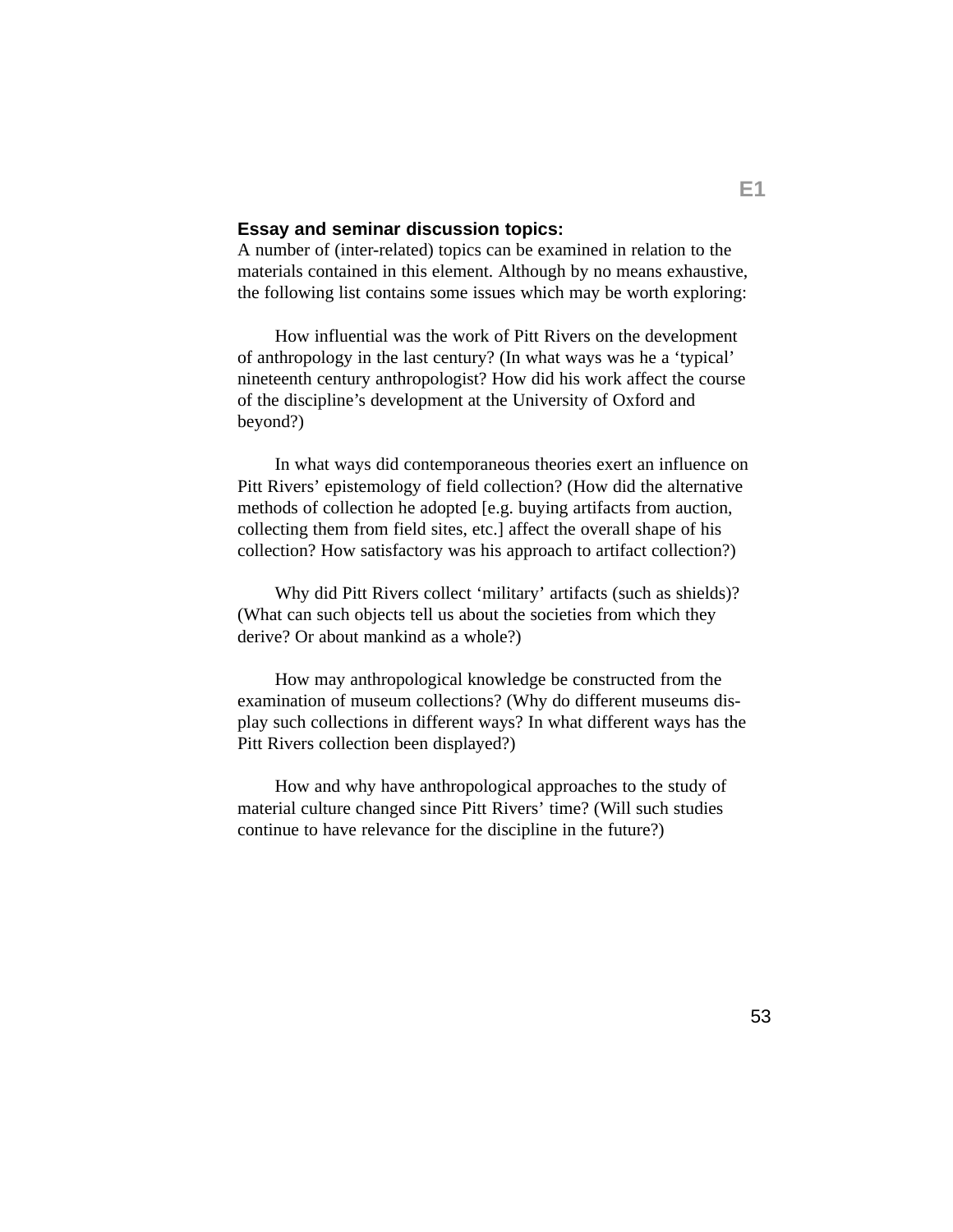#### **Web sites:**

The bibliography (at the end of the element) contains a comprehensive listing of sources relating to the various themes (Pitt Rivers, museumology, military artifacts etc.) covered in this element. Students with a particular interest in this topic, and more generally in the issues pertaining to museum ethnography, may wish to visit the following (related) web sites:

Links to the web sites of all the museums at the University of Oxford (including the Pitt Rivers) at: http://www.ox.ac.uk/museums.html

The Peabody Museum of Archaeology and Ethnology, The University of Harvard at: http://www.peabody.harvard.edu/

Museum of Anthropology at Wake Forest University at: http://www.wfu.edu/Academic-departments/Anthropology/museum/ index.html

The University of Michigan Museum of Anthropology at: http://www.umma.lsa.umich.edu/umma.html

The Hunterian Museum University of Glasgow at: http://www.gla.ac.uk/Museum/

SCRAN (resource base of Scottish material culture and human history) a: http://www.scran.ac.uk/

University of Cambridge Museum of Archaeology & Anthropology at: http://cumaa.archanth.cam.ac.uk/museum.htm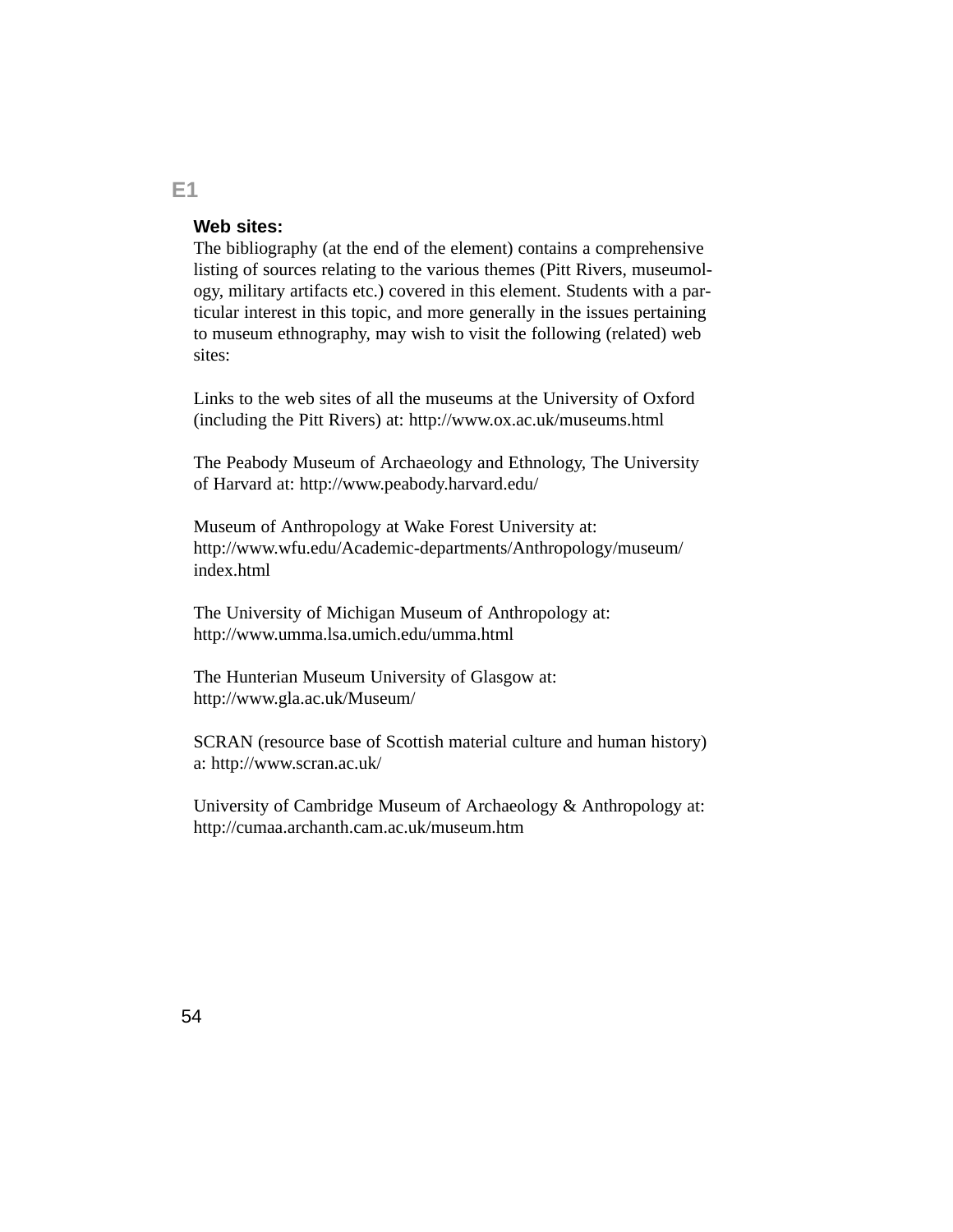## **Element 2**

# **Peasant Social Worlds and their Transformation**

#### **Introduction:**

This element can be used in a number of ways to enrich our learning and understanding of anthropology:

To plan an essay or seminar presentation To create essay topics or topics for discussion in seminars To clarify points in a lecture As exam preparation To gain increased awareness of the process of ethnographic research As a tool in comparative studies To study & learn about anthropological field methods To experience cultures in a more direct way through visual material & ethnographic accounts

#### **Reading & using the element:**

How you read the element will be determined by personal choice and by your specific needs for reading the material. Here are a few ways you may approach the texts depending on the context of study:

*Linear reading* If you are preparing for a seminar or essay you may want to begin reading the text from the Introduction through to 'Theory & debates' which contains options to look at the case studies or refer to the History section. In this way you go through all the main issues as you would when reading a book or article. This is more time consuming than reading selected topics but it provides all the salient information which you would need at the beginning stages of essay preparation i.e. when you have not yet read the essential readings.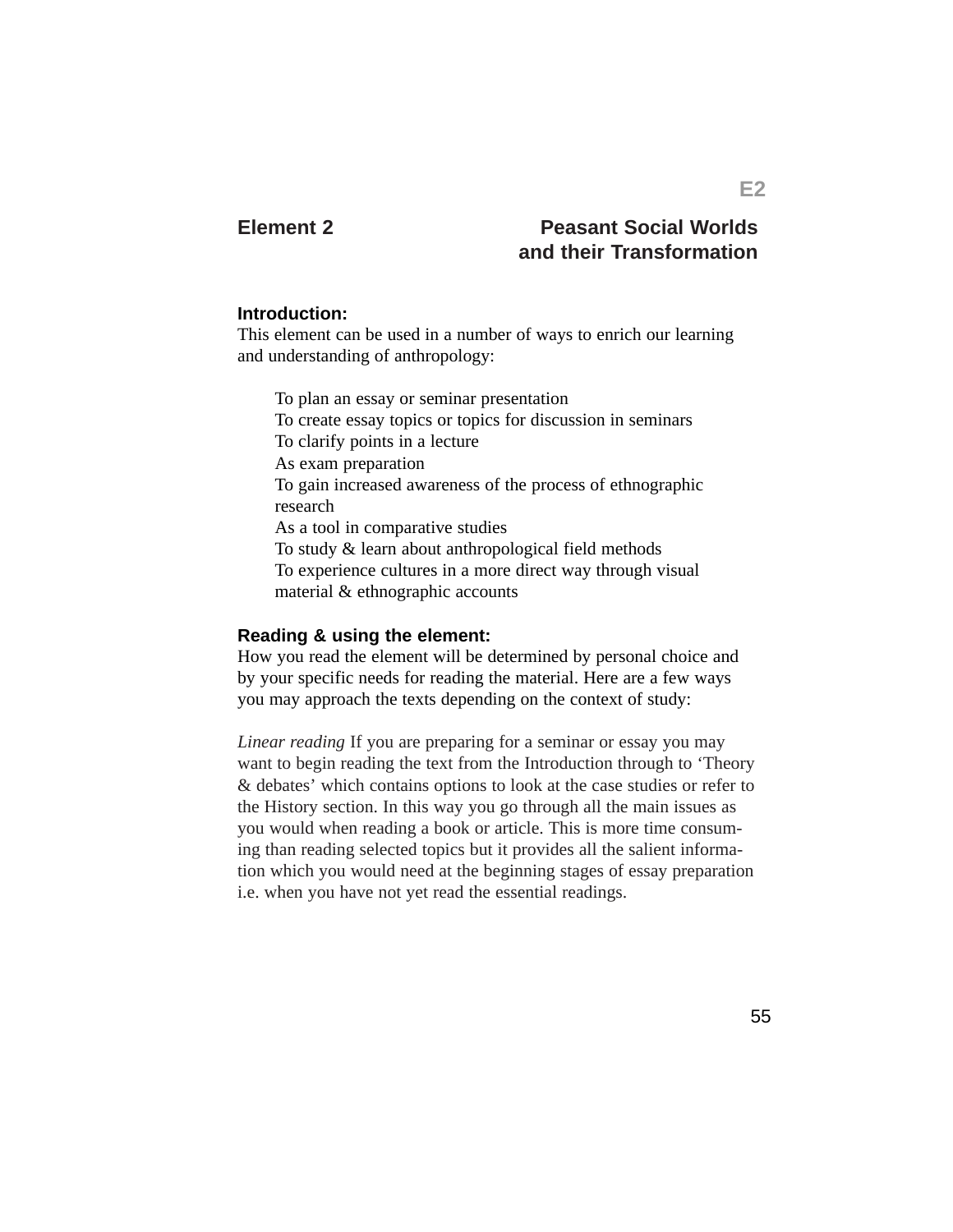*Text-based searches* This option can be used to search the bibliography for relevant texts to include in a bibliography, or to use as additional reading material which may not appear on your course reading lists. It may also be useful in searching through the text to clarify points you may not have understood fully in a lecture, for example you could use the search facility to enter keywords which are central to the arguments as presented in a lecture. This could also be useful once the preparatory work for an essay has been done, to check or cross-check that you have grasped fully the concepts being used. Searching the text by themes using this search option provides a list of sites where the themes appear, so it can be a quick way to search through the text for relevant material. \*\*\*This facility is not available on the CD.\*\*\*

*Reading by topics* If you have already reviewed the theoretical debates but need ethnographic examples, you could jump to Case Studies. This may be useful if you need examples to substantiate theoretical arguments put forward. This way of reading is more focused on specific areas which you know are needed to complete a piece of work. It is useful once you are already aware of the main points and arguments of a particular topic as you will be able to fill in the gaps of your knowledge. Alternatively, you can begin with the last page (http://nt2.ec.man.ac.uk/multimedia/questions.htm) which raises the questions with which this text is concerned; to get a general idea of some of the focal points in the text, and then read the sections. In other words, you could use this as guidance on what to read in the element, keeping the questions in mind as you go through the text for a more focused read.

#### **Themes:**

South American Ethnography Economic Anthropology Development Studies Ethnicity & Nationalism Issues of Land rights Women's position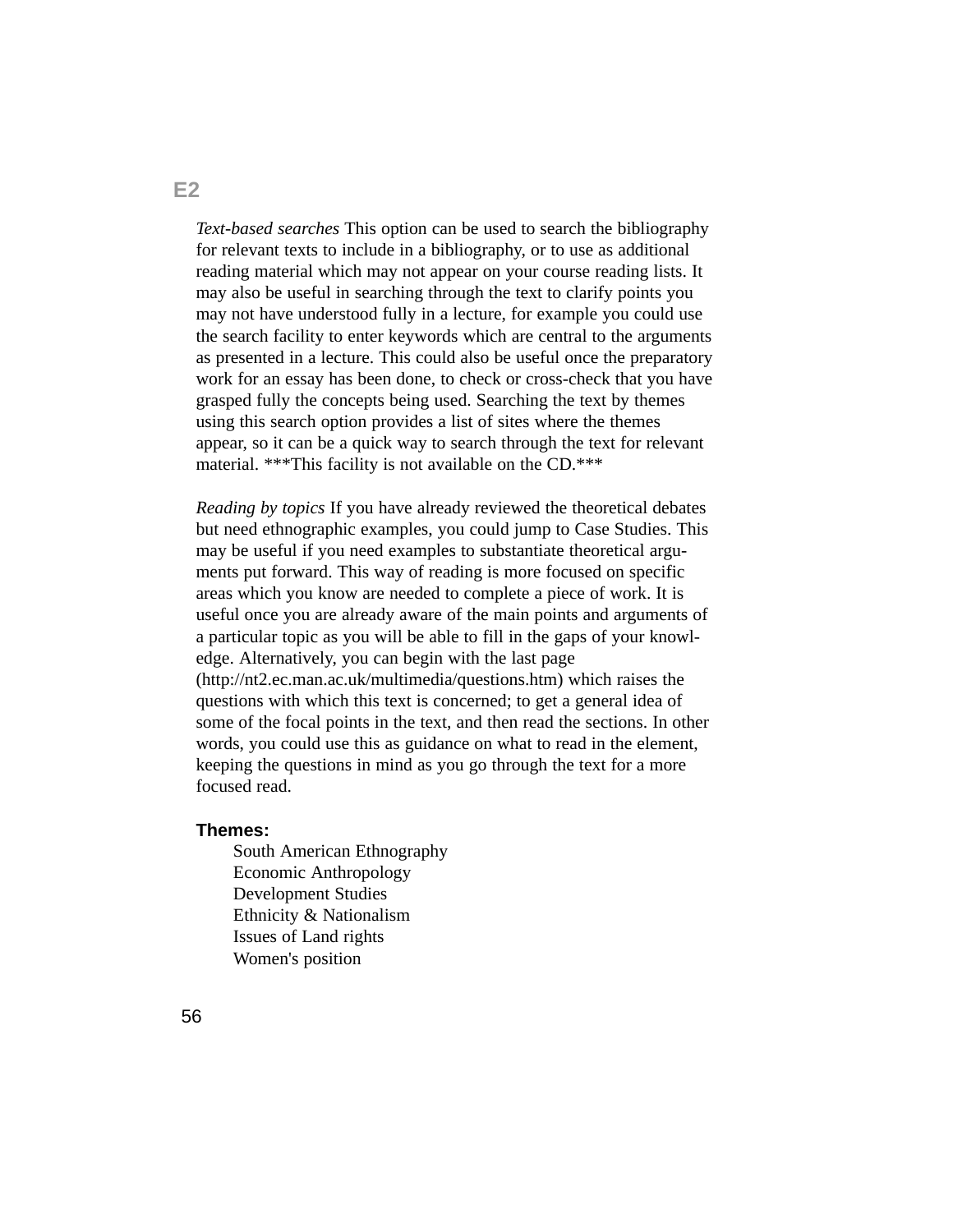Peasant Agriculture Kinship Field Methods Shamanism Ethnography

#### **Essays/seminars/discussion:**

Drawing on evidence from the 2 case studies compare the different methods and styles of ethnographic representation and analysis.

What field methods are being used? How is the data represented and in what ways does this influence our understanding of the texts? How does the author's presence influence our perceptions of the societies?

How does anthropology seek to understand contemporary social processes? Use John Gledhill's Mexican Case study to discuss this.

'Underdevelopment' is not a state (of backwardness and lack of modernisation) but a process: a process of distorted socioeconomic change which reflects fundamental structural inequalities in the world economy. Discuss.

What are peasants today? Are the classical models of 'peasant society' and 'peasant economy' adequate tools of analysis today? Have modern lifestyles made it impossible to make a clear distinction between 'urban' and 'rural' society? Beyond the Classical Debates - The Changing Character of the Peasantry - http://nt2.ec.man.ac.uk/multimedia/theory12.htm.

\*\*\* This page reiterates the main questions put forward in the Introduction, having now explored the classic theories and debates on peasant agriculture.\*\*\*

For essay topics see also last page at: http://nt2.ec.man.ac.uk/multimedia/questions.htm - Some questions and a note on Method.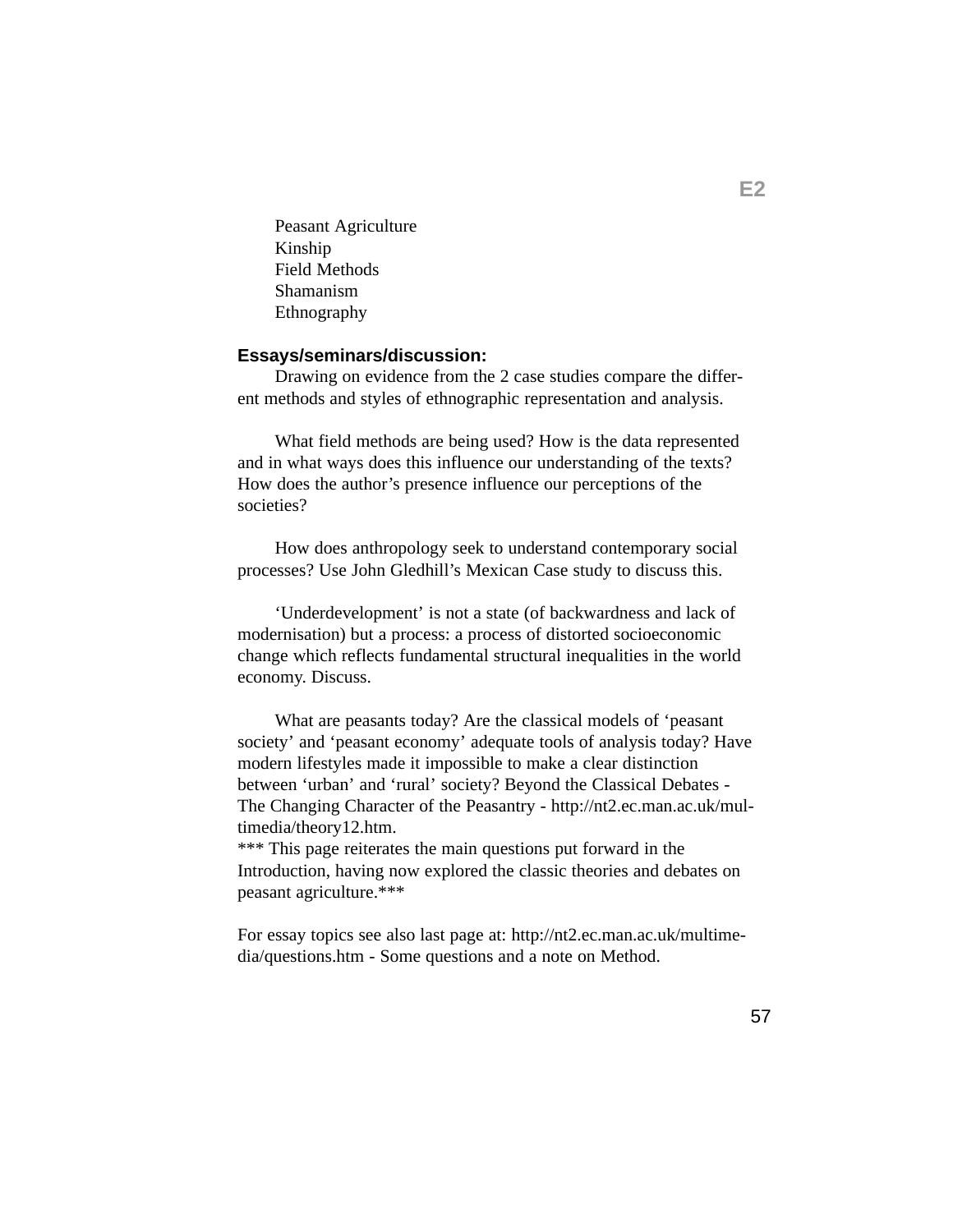## **Element 3**

# **'Venda Girls' Initiation': John Blacking**

## **Introduction:**

This element contains a number of articles and collections of video and songs based on Blacking's work on the three phases of initiation for Venda girls: vhusha, tshikanda and domba, which he documented during two years of fieldwork in the late 1950's. Throughout his life Blacking drew upon his original research to formulate many of his ideas about the crucial role of music and dance in human society. He provides us with detailed ethnographic descriptions of these institutions and of the expressive repertoire used in them. The aim of this project is not so much to outline the way in which the Venda material marked John Blacking's work as it is to re-present his data on initiation schools in the spirit in which it was originally published: as an invitation for further analytical readings. This element can be used in a number of ways:

To clarify points from a lecture To plan an essay or seminar presentation As exam preparation As a tool for comparative ethnographic studies To gain increased awareness of the processes involved in the construction of ethnographic knowledge, in particular the way in which anthropological accounts are constructed from field notes

#### **Themes:**

Anthropology of the body Visual anthropology Ethnomusicology Myth analysis Analysis of symbols Field methods/methodology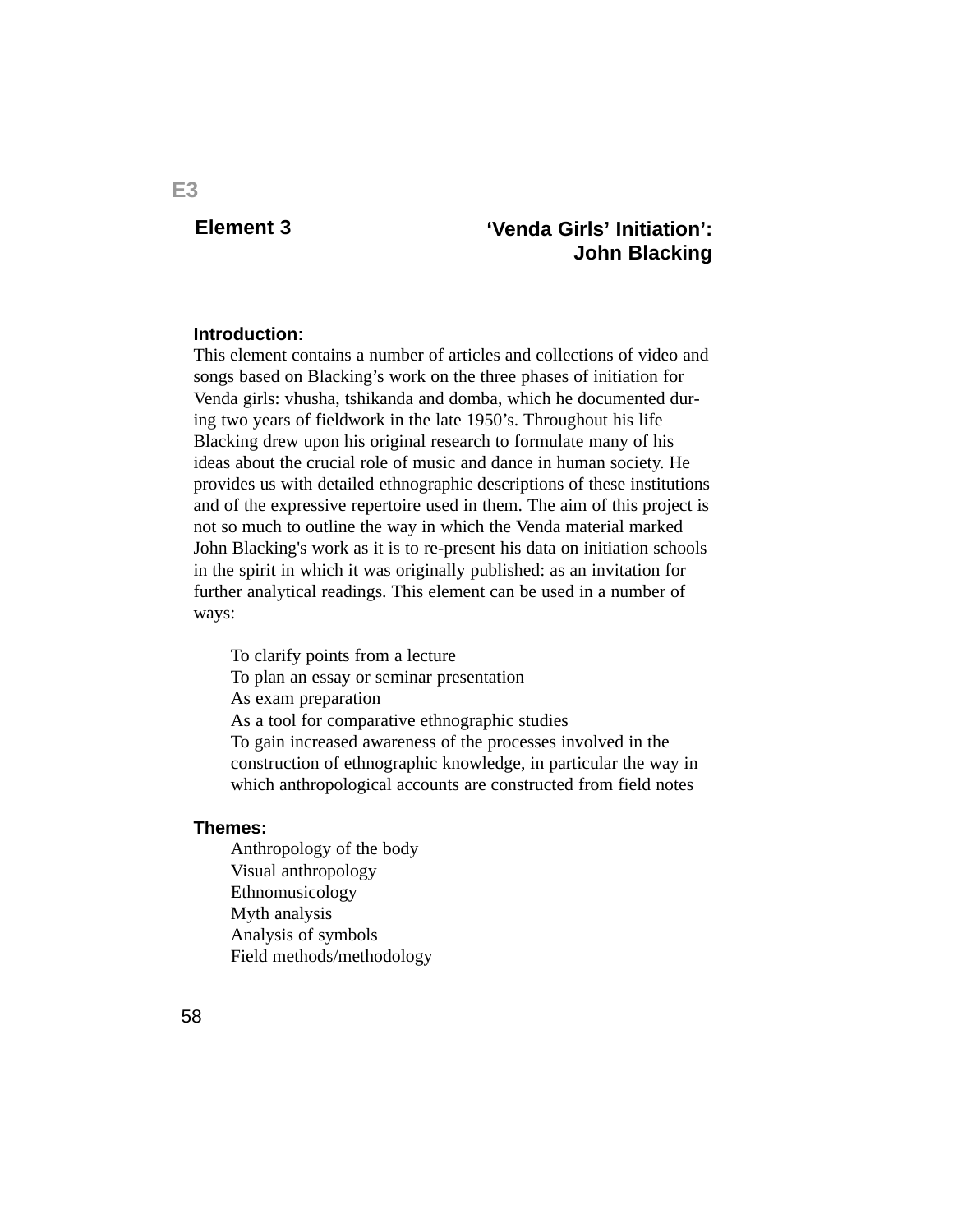#### **Reading and Using the element:**

How you read the element will be determined by personal choice and by your specific needs for reading the material. Here are a few ways you may can approach the texts depending on the context of study:

*Reading by topic* That is, if you are preparing a discussion on a specific issue such as ethnomusicology, it is a good idea to begin by going to the 'Venda music' section which introduces the reader to venda music and some ethnomusicology issues. Similarly, if preparation has already been done on the subjects of ritual performance and/or the body, the reader could begin by going straight to the 'video clips' section, to view in practice, the theoretical arguments surrounding these issues. In other words, this way of selected reading is useful if you have already reviewed the theoretical debates surrounding these issues but require further examples, clarification or expansion of a particular topic.

*Linear reading* To begin a study of Venda society, ethnomusicology, ritual, etc. the reader could start with the introduction and continue through the element in much the same way as reading a book. This would ensure that all of the major themes and important issues were included in the preparatory stages of an essay plan/seminar discussion. In this way you go through all the main issues as you would when reading a book or article. This is more time consuming than reading selected topics but it provides all the salient information which you would need at the beginning stages of essay preparation i.e. when you have not yet read the essential readings.

#### **Essays/seminars/discussion:**

A number of (inter-related) topics can be examined in relation to the materials contained in this element. Although by no means exhaustive, the following list contains some issues which may be worth exploring: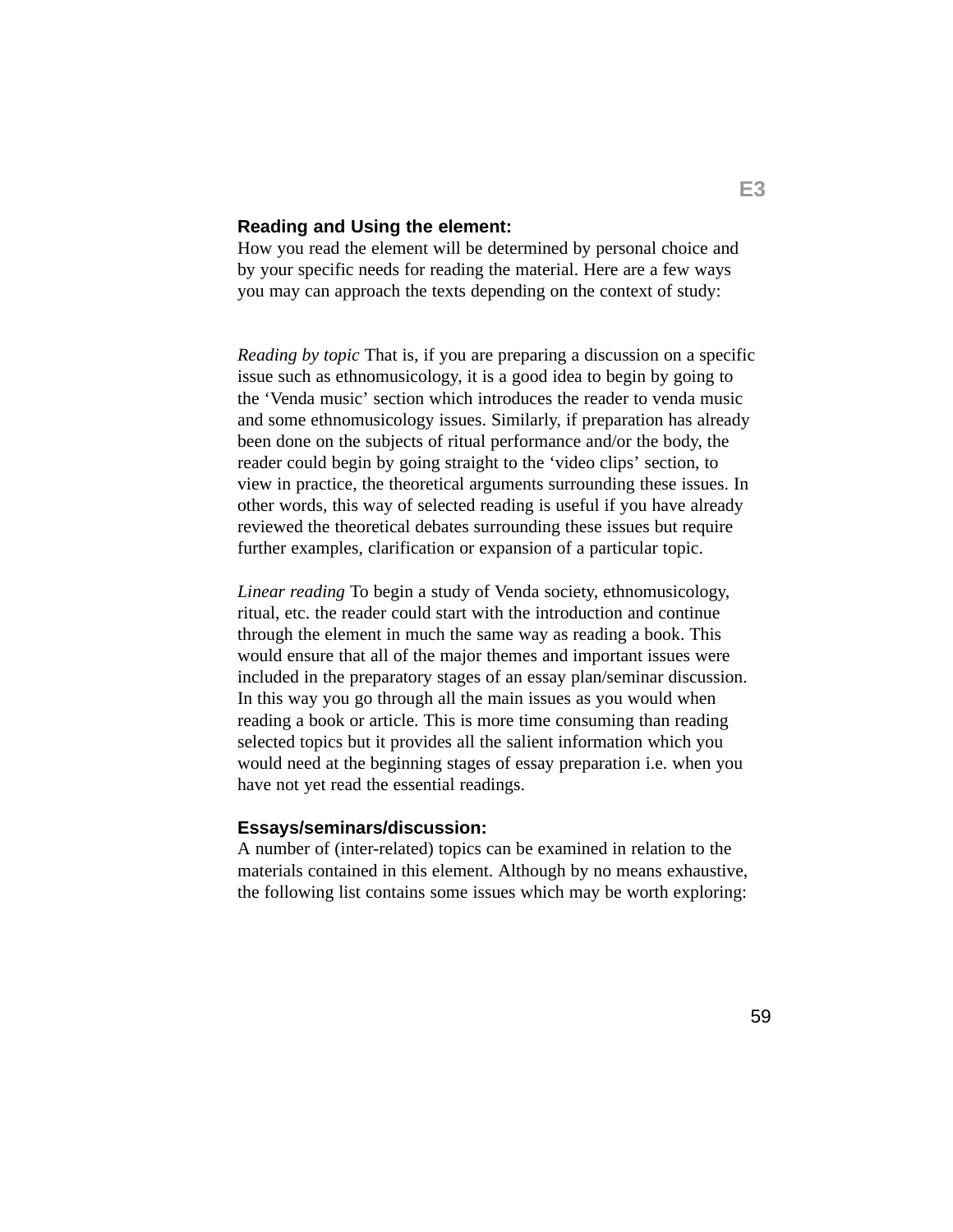In what ways does the body become ascribed with social meaning and/or identity in the context of Venda girls' initiation rites?

What use are video/pictorial data for understanding social phenomena? Can they be used as 'stand alone' evidence or do they need to be contextualised?

Ethnomusicologists have suggested that the analytical category of 'music' is ethnocentrically biased.

#### **Suggested further reading:**

In addition to the above mentioned themes it is a good idea to view **Element 8** which focuses on Venda divination systems as well as those practised by the Mambila. This would provide more detail on Venda society in general thus expanding our knowledge of Venda culture.

#### *Initiation*

Heald, S. 1999. *Manhood and morality: sex, violence and ritual in Gisu society.* London: Routledge.

La Fontaine, J. S. *Initiation*. Middlesex: Penguin Books.

- Talle, A. 1993. 'Transforming women into 'pure' agnates: aspects of female infibulation in Somalia'. In *Carved flesh, cast selves: gendered symbols and social practices* (eds) V. Broch-due, I. Rudie & T. Bleie. Oxford: Berg.
- Richards, A. I. 1956. *Chisungu: a girls' initiation ceremony among the Bemba of Northern Rhodesia*. London: Faber & Faber.
- van Gennep, A. 1960 [1909]. *The rites of passage*. London: Routledge and Kegan Paul.

#### *The body*

Dieterlen, G. & Y. Cisse. 1972. *Les fondements de la societe d'initiation du Komo.* Paris: Presses Universitaires de France. Douglas, M. T. 1973 [1970]. *Natural symbols: explorations in* 

*cosmology* (2nd edition). London: Barrie & Jenkins.

Jackson, M. 1981. 'Knowledge of the body'. In *Man* (N.S.) 18 327-345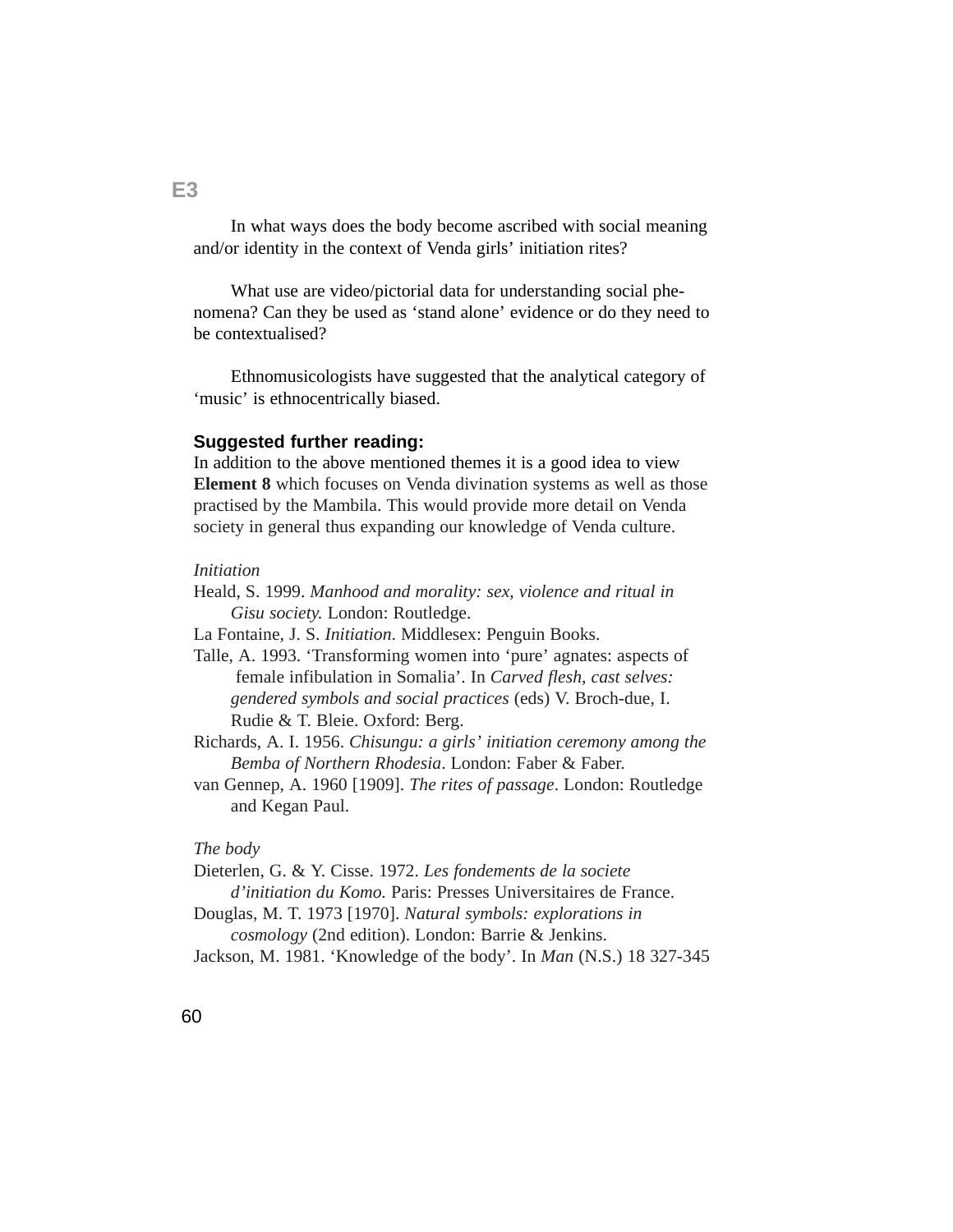- Mauss, M. 1935. 'Les techniques du corps'. In *Journal de psychanalyse* 32 (reprinted in [1950]*Sociologie et anthropologie* (ed.) Claude Levi-Strauss. Paris: Presses Universitaires de France).
- Strathern, M. 1993. 'Making incomplete'. In *Carved flesh, cast selves: gendered symbols and social practices* (eds) V. Broch-due, I. Rudie & T. Bleie. Oxford: Berg.

#### *Visual Anthropology*

Banks, M. & H. Morphy. 1997. *Rethinking visual anthropology.*  London: Yale University Press.

Collier, J. 1967. *Visual anthropology: photography as a research method*. London: Holt, Rinehart & Winston.

Crawford, P. I. & D. Turton (eds) 1992. *Film as ethnography.*  Manchester: Manchester University Press.

Edwards, E. (ed.) 1992. *Anthropology and photography, 1860-1920*. London: Yale University Press in association with the Royal Anthropological Institute.

Hockings, P. 1995. *Principles of visual anthropology* (2nd edition). New York: Mouton de Gruyter.

#### *Ethnomusicology*

Blacking, J. 1973. *How musical is man?* London: Faber.

- Koskoff, E. (ed.) 1989. *Women and music in cross-cultural perspective.* Urbana: University of Illinois Press.
- Lomax, A. 1968. *Folk song style and culture*. Washington DC: American Association for the Advancement of Science.
- Merriam, A. 1964. *The Anthropology of music.* Evanston, IL: Northwestern University Press.
- Rouget, G. 1985. *Music and trance: a theory of the relations between music and possession*. Chicago: University of Chicago Press.
- (See also the regional discographies contained in each issue)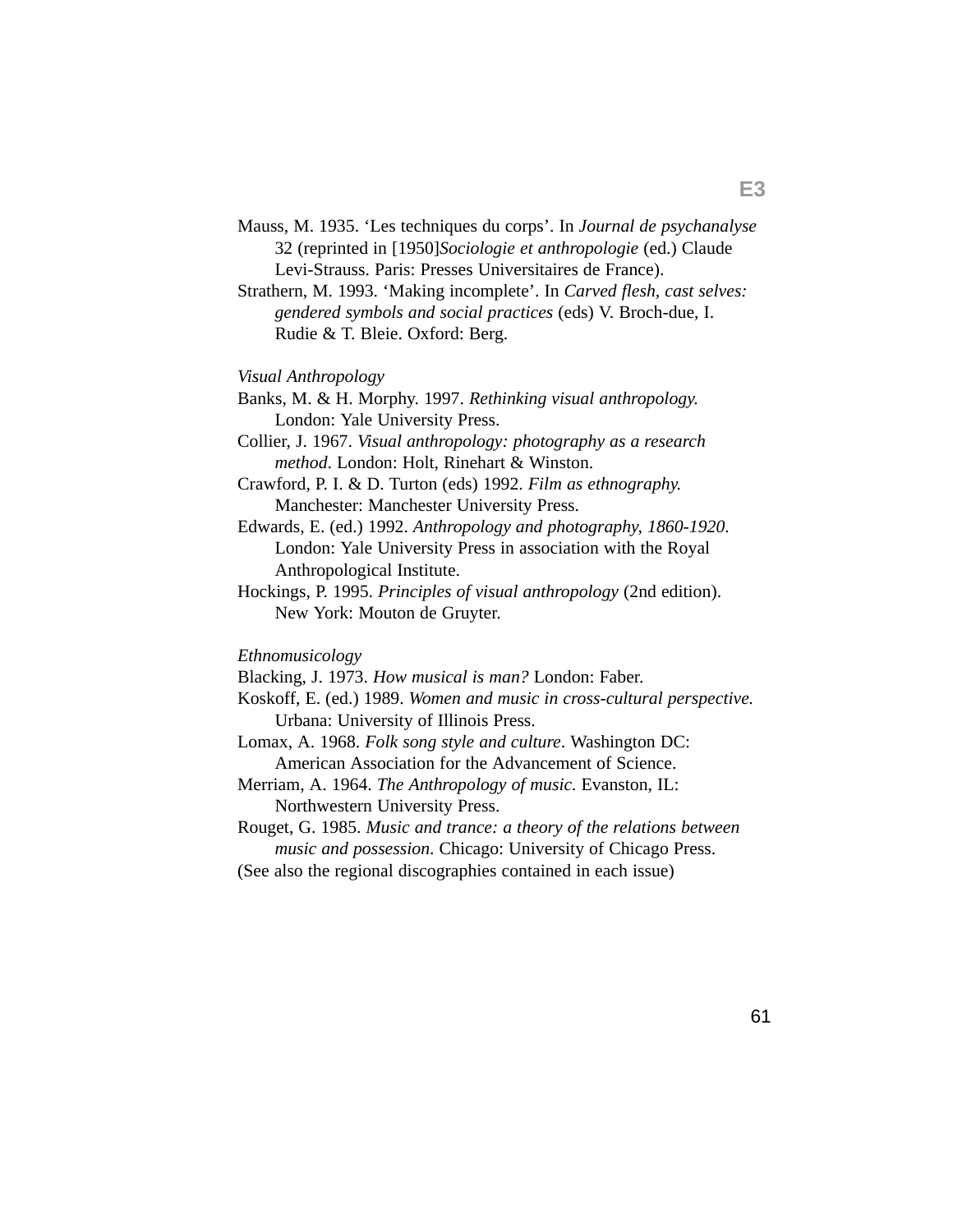# **Element 4 Working Notes on the Kingdom of Bum: identity and ethnicity and colonial ethnography**

#### **Introduction:**

This element is concerned with the region of West-central Africa, the Cameroon Grassfields. It contains a wide variety of ethnographic materials including Sally Chilver's field diary and the results of collaborative fieldwork undertaken by Chilver and Kaberry. This section provides an ethnographic overview of the region and remains, to date, the starting point for any ethnographic research in the Grassfields. Information on the Kingdom of Bum appears in a section on 'Traditions of Migration, Settlement and State Formation' and also in 'Social and Political Institutions: Selected Examples'. The ethnographic materials contained in the collection reflect very much on issues to do with political and ritual hierarchies and the construction of local identity. This methodologically broad approach to the Grassfields explicitly includes the views of explorers, missionaries and colonial administrators. This element can be used in a number of ways:

To clarify points from a lecture To plan an essay or seminar presentation As exam preparation As a tool for comparative ethnographic studies To gain increased awareness of the processes involved in the construction of ethnographic knowledge, in particular the way in which anthropological accounts are constructed from field notes

#### **Themes:**

African Societies History of Anthropology Identity/Ethnicity Methodology Field Methods Ethnographic styles/representation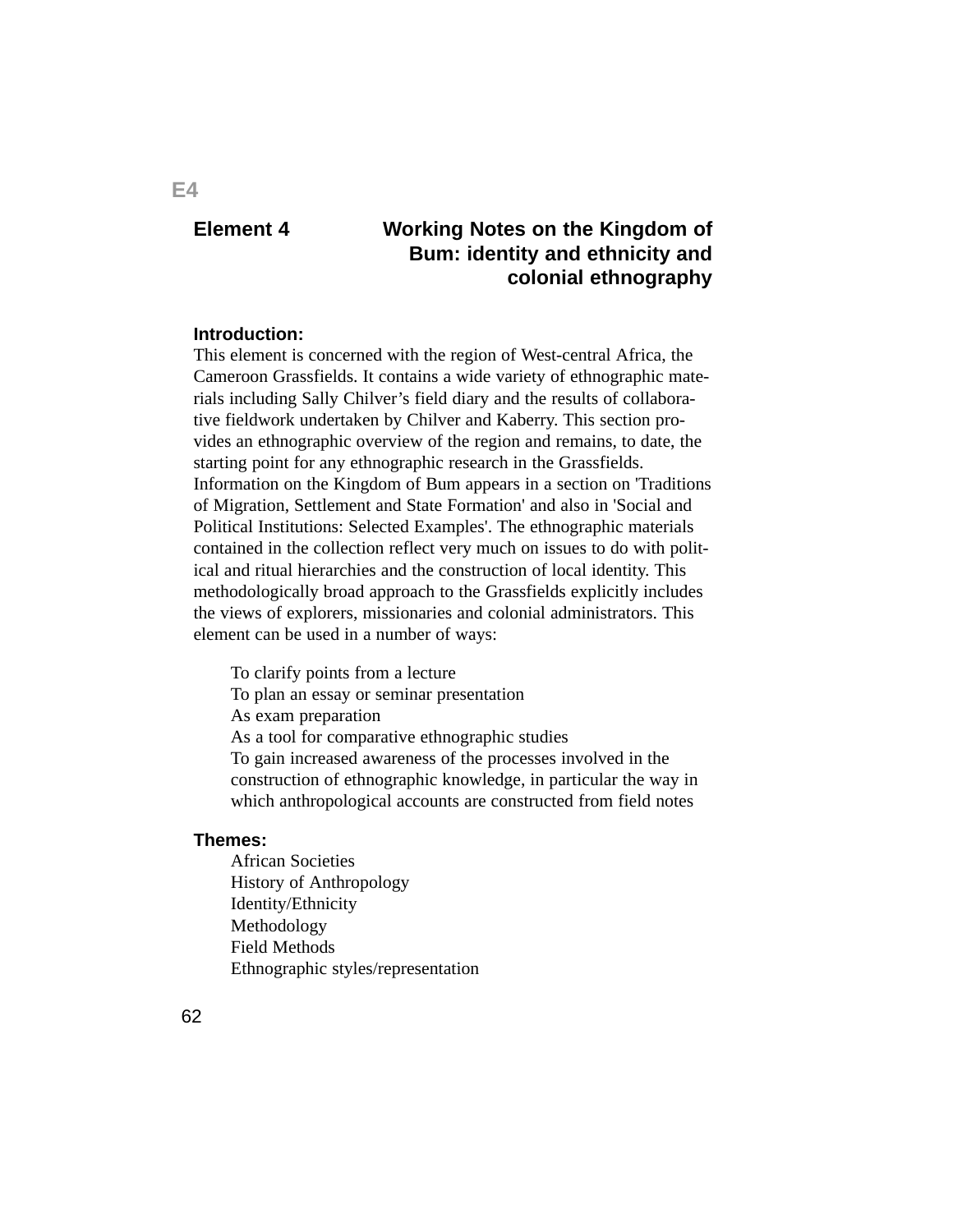#### **Reading and Using the element:**

How you read the element will be determined by personal choice and by your specific needs for reading the material. This element however contains a guide and suggestions on reading through the text in the section entitled 'How to use these pages'. You can access this section from the starter page at: http://sapir.ukc.ac.uk/OBU/. It is recommended that you read through the first three days of the field diary of Sally Chilver. It is further strongly suggested that you read these diary pages together with the published accounts as a means of coming to terms initially with the detailed ethnographic data.

The diary pages have been further linked to a set of commentaries, notes, questions and exercises.

#### **Essay and seminar discussion topics:**

A number of (inter-related) topics can be examined in relation to the materials contained in this element. Although by no means exhaustive, the following list contains some issues which may be worth exploring:

How do ethnographers differ from missionary or travel writers? Using Chilver and Kaberry's published account and the early missionary reports, discuss.

How and why have anthropologists tried to incorporate 'native terms' in their accounts? (Are anthropological analyses enriched by such inclusions? What are the problems involved in translating native categories into those of the anthropologist and her audience?)

What is the place of field notes in the anthropological enterprise? What is the relationship between field notes and finished monographs? Compare the field notes of Chilver and Kaberry and their contributions to the final account?

Time depth here, against synchronicity of 'ethnographic present'?

Identity/ethnicity: oundaries, kinship links, trade routes, language, politics of naming, historicity, etc?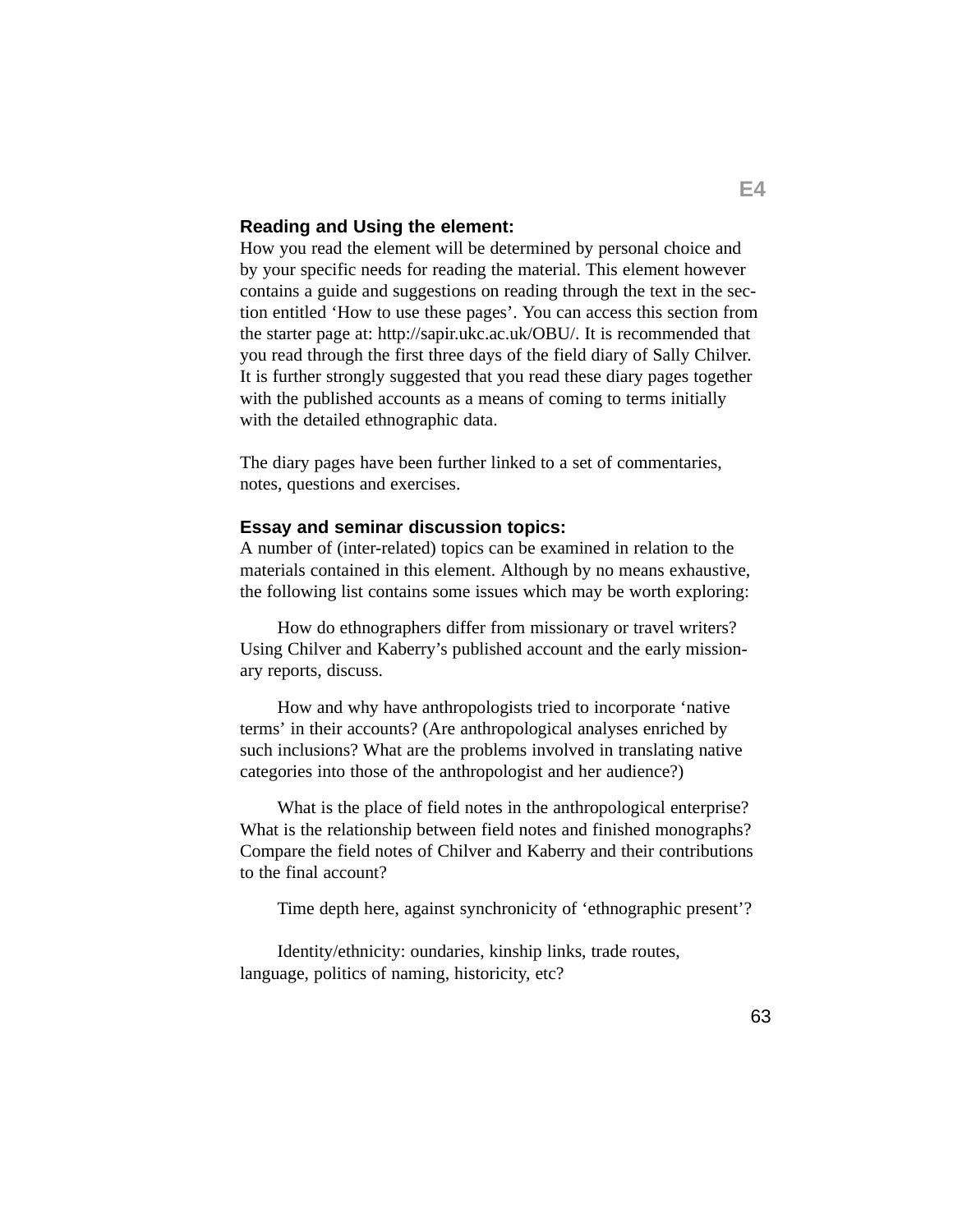# **Further reading/Web sites:**

http://www.sil.org/ethnologue/countries/Came.html (Ethnologue: Linguistic database of all Cameroonian languages)

http://www.agora.stm.it/politic/cameroon.htm (Links to sites containing information on the politics of Cameroon)

http://lucy.ukc.ac.uk/Fdtl/Rehf/ (Archival sources from Farnham Rehfisch's work on the Mambila (1953): Writing the Mambila)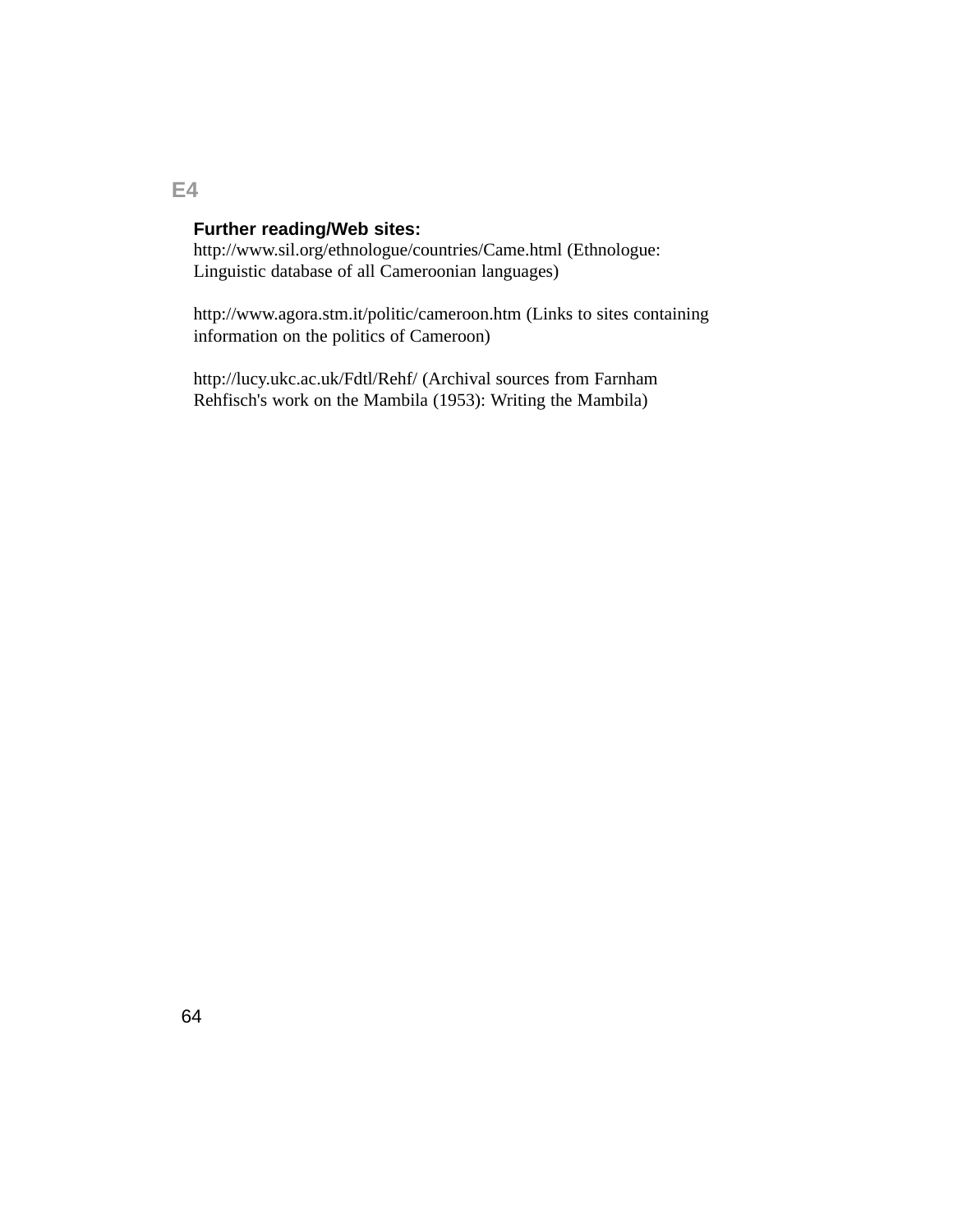# **Element 5 The Ascoli Project: a Puglian town and its hinterland**

### **Introduction:**

This project examines changes in kinship and family forms and in marriage and inheritance strategies during the period 1700-1990 in Ascoli Satriano, a small 'city' in southern Italy. The project seeks to offer a new synthesis of historical and anthropological materials, using a combination of archival material and ethnographic fieldwork while exploring the main documentary research resources available to historicallyinclined anthropologists. By focusing on the forms, time-spread, limitations and circumstances of production of these sources, it calls for a more critical analysis of greater time depth than is commonly found in existing historical-anthropological studies of south Italy. It raises issues concerned with the problems in employing historical materials i.e. in understanding the context and methods of their creation for example. This element can be used in a number of ways:

To clarify points from a lecture To plan an essay or seminar presentation As exam preparation To gain increased awareness of the processes involved in the construction of ethnographic knowledge, in particular the way in which anthropological accounts are constructed from field notes

#### **Themes:**

European Anthropology Historical Anthropology Kinship, Family Structure & Inheritance Peasant Agriculture Archival Research Methodology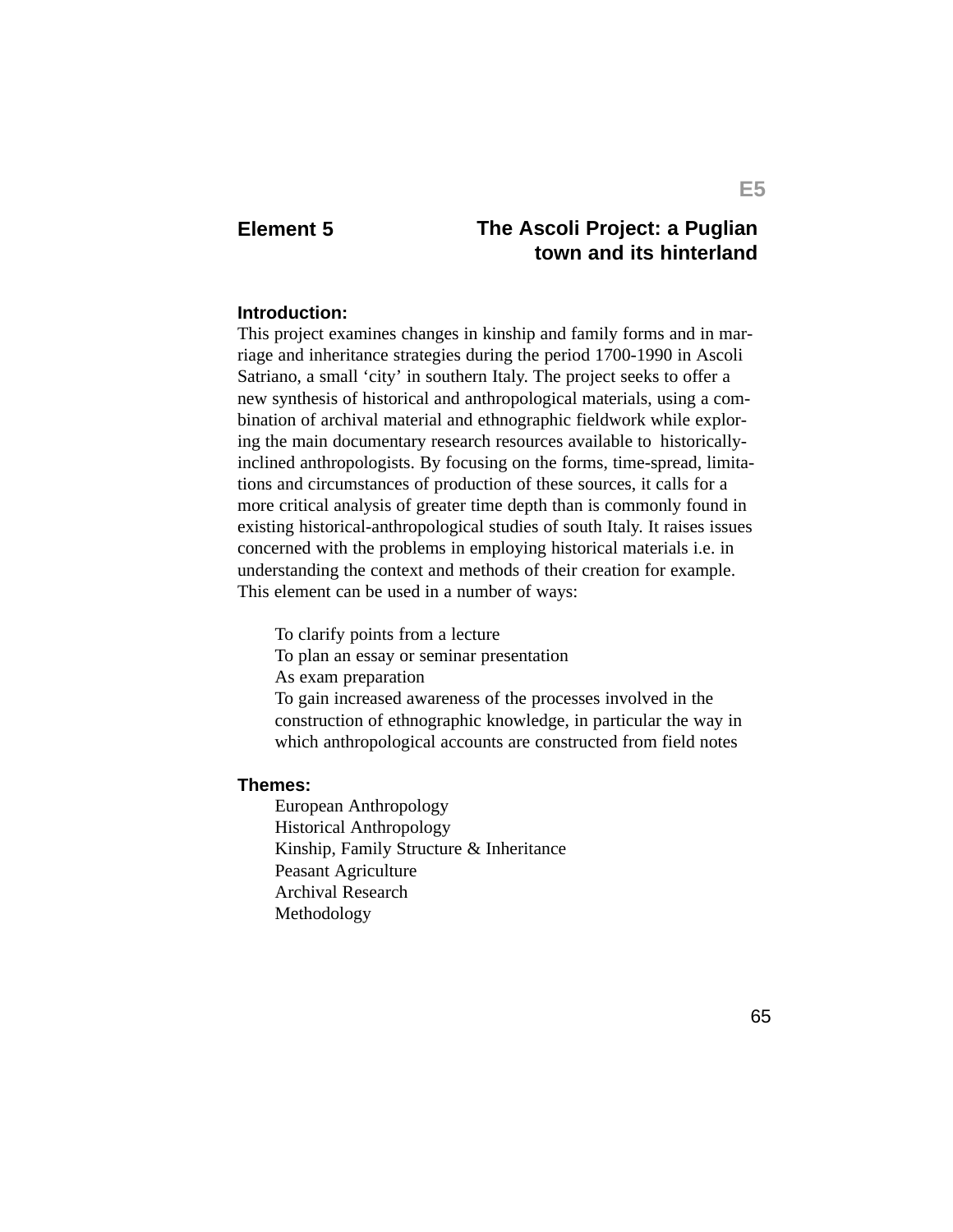#### **Reading and Using the element:**

How you read the element will be determined by personal choice and by your specific needs for reading the material. Each unit within this element can be read as a self-contained unit. Check the unit index/table of contents for what is available within each section. Below is a brief guide to the choice of topic one could select within each unit:

*Archival records* Unit One: (See the unit index to select a section of the unit). This unit seeks to illustrate the range of information such documents contain and the ways they can be used in both family and wider kinship reconstruction. It is a good idea to begin with the section 'Find out about the documents' which explains what the records are and how they can be used. This provides a useful introduction to the use of archival sources. 'Read the paper' contains an article which examines kinship and residence patterns in 18th & 20th century Ascoli.

*Research & archival material* Unit Two:This unit focuses on changes over time in inheritance, marriage and dowry patterns seeking to illustrate how notarial contracts can be used to document these processes. This provides a useful indication of the process of research, from initial reading of archival sources to data analysis to the written article.

*Visual representation* Unit Three: This section of the element includes maps from 16th & 18th century and contemporary photographs of the region which together provide an account of the history of the region and its agricultural past. Unit four - similarly uses visual material to complete the narrative account of Ascoli's urban history over the last three centuries. Of particular interest is the section on the procession celebrating a saint's day. Photographs of the procession stand alongside a description of the event giving the reader a clearer picture and feel for the town and its culture.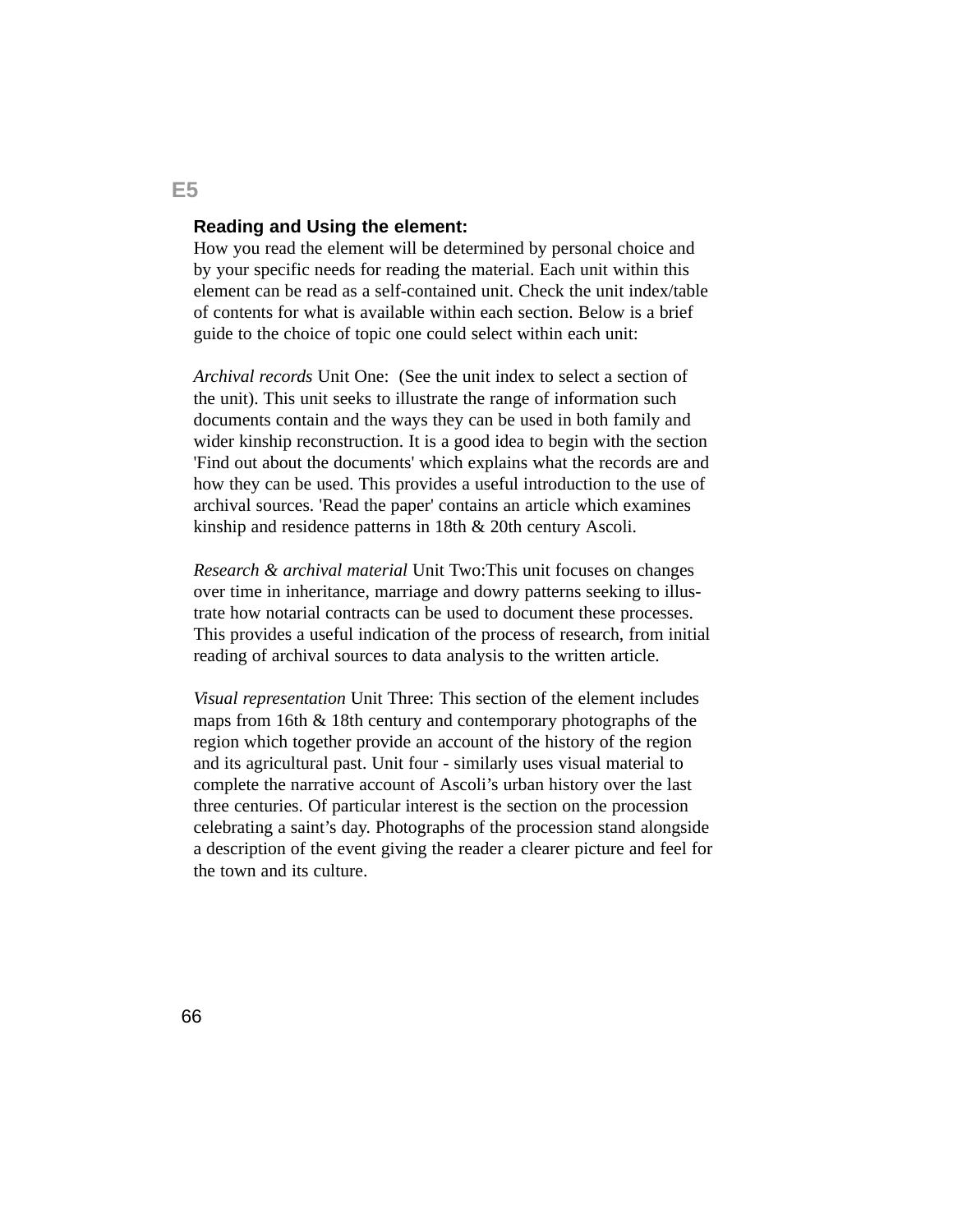# **Essays/seminars/discussion:**

A number of (inter-related) topics can be examined in relation to the materials contained in this element. Although by no means exhaustive, the following list contains some issues which may be worth exploring:

What are the difficulties in using historical sources in research?

An historical perspective is important to anthropological scholarship. Discuss

\*\*\*Searches of the database are available online only, not on the CD version.\*\*\*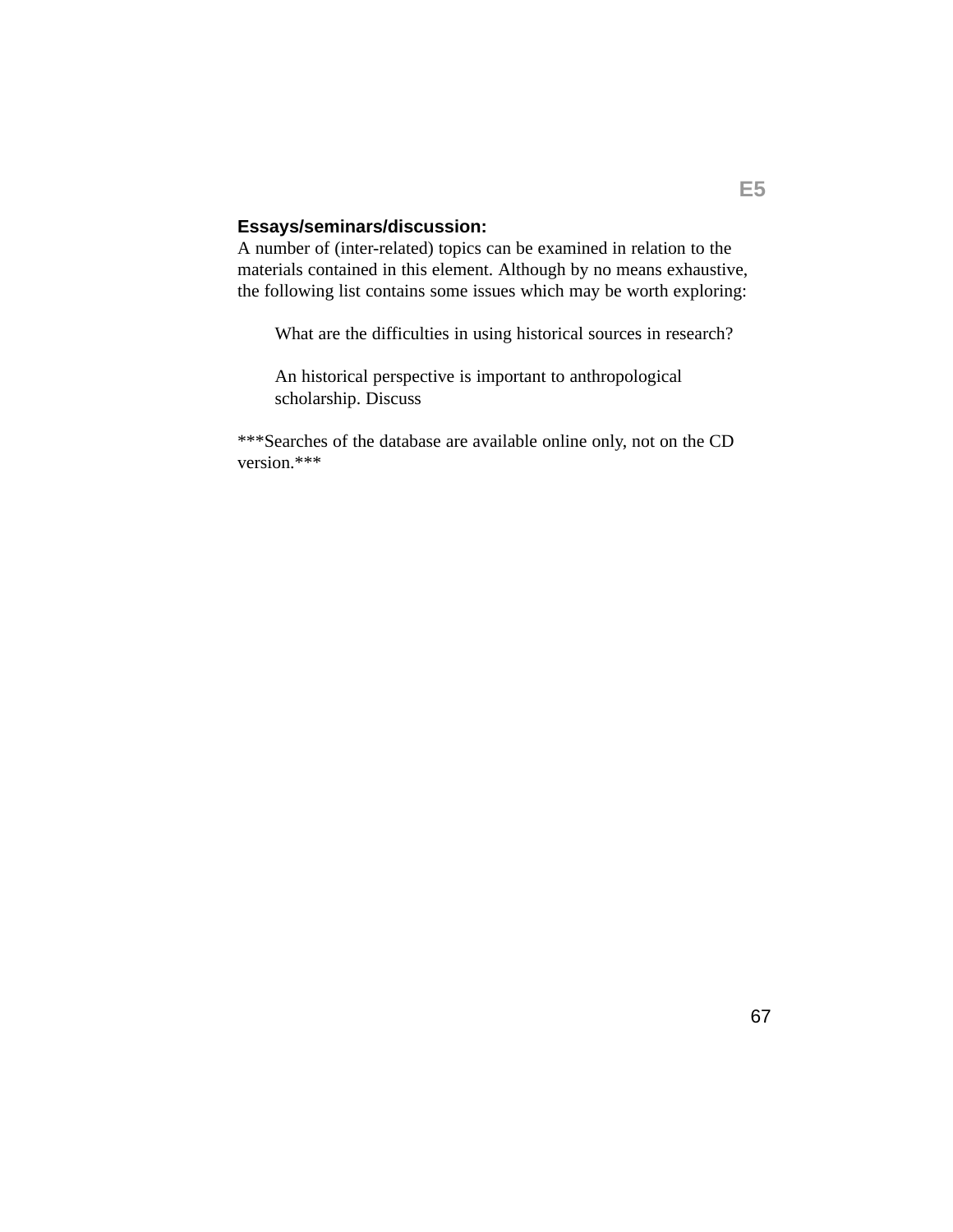# **Element 6 Ancestors in Africa: selected readings and Mambila case material**

#### **Introduction:**

The materials presented in this element fall into three parts, the first of which presents a number of the 'classic' theoretical discussions of African ancestor beliefs, the second of which includes a series of correspondence concerning the subject which appeared in the *Journal of the Royal Anthropological Institute* (then called *Man*) and the third of which includes both published accounts and field note data of a single case study (that of the Mambila of Cameroon). The element can be used in a number of ways to enrich the process of learning and understanding anthropological issues:

To clarify points from a lecture To plan an essay or seminar presentation As exam preparation As a tool for comparative ethnographic studies To gain increased awareness of the processes involved in the construction of ethnographic knowledge, in particular the way in which anthropological accounts are constructed from fieldnotes

#### **Reading and using the element:**

How you read the element will be determined by personal choice and by your specific needs for reading the material. Here are a few suggested ways you can approach the texts, depending on the context of study:

*A linear reading of the documents* If you are preparing for an essay or seminar on this topic, you may wish to start with Gluckman's classic account of African ancestor beliefs, which contextualises them within wider systems of beliefs in the dead. Gluckman's sociological orientation here serves to contextualise the approach to the subject adopted by Fortes and Calhoun, in particular, who both argue that the peculiar sta-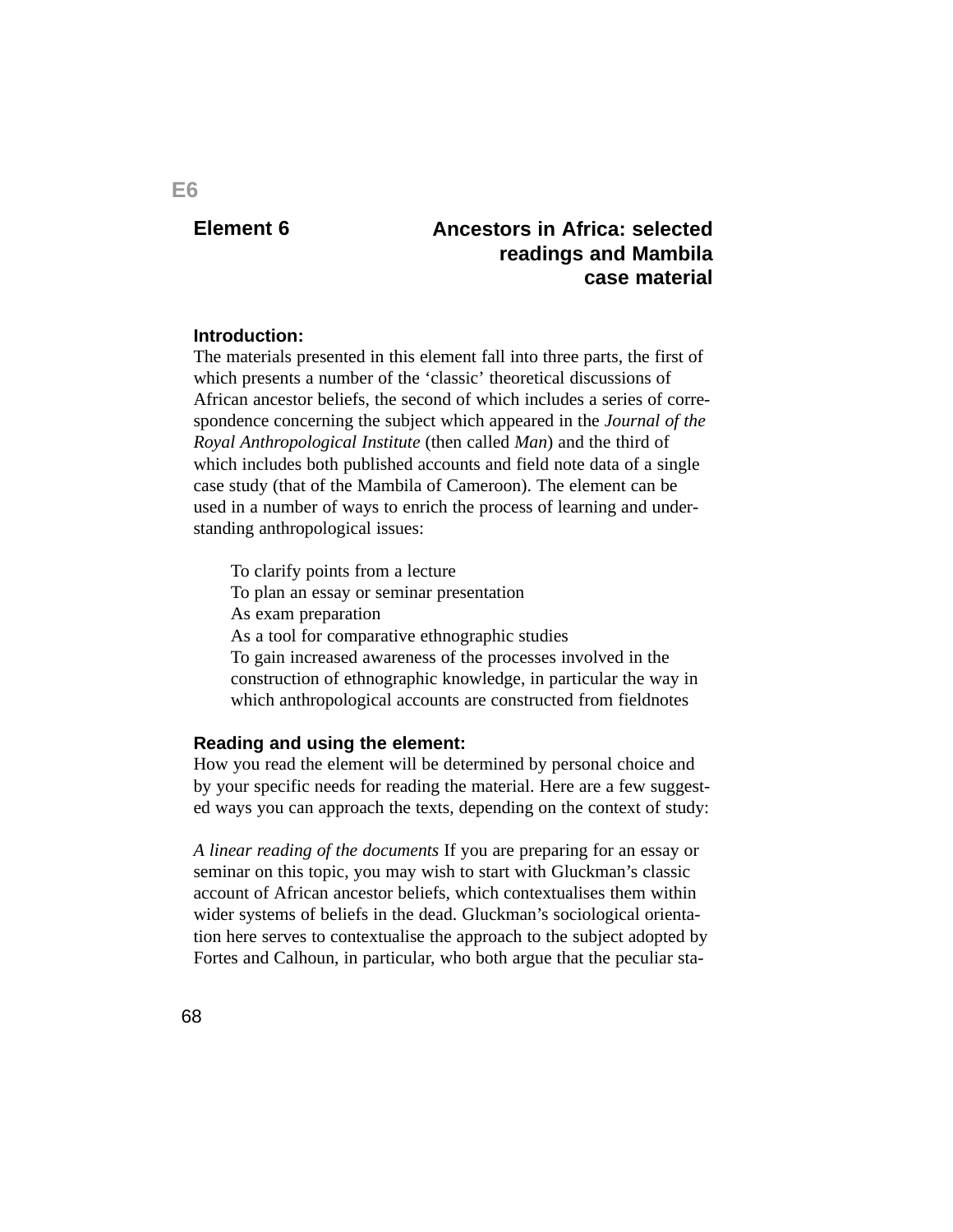tus of authority held by ancestors derives from their relationship with corporate lineage groupings. It was this type of understanding that Kopytoff (who approached the topic from a more 'culturological' perspective) took issue with, as can be seen. In fact the Man debate (section two) resulted largely from theorists' alternatively defending or attacking Kopytoff's criticisms, in this regard.

*Reading the sections as self-contained units* The second and third sections of the element, in particular, can be read as self contained units. The former of these provides an opportunity for you to examine a complete academic debate, as it was played out over two years of Man, which enables you to develop an understanding of the ways in which anthropological theories are constructed and received by other academics. The latter enables you to undertake a detailed study of a single ethnographic case, which can be approached through both published sources and the fieldnotes from which these derive (one of the advantages of electronically published documents is that they allow the inclusion of a greater volume of fieldnote materials than would be possible with traditional paper publishing). This allows you to examine the part fieldnotes play in the construction of ethnographic knowledge.

*Moving back and forth between different types of sources* The electronic format of this element enables greater ease of movement between different sections of material. In relation to the Mambila section, in particular, this allows you to move freely between this case study and the wider theoretical accounts of the previous two sections (using a combination of the embedded links in the left hand contents section, and the 'back' key on the browser). This enables you to examine the relationship between anthropologists' detailed studies of single societies, and their more general theoretical pronouncements.

#### **Essay and seminar discussion topics:**

A number of (inter-related) topics can be examined in relation to the materials contained in this element. Although by no means exhaustive, the following list contains some issues which may be worth exploring: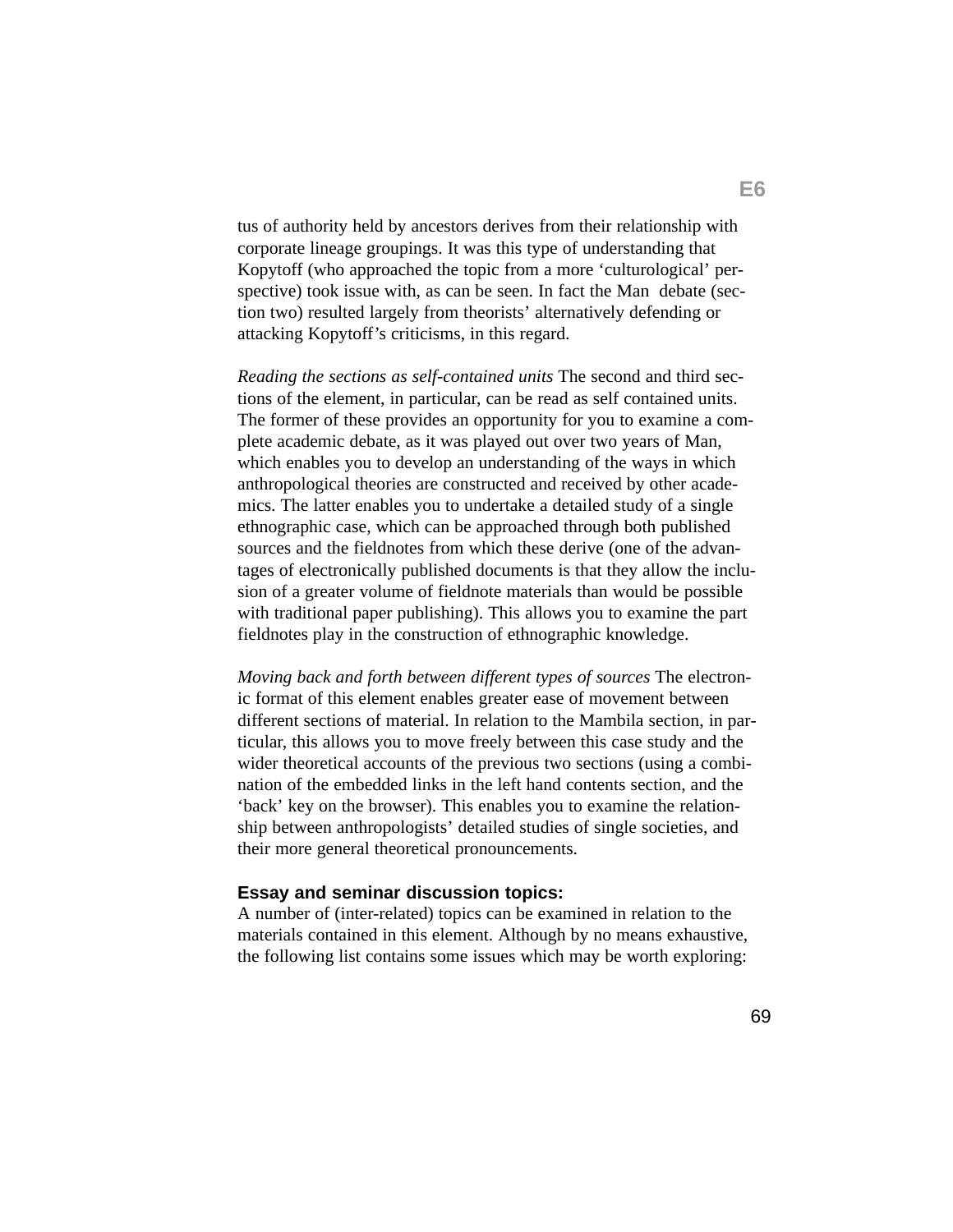How are systems of ancestors best understood? (Does their significance derive from their unique positioning within the social structure of African societies, or simply from the fact that they are the 'eldest elders'?)

How may we place ancestors beliefs within wider African cosmological systems? (What distinguishes them from other types of 'spirits'? Why do some African societies have 'cults' to both the ancestors and other types of dead?)

How and why have anthropologists tried to incorporate 'native terms' in their accounts? (Are anthropological analyses enriched by such inclusions? What are the problems involved in translating native categories into those of the anthropologist and her audience?)

How is anthropological knowledge constructed? (Why do anthropologists place such high value on the close examination of single societies? What are the problems involved when trying to apply wider anthropological theories to such singular studies?)

What is the place of fieldnotes in the anthropological enterprise? (Why have some ethnographers in recent years included fieldnotes in their monographs? Is there a qualitative difference between the type of ethnographic information contained in fieldnote data and that contained in published accounts? What is the relationship between fieldnotes and finished monographs?)

#### **Further reading:**

Although extremely comprehensive, the reading materials contained in this element are in no way exhaustive. Students with a particular interest in this topic, and the issues it raises, may also wish to consult these additional sources as well as viewing **Element 4** 'Working Notes on the Kingdom of Bum: identity and ethnicity and colonial ethnography' which can be used as complementary material to that contained in this element: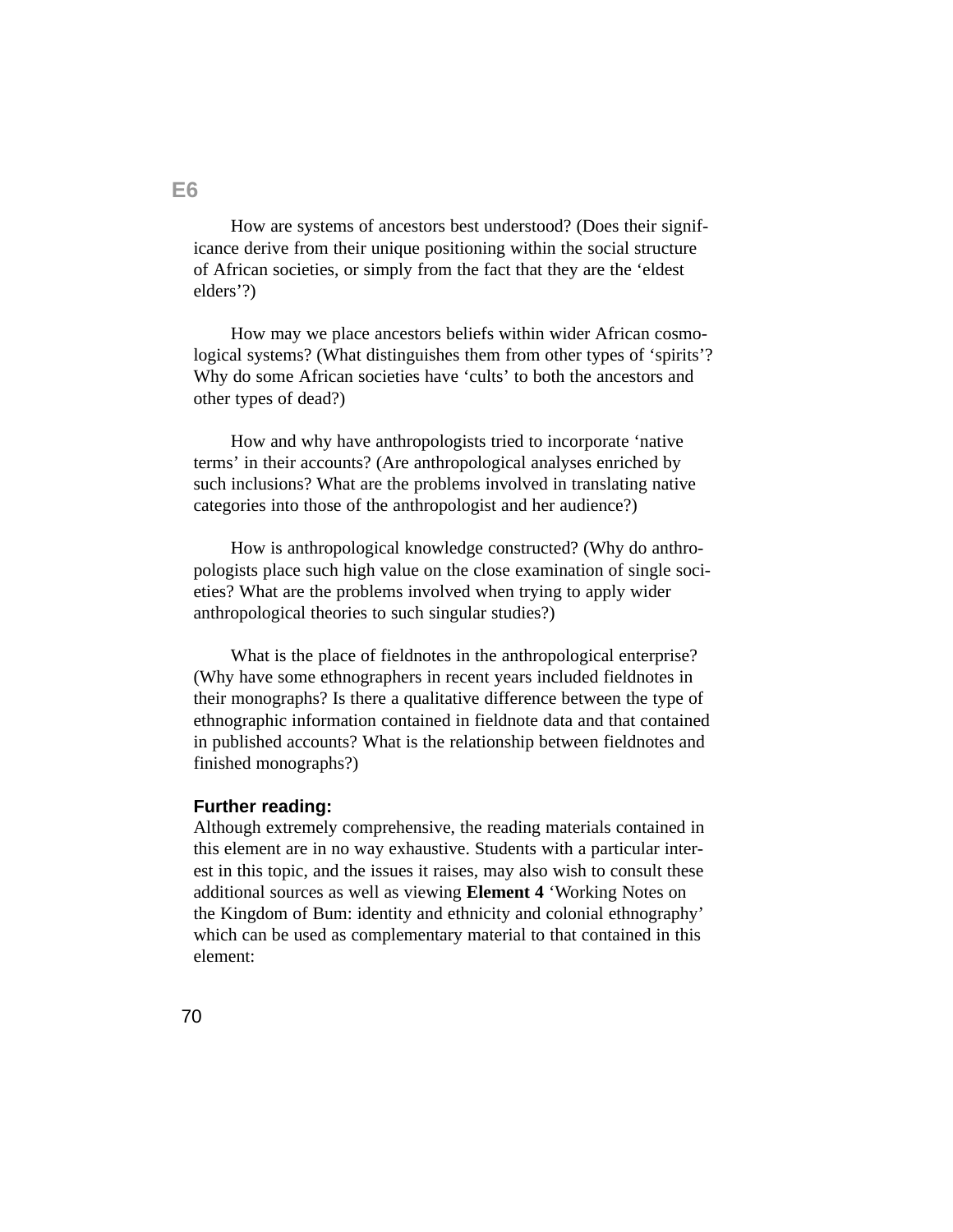Bradbury, R. 1966. 'Fathers, elders and ghosts in Edo religion.' In *Anthropological approaches to the study of religion* (ed.) Michael

Banton. London: Tavistock Publications. (An examination of the relationship between ancestors and other spirits within an African cosmological system).

- Goody, J. 1962. *Death, property and the ancestors: a study of the mortuary customs of the LoDagaa of West Africa.* London: Tavistock Publications. (A classic ethnographic account of ancestor worship among an African people)
- McCall, J. C. 1995. 'Rethinking ancestors in Africa'. In *Africa* 65 (2), 256-270. (An application of recent theoretical thinking in anthropology to the subject)
- Sanjek, R. (ed.) 1990. *Fieldnotes: the makings of anthropology*. Ithaca: Cornell University Press. (A comprehensive collection exploring the place of field notes in the anthropological enterprise)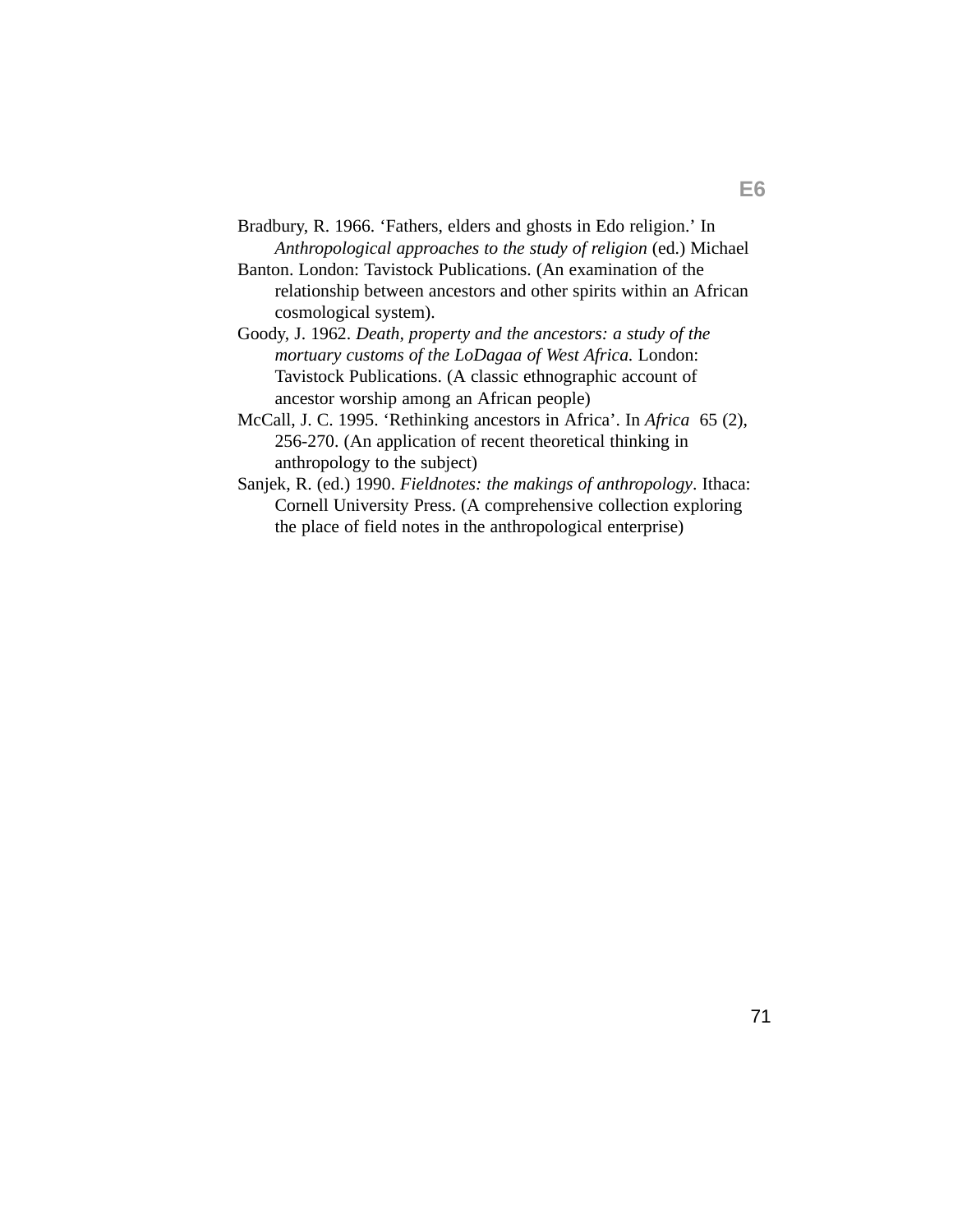# **Element 7 Mambila Riddles**

#### **Introduction:**

This element provides an interactive introduction to Mambila riddles as well as providing a more general anthropological context to the study of riddles. The article on the function of riddles by Ian Hamnet suggests that riddles and riddling may illuminate some of the principles that underlie classification in social action and cognition generally and can, in particular, indicate the role that ambiguities play in the classificatory process. This research is situated in more recent anthropological scholarship which has brought classification into the foreground and has aroused an awareness of related problems concerning the mechanisms where by conceptual categories are set up, preserved and mediated. Questions have been either explicitly or implicitly raised as to the role of ambiguous or interstitial items in classificatory schemes; they can be seen as the objects of interdiction (taboo) and as indispensable means for the continued functioning of society.

\*\*\*The interactive 'riddle machine' requires an online connection.\*\*\*

#### **Themes:**

African societies Sociolinguistics Anthropological study of riddles

#### **Using the element in teaching:**

This material could be read in conjunction with the other elements dealing with this Cameroonian people for a more comprehensive study of the Mambila (cf **Elements 6, 7, & 9**). It could be used to complement (rather than replace) one week's seminar reading for any course on African societies or sociolinguistics.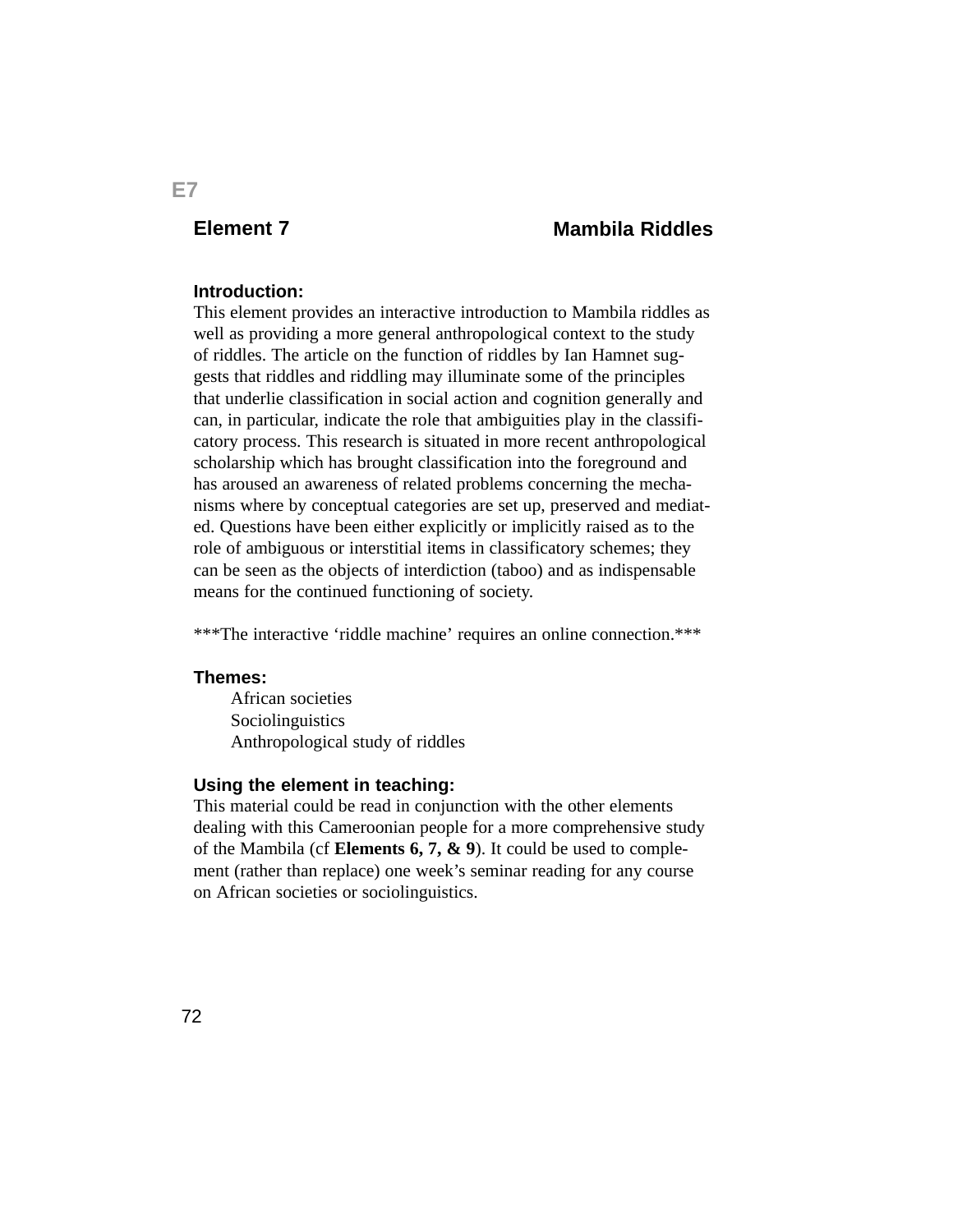## **Layout of element:**

There are three sections to this element, each can be accessed via the links on the main page:

*An article* first published in *Man* (n.s.) by Ian Hamnet on the function of riddles, including a list of references.

*Bibliography* of anthropological studies of riddles.

*Ask me a riddle* containing a collection of riddles & the riddle machine. Instructions on how to use the riddle machine are listed on the main page of the element. \*\*\*This requires an online connection.\*\*\*

The reader can return to the main page at the end of each section by clicking on the 'back' button of the browser.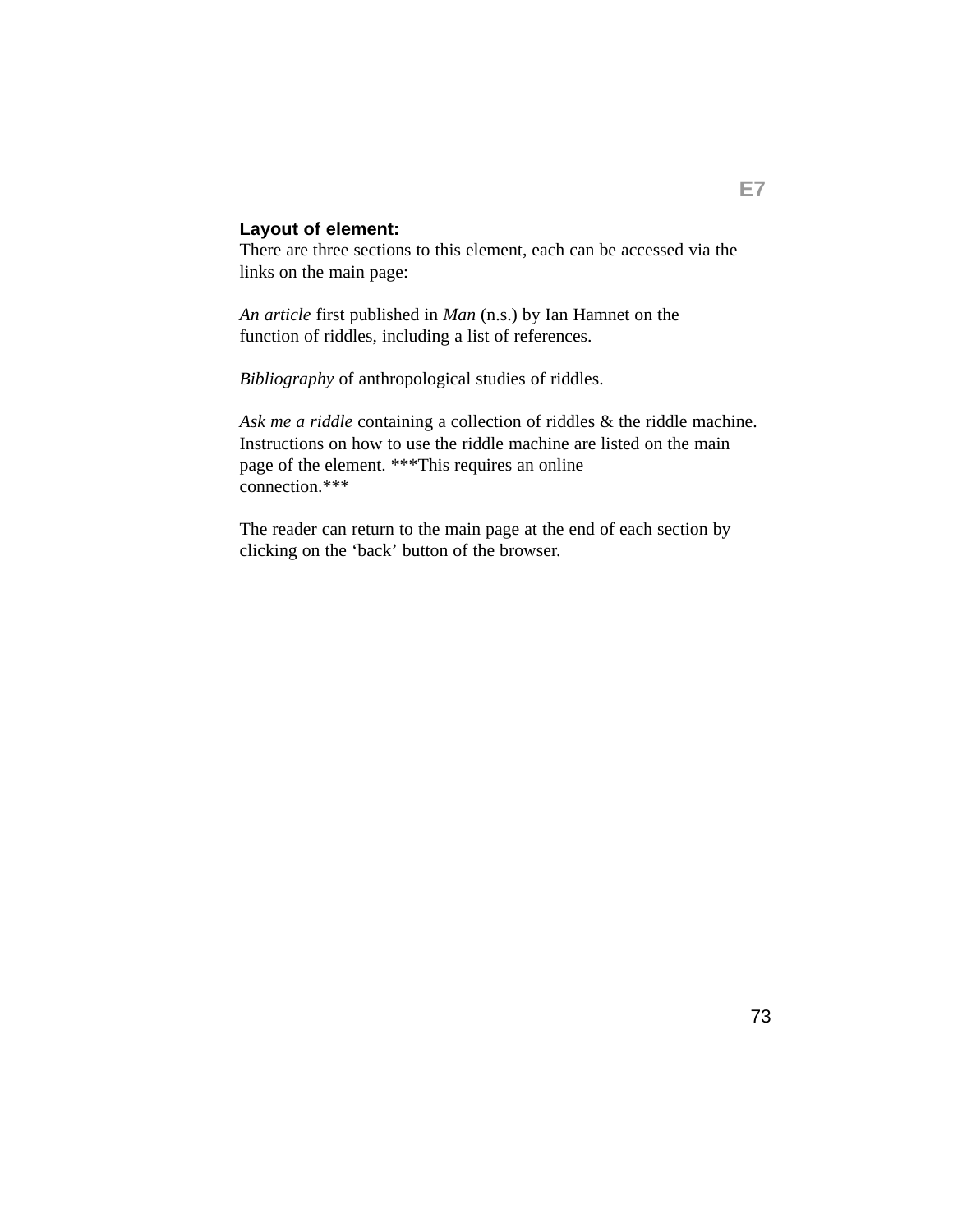# **Element 8 Mambila Divination**

# **Introduction:**

This element introduces users to the practicalities of divination systems, and contains two interactive simulations (the 'divining dice' and 'Mambila spider divination'). After a brief introduction, which includes several previously published articles on this topic, users are able to try their own hand at Mambila divination systems, and thereby gain a feel for the processes involved in the formulation of oracular interpretations. This element, as well as providing an additional source of information on the Mambila (complementary to the other elements dealing with this Cameroonian people; cf. **Elements 6, 7** and **9**) also exploits the interactive possibilities of the hypertext format in an innovative way. The element would not so much replace the traditional seminar reading list, as act as a complementary source of material for it, allowing readers who are perhaps grappling with the ideas contained in such classic works as Evans-Pritchard's *Witchcraft, oracles and magic among the Azande* (1937) for example to test these ideas against real (simulated) instances of divination.

#### **Themes:**

African Societies Ritual and Religion Rationality

#### **Using the interactive parts of the element:**

#### *The Divining Dice:*

\*\*\*This part of the element may not work with some older versions of Internet Explorer and Netscape, as it requires Java to be enabled\*\*\*

The top of the screen shows a picture of the four 'divining dice' the Venda use for purposes of divination (representing, from left to right - Vhami [old man], Tshilume [young man], Twalima [old woman], Lumwe [young woman]). Clicking on this picture will 'activate' the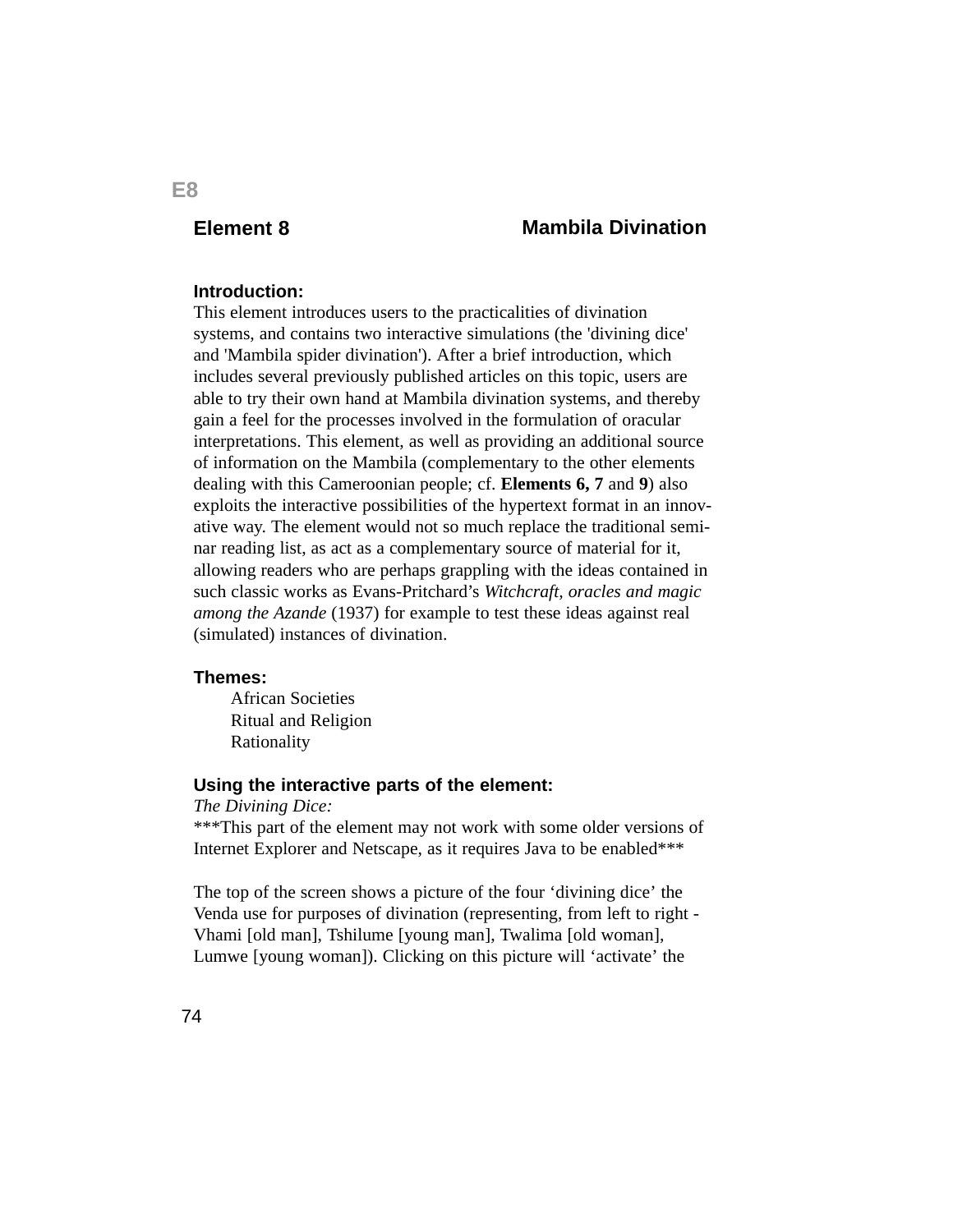simulation, randomly producing one of the 16 possible combinations of the dice (as determined by the number [and order] of dice facing upwards).

You can view the interpretations diviners would give to each of these combinations in the box below the picture. These are given in the vernacular, but also include 'literal' translations. Below this you are also presented with Stayt's own interpretations of these diagnoses, which explain the meaning of the diviners' pronouncements.

#### *Mambila Spider Divination:*

\*\*\*This part of the element may not work with some older versions of Internet Explorer and Netscape, as it requires Java to be enabled.\*\*\*

Following this link leads you to a page which outlines the processes involved in Mambila spider divinations, and the basic principles involved in their interpretation. You should read this page as an introduction to the simulation which follows (which can be accessed by following the link 'Go to the Spider Divination Simulation' at the end) and which allows them to apply these principles for themselves in a real (simulated) spider divination.

\*\*\*To make the simulation work on older versions of Internet Explorer or Netscape users may have to 'refresh' the screen, by 'resizing' the entire browser window (by clicking on its bottom right corner) after every command sent to the simulation (i.e. every time one of its buttons is selected). This is necessary because a number of the 'buttons' may disappear from view after one has been 'pressed'. These will return to view once the browser window is resized.\*\*\*

To use the simulation, you must first press the 'Spider' button on the bottom left hand corner of the screen. This acts to cover the pot with the lid. From here, the 'Show' button will uncover the pot to reveal the (random) formation of leaves upon which the divination can be carried out. To conduct another 'divination', you should press these same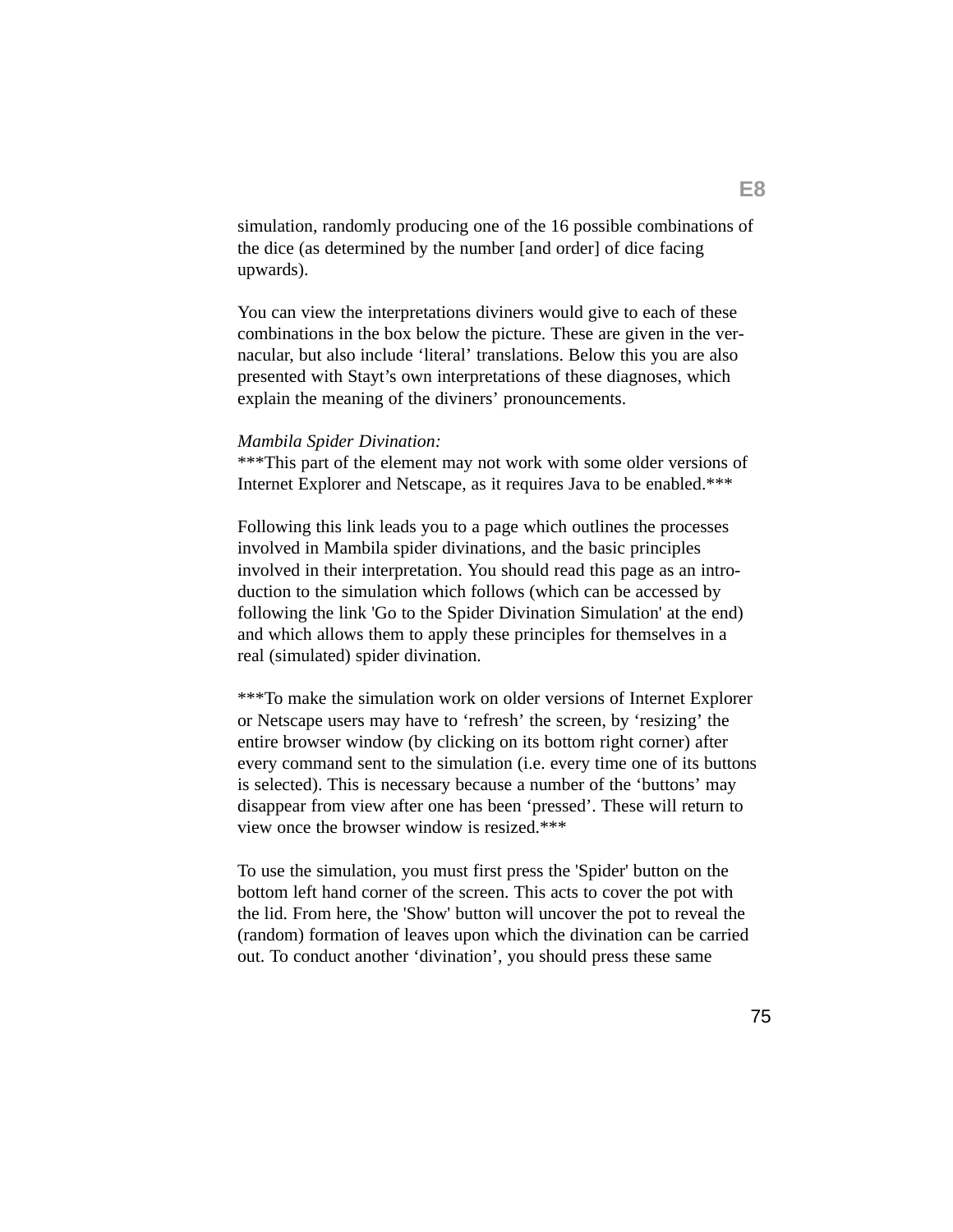buttons again, in the same order. To return to the starting point (i.e. an uncovered pot with no leaves in it) you should select the 'Reset' button.

\*\*\*The eight 'buttons' on the bottom left hand side of the simulation picture will not work on older versions of Internet Explorer and Netscape, and should be ignored by users. In addition, at this time the 'Log' button is not yet activated, and therefore should not be used\*\*\*

#### **Essay and seminar discussion topics:**

This element can be used to complement the study of a number of anthropological themes, and will therefore be of use in preparing for seminar presentations and essays. The element has a bearing, for example, on all of the following topics:

*African societies* In what ways are Mambila divination systems typical of those found throughout the African continent?

*Ritual and religion* To what extent can divinations be termed 'rituals' (is it meaningful to analytically distinguish them from 'secular' activities)?

*Rationality* What similarities/differences exist between such divinations and 'rational' western medical diagnoses?

*Discourse analysis* What can the study of divination dialogues tell us about indigenous power relations and issues concerning the 'control' of meaning?

*Ethnomethodology* What models of knowledge do the actors themselves bring to the experience of divination?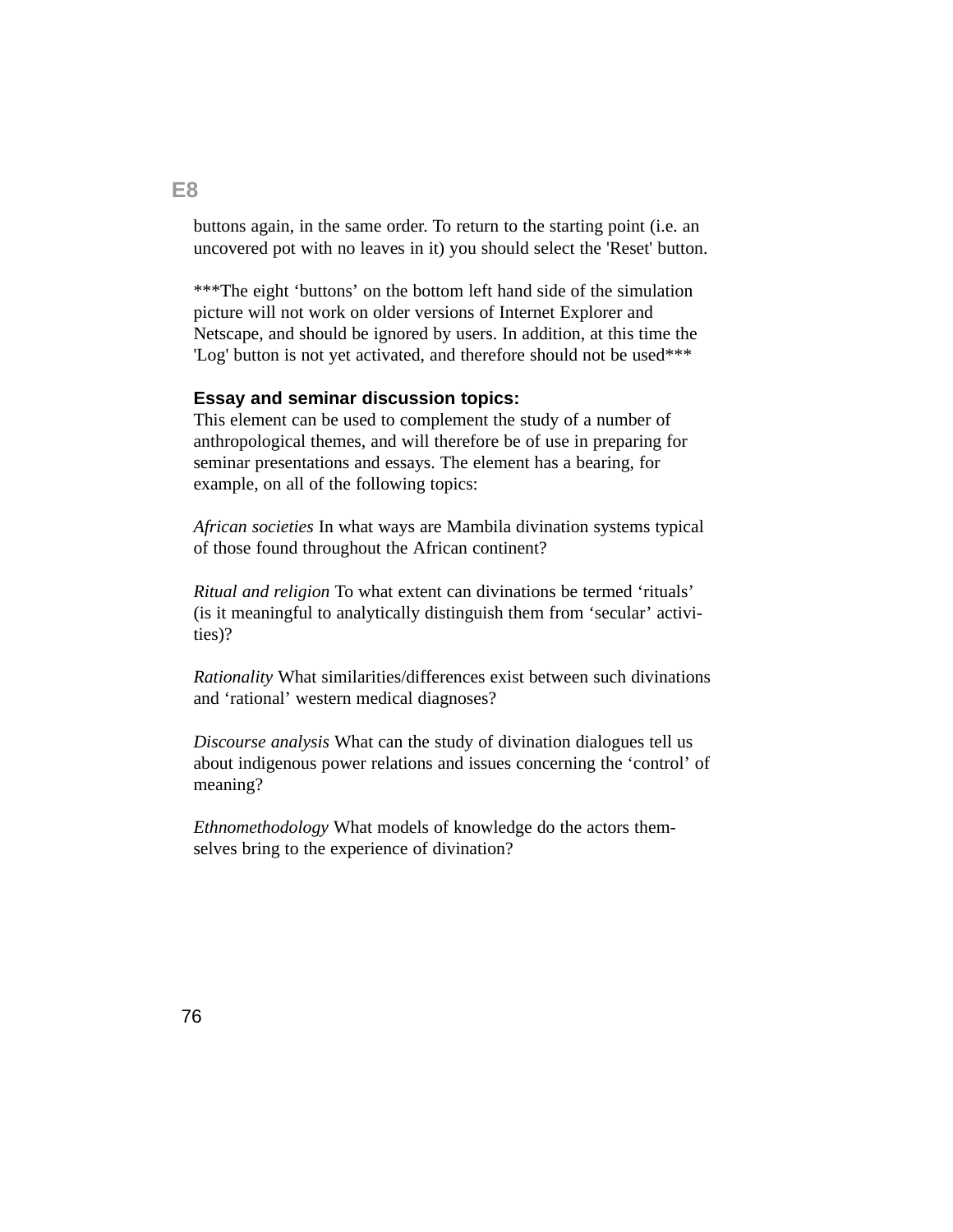#### **Further reading:**

For those interested in the topic of divination (or related issues) the element's front page includes links to a comprehensive bibliography (deriving from the Royal Anthropological Institute's [RAI] 'Anthropological Index Online') and also a link to the results of an internet search on 'divination' (which gives details of a number of related web sites).

It would also be a good idea to view **Element 3** which focuses on Blacking's work on the Venda. This would provide a more detailed account of Venda society relevant to the context of Venda divinations as detailed in this element.

An additional reference relevant to this material is a work entitled: *The Bavenda* by Hugh A. Stayt ; with an introduction by A.W. Hoernle. London : Oxford University Press, 1931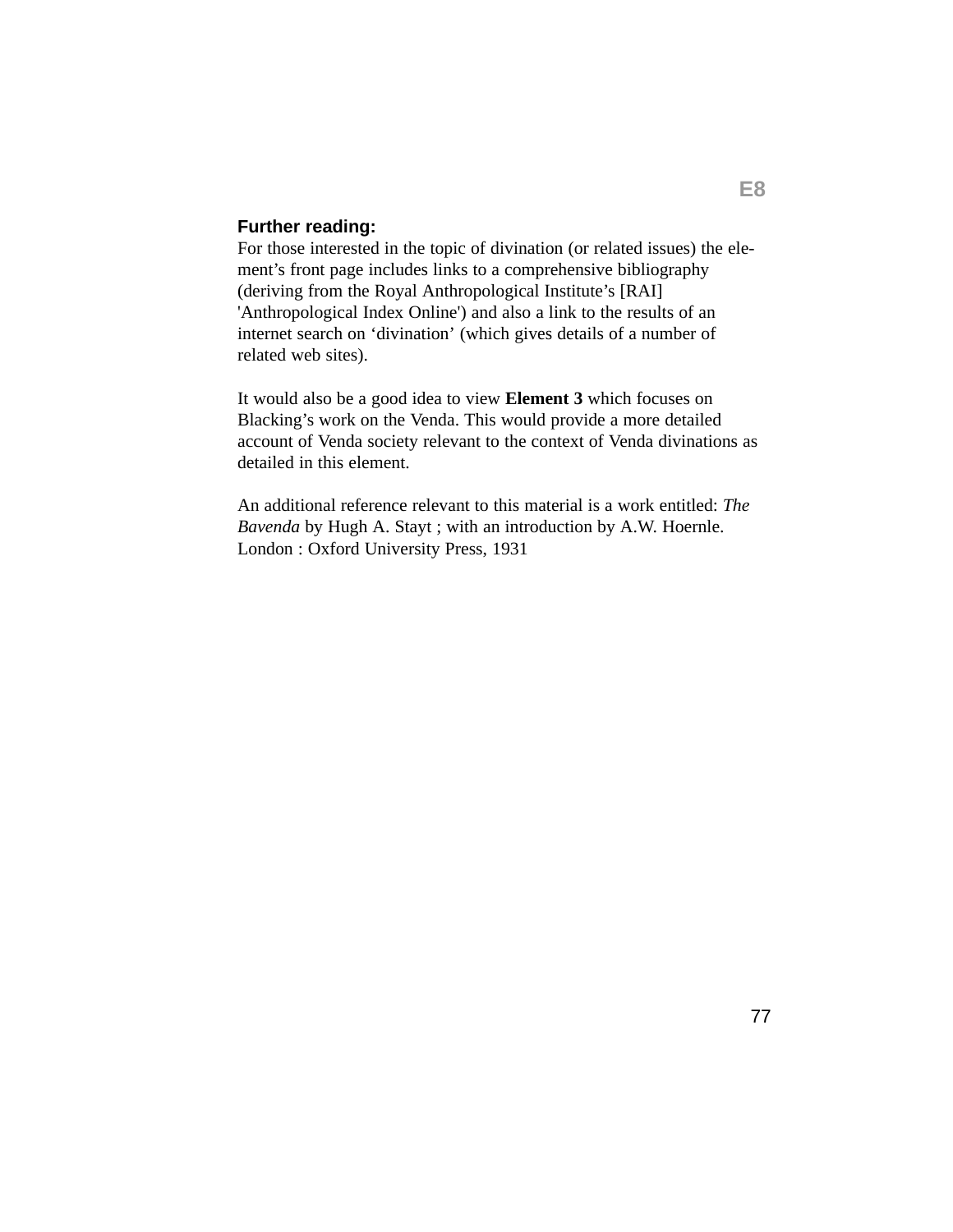# **Element 9 The work of Farnham Rehfisch and other archival sources on the Mambila**

#### **Introduction:**

This element comprises a collection of historical, ethnographic and colonial material on the Mambila and provides an opportunity for critical reading of such accounts as well as showing the importance of historical sources to contemporary scholarship. The colonial officers were concerned with patterns of political power and allegiance mainly because they wanted to simplify the process of tax collection; in the early 1950's when Rehfisch was studying, patterns of power and the organisation of social relationships were the central concerns. By the time Zeitlyn began his studies in Cambridge in the 1980's the role of language and religion had gained far greater prominence. The collection thus allows the reader to trace the changing interests of the writers and to place in an historical context the issues with which this study is concerned. The element can be used in a number of ways to enrich the process of learning and understanding anthropological issues:

To clarify points from a lecture To plan an essay or seminar presentation As exam preparation As a tool for comparative ethnographic studies To gain increased awareness of the processes involved in the construction of ethnographic knowledge, in particular the way in which anthropological accounts are constructed from fieldnotes

#### **Themes:**

African societies History of anthropology Critical reading Comparative ethnography Methodology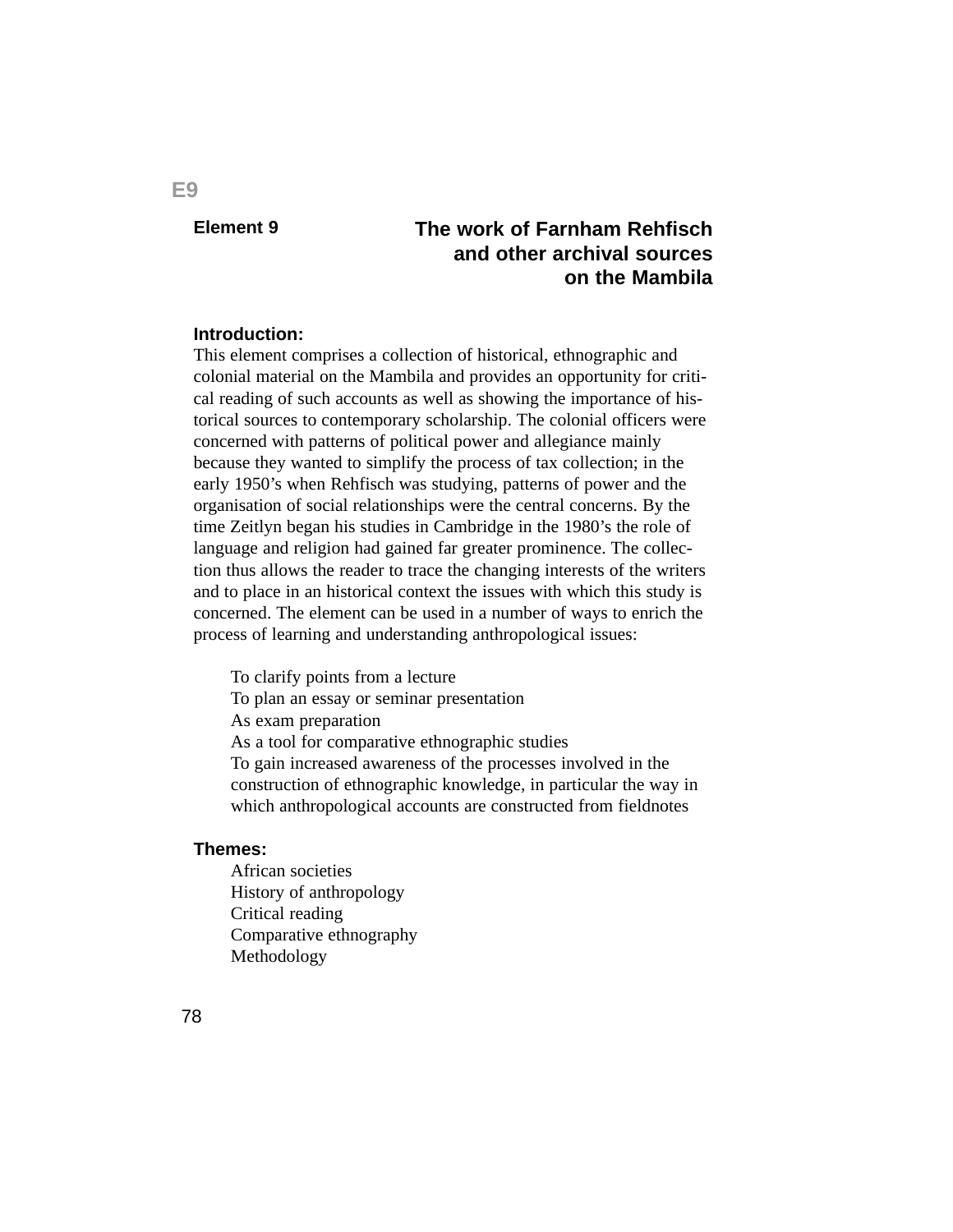#### **Reading and using the element:**

There are essentially three different types of material in this element. How you read the element will be determined by personal choice and by your specific needs for reading the material:

*Some early documentary sources on Mambila* accessed by its link on the 'main element page' contains archival material, colonial reports, correspondence etc.

*Rehfisch's published accounts* accessed by clicking on the links towards the end of the 'main element page'.

*Mambila fieldnotes* containing Rehfisch's unpublished work, accessed by the links at the bottom of the main page. This contains fieldnotes, photographs taken in the field & some draft papers.

The reader can return from these links to the main element page using the 'back' button on the browser. An additional link to other sources on the Mambila can be accessed by clicking on the link: *The Virtual Institute of Mambila Studies* at the end of the 'main element page'.

#### **Essay and seminar discussion topics:**

A number of (inter-related) topics can be examined in relation to the materials contained in this element. Although by no means exhaustive, the following list contains some issues which may be worth exploring:

What is the place of fieldnotes in the anthropological enterprise? (Why have some ethnographers in recent years included fieldnotes in their monographs? Is there a qualitative difference between the type of ethnographic information contained in fieldnote data and that contained in published accounts? What is the relationship between fieldnotes and finished monographs?)

How do ethnographers' writings differ from colonial administration reports/records?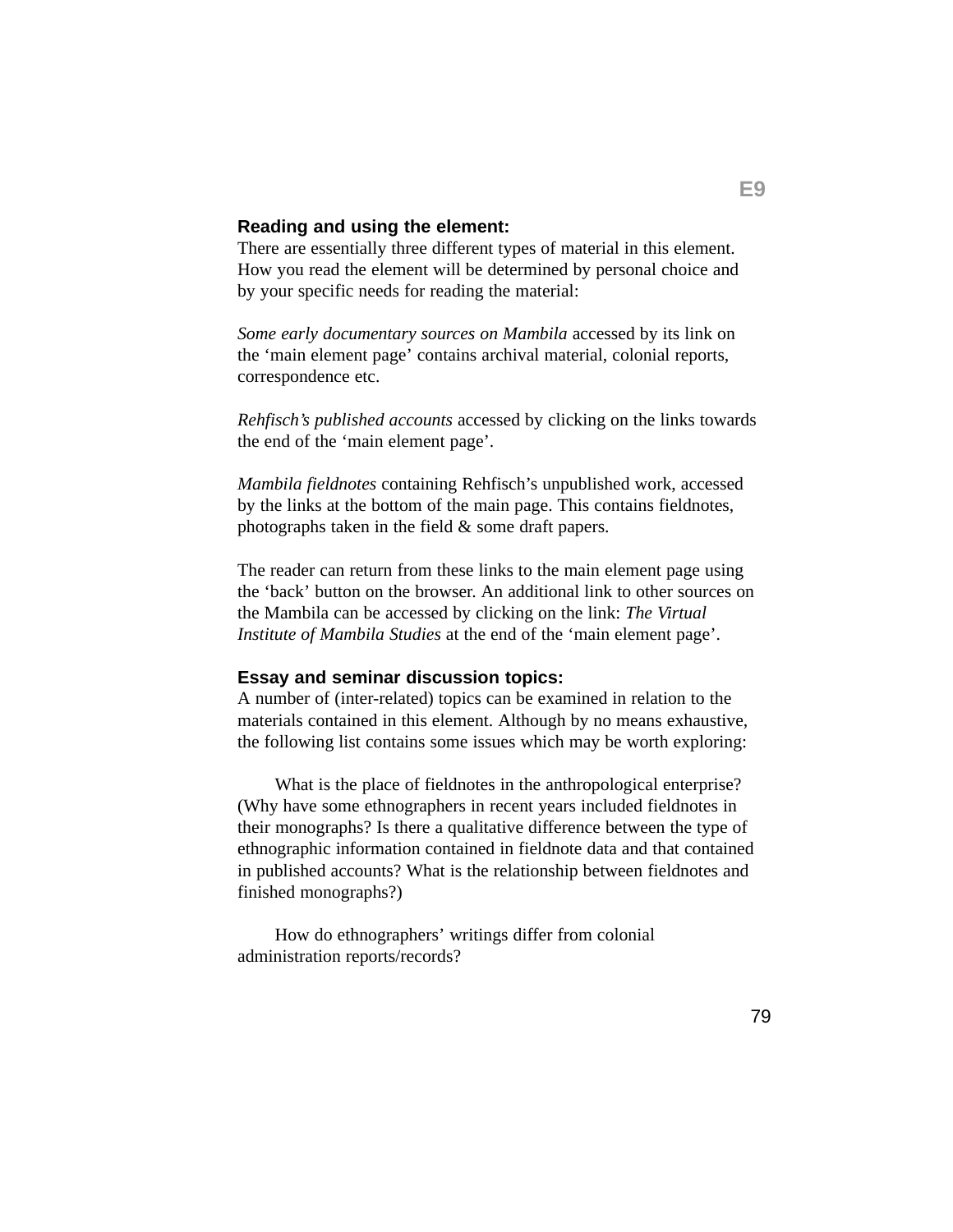What is meant by the statement 'The essential challenge posed by all texts to any serious reader is how to read the bias'? Discuss with reference to the earlier & later documents on the Mambila.

What is the role of historical sources to a contemporary study of the Mambila?

\*\*\*The material in this element could be read in conjunction with the other elements dealing with Cameroonian people for a more comprehensive study of the Mambila (cf **Elements 4, 6, 7, & 9**).\*\*\*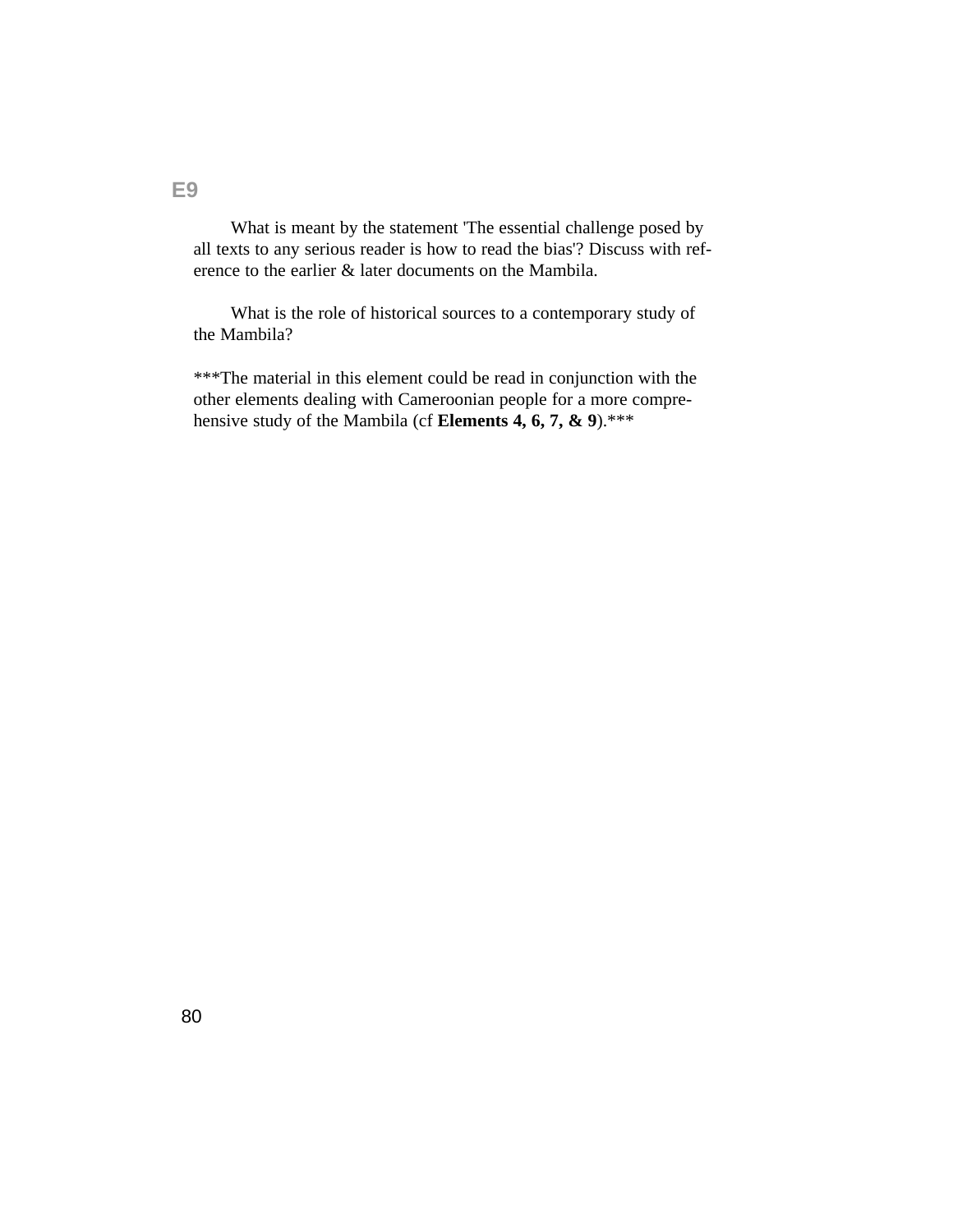# **Element 10 Ritual spirit possession in the Mina Nago of Northern Brazil**

#### **Introduction:**

This element is an interactive multimedia ethnography of religious performance in the Tambor de Mina of Northern Brazil. Integrating audiovisual and textual material in an interactive way, it moves away from 'traditional' modes of ethnographic representation, such as, for example, documentary cinema. The introduction provides the background ethnographic context of the Mina Nago people, after which the element explores in detail a single case of ritual spirit possession. The element can be used to complement your reading of text based sources, and in this way will enrich the process of learning and understanding anthropological issues. It will be of use when you are, for example, trying to clarify points from a lecture, plan an essay or seminar presentation, or revise for an exam.

#### **Themes:**

Brazilian ethnography Brazilian cosmology Spirit possession Concepts of the person Ethnographic representation

#### **Essay and seminar discussion topics:**

A number of (inter-related) topics can be examined in relation to the case study contained in this element. Although by no means exhaustive, the following list contains some issues which may be worth exploring:

What is spirit possession? (How does it operate, for example, to maintain social structure? What meaning does it have for Brazilian people?)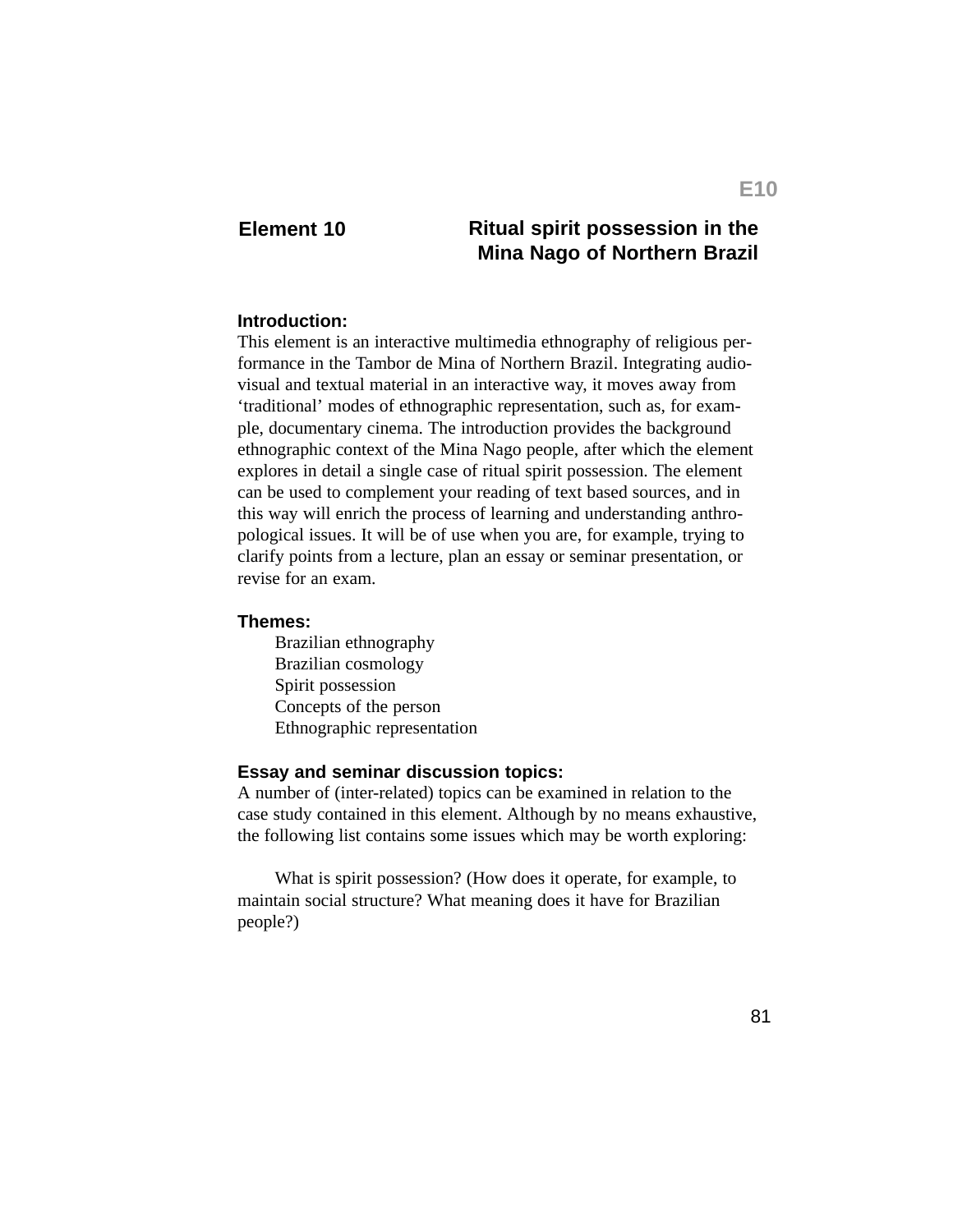# How are spirit possession beliefs located within wider cosmological systems? (What is the difference, for example, between possession rituals and other types of 'religious' performance?)

What advantages do multimedia documents have over purely textual ones for purposes of ethnographic representation? (How do they differ, in addition, from documentary films? What role will they play in anthropology in the future?)

#### **Layout of the element:**

As stated above, the element falls into three parts, which can be accessed through clicking on the pictures of the 'main' page:

*The introduction* The Tambor de Mina public ceremonies. This section is divided into five pages, which can be navigated using the arrow key at the bottom of the picture, which remains present on all screens. In addition, in the bottom left-hand corner of all screens are links back to the 'main' page, as well as links to a glossary search (this link is called 'abc') and a bibliography search (entitled 'biblio').

*Opening song sequence and ritual features* This section is modelled around a section of video, and textual materials are all linked into this. In the bottom left-hand corner of the screen here, in addition to the 'main', 'abc' and 'biblio' links (see above) is a link entitled 'help'. New users of the element must click this link and read the information it brings up, as this information demonstrates how to use the element in an interactive way, in particular explaining how to bring up supplementary information from the video, (using the 'green rectangles').

*Manifestation of the spiritual entities* The layout of this part of the element is identical to that of the previous section (above).

### **Further reading:**

The element's bibliography contains a comprehensive listing of sources relevant to the study of this topic (and related issues).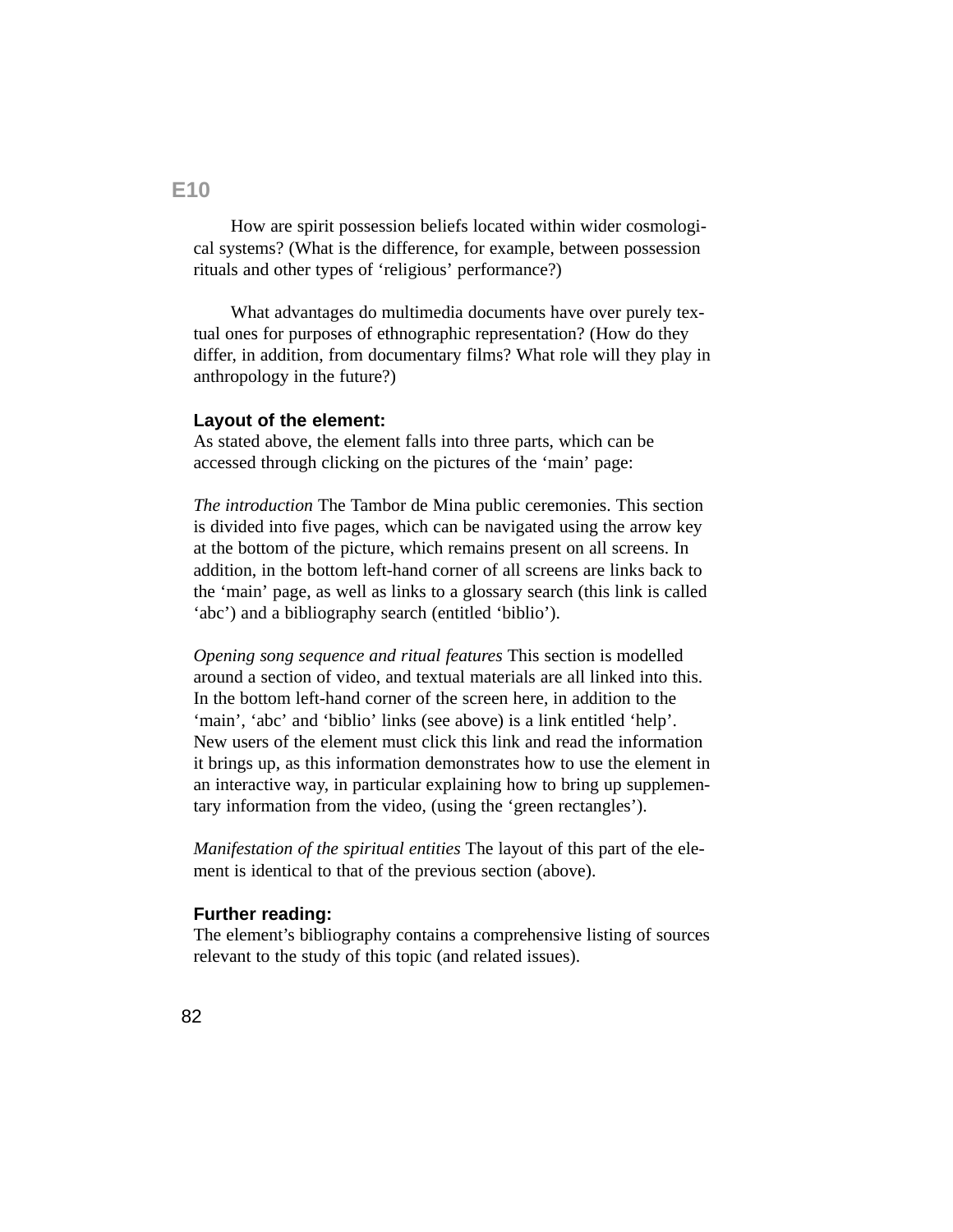# **Element 11 Representing Kinship**

#### **Introduction:**

As well as several written sections concerning the representational issues involved in the modelling of kinship systems, this element includes two interactive parts. The first of these, the 'kinship editor', allows you to model your own kinship genealogies. Following its simple command instructions, you may wish to construct your own 'family tree', or that of a famous kin group, such as the royal family. This allows you to examine the processes involved in the construction of such diagrams, and also to think about some of the conceptual issues involved. You may, for example, wish to consider some of the following questions:

What is meant by the term 'sibling ship' (does it refer only to 'biological' brothers and sisters)?

Why do different cultural groups have alternative kinship terminologies?

How applicable is the term 'marriage' to unions between same-sex individuals?

**Or** broader questions, such as:

Why have anthropologists 'traditionally' used genealogical charts to map relations within kinship groups?

Why have some anthropologists recently condemned such representational devices as 'ethnocentric'?

What alternative methods of representation can you think of?

83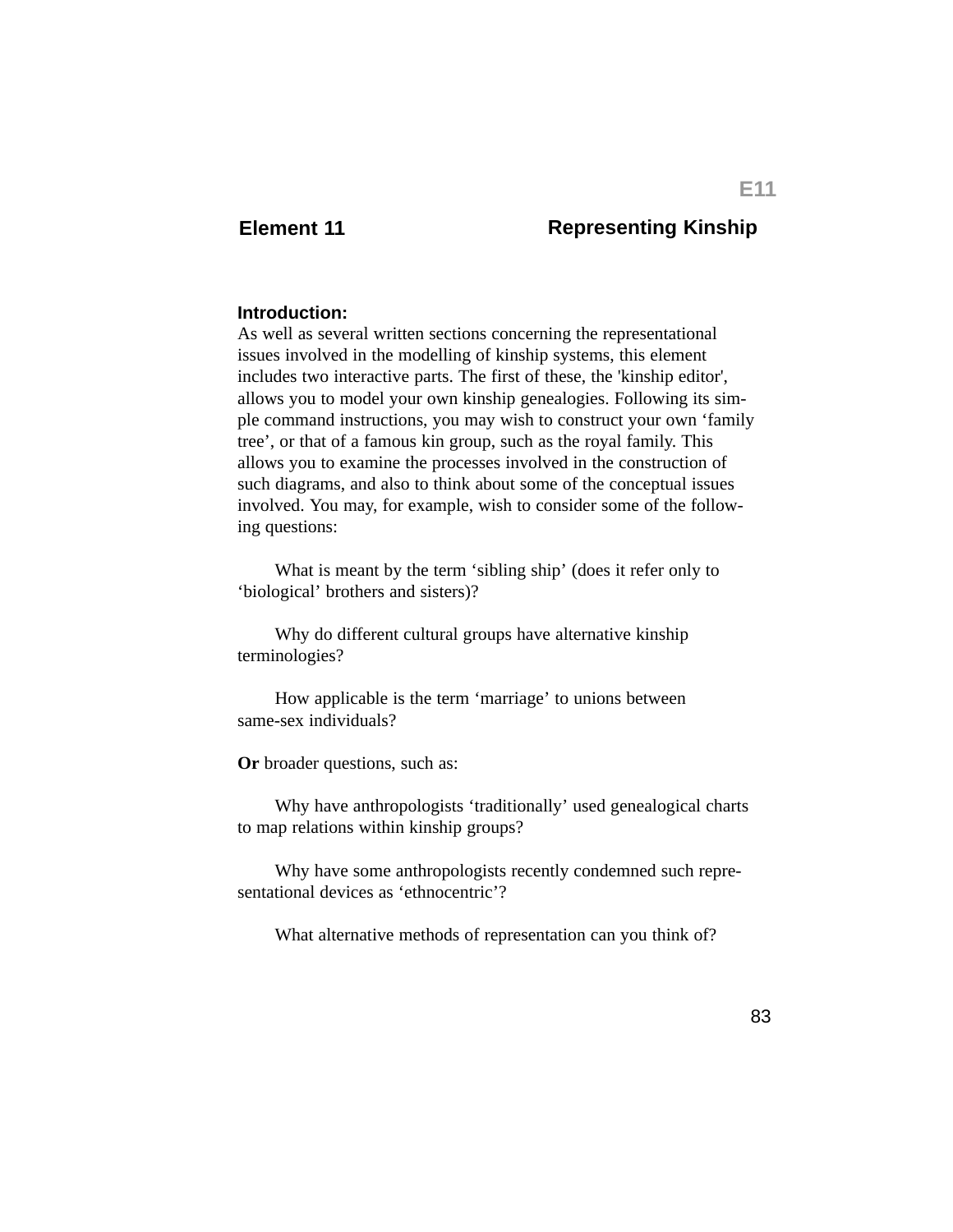#### **Suggestions:**

Before you use the programme it is strongly suggested that you read the section entitled Learning Kinship with with Kinship Editor - this introductory page to the kinship element explains why kinship is important to anthropological research as well as highlighting some of the questions and issues concerned with anthropological research based on kinship. The programme allows any two individuals to be linked in a 'union'. Thus we can explore the variants on 'marriage' unions with other unions and the implications this has for the significance society gives to relationships. For example, how do 'adulterous' relationships differ from those resulting from divorce and remarriage? Or same sex unions. Are these significantly different from mixed-sex ones? Consider too the case for adoption - under British law it is entirely legal for two full siblings who have been adopted by different families to wed and have children. What can such permutations and variations on kinship patterns tell us about the social construction of marriage, family and kin relationships? The issues raised in this introduction could be used as the basis for seminar discussions and essay topics. Once you have discussed and thought about these issues you can construct your own family genealogy and that of another family group (for example, the royal family) and contrast the two systems.

The second part of the element, the Kinship in Prolog, introduces you to the modelling abilities of computer based programs, and allows you to examine the construction of kin categories (such as son, mother etc.) in terms of the classificatory distinctions (e.g. those based on sex and generation etc.) that define them. The element complements the type of reading material used on courses concerned with the study of kinship, and will therefore be of use to you when preparing for essay or seminar presentations, or when revising for exams.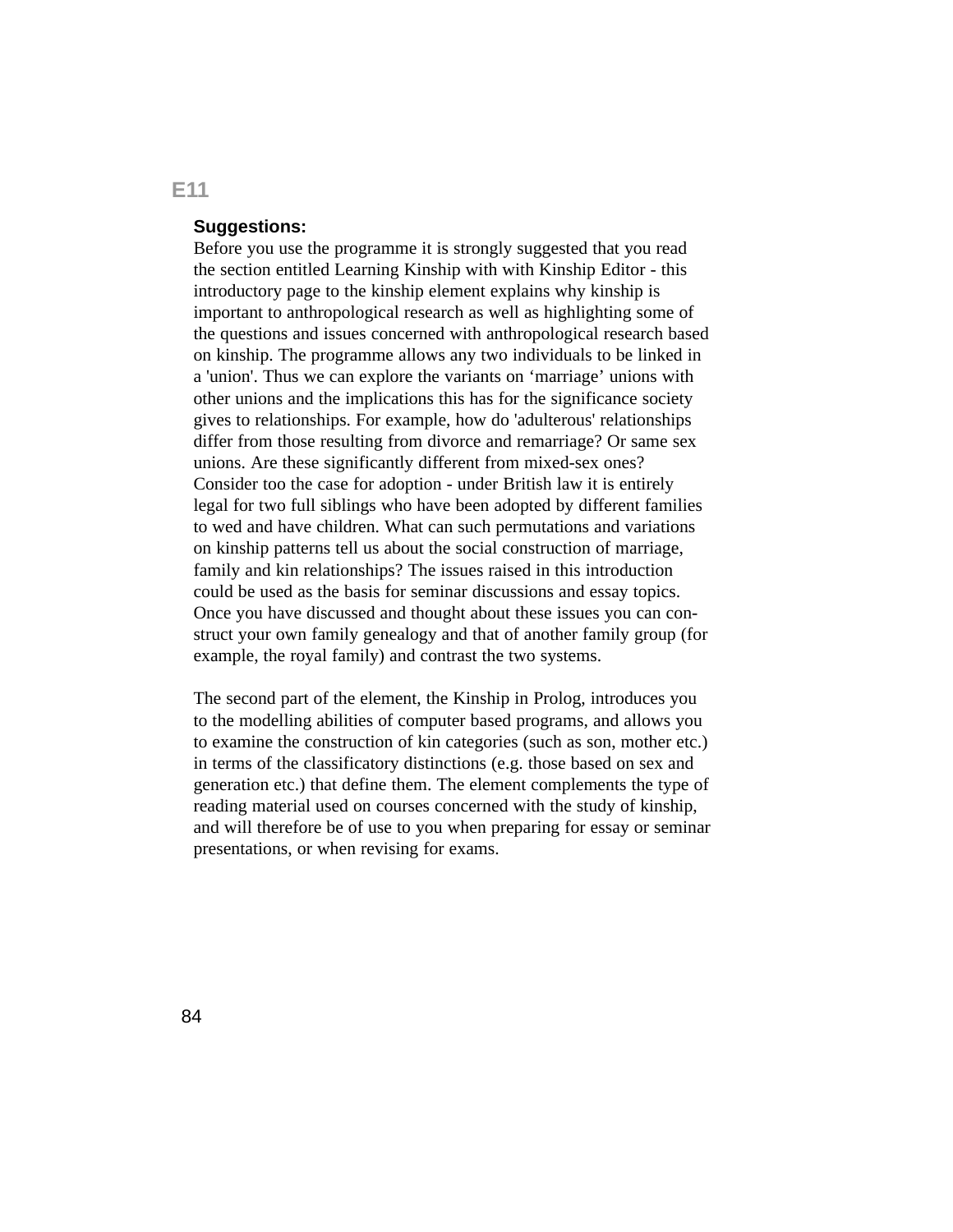#### **Layout of the element:**

\*\*\*The interactive parts of the element may not work with some older versions of Netscape and Internet Explorer, as they require java to be enabled.\*\*\*

#### **Kinship editor**

The layout of this element is somewhat self-explanatory. It is worth pointing out, however, that the instructions for using the 'editor' are included underneath the editor itself, on the same page. Following these instructions, you can 'create' individuals of either sex, and then link them together in terms of two types of relationship ('marriage' and 'sibling ship'). The editor also allows you to enter biographical information (DOB etc.) on each of the individuals in the diagram, and to manipulate/'move around' whole nuclear family groups. Using these simple tools, you are able to create highly complex and detailed models of kinship groupings.

#### There are two sections contained within the editor:

*The blue panel at the top of the page* This contains boxes where one enters information about the people in your kinship model. At present only the Name, Comment, Birth Year and Death Year fields are operative. Information can only be entered once you have placed a person symbol in the white panel.

*The white panel* This is the middle section of the page and it is where your kinship diagram is created. By clicking in the blank area of this panel a menu will appear with a person or marriage link for selection. This is how to begin drawing your kinship model - by choosing a person or marriage symbol from the menu. Once you have a symbol you can enter information on the person or marriage in the blue panel above. This is done by clicking once on the symbol which will turn red. You can now enter the information.

*'Help'* Clicking on the help button at the centre of the blue panel opens a new window which contains detailed instructions on how to create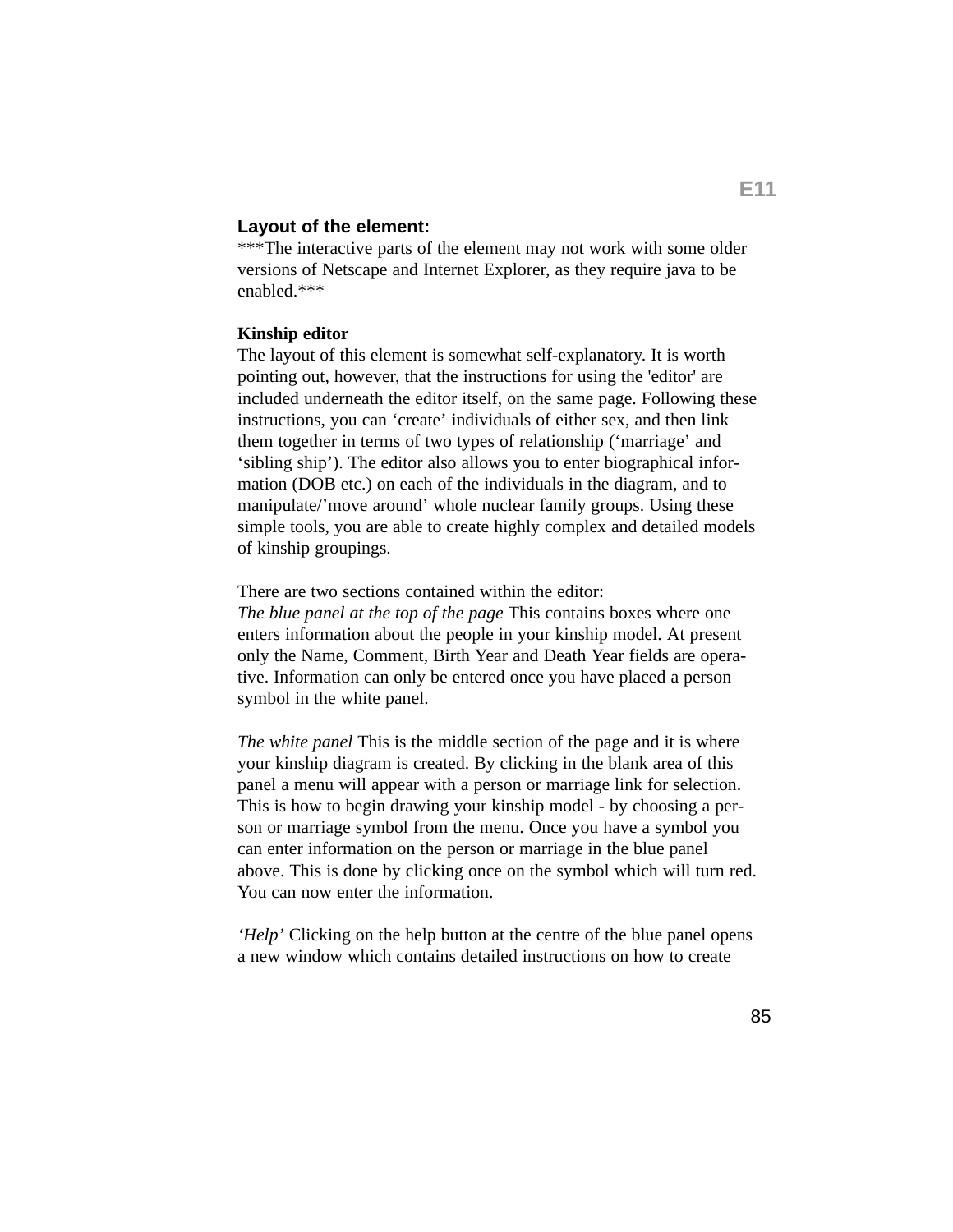# **E11**

kinship structures. For example, how to create a sibling relationship or marriage link between two people, how to move an entire nuclear family within the diagram, and how to delete symbols or links where necessary. Before attempting to draw up a diagram you should read these instructions carefully.

#### **Calculating Kin**

This section is divided into six interrelated parts accessed by the following links:

*Culture and classification: Models and systems* This provides an introduction to the use of models within anthropological research & scholarship. Models are based on systems which we use to understand societies. One of the responsibilities of the anthropologist is to identify these systems of reduction and organisation, these indigenous models of the world and their experience in the world, and to attempt to understand the basis by which these models are constructed.

*Modelling kinship* This section explains the importance to anthropologists of understanding and analysing kinship terminologies. It deals with how kinship terminologies are organised through providing a means of classifying relationships with other people, for every person in the society, and how genealogical relationships are different from kinship relationships.

*Computers and Kinship* A survey of the history of the use by anthropologists of kinship-related computer applications. Anthropologists have shown considerable interest in the use of computers for analysing kinship and genealogical data.

*Defining conceptual requirements* Here we consider defining the conceptual terms to which we shall apply the computer-based analytic procedures. The conceptual terms must be determined, in whole, by analytical requirements rather than computing requirements. The structure and definition of conceptual terms are independent of whether or not a computer is to be used.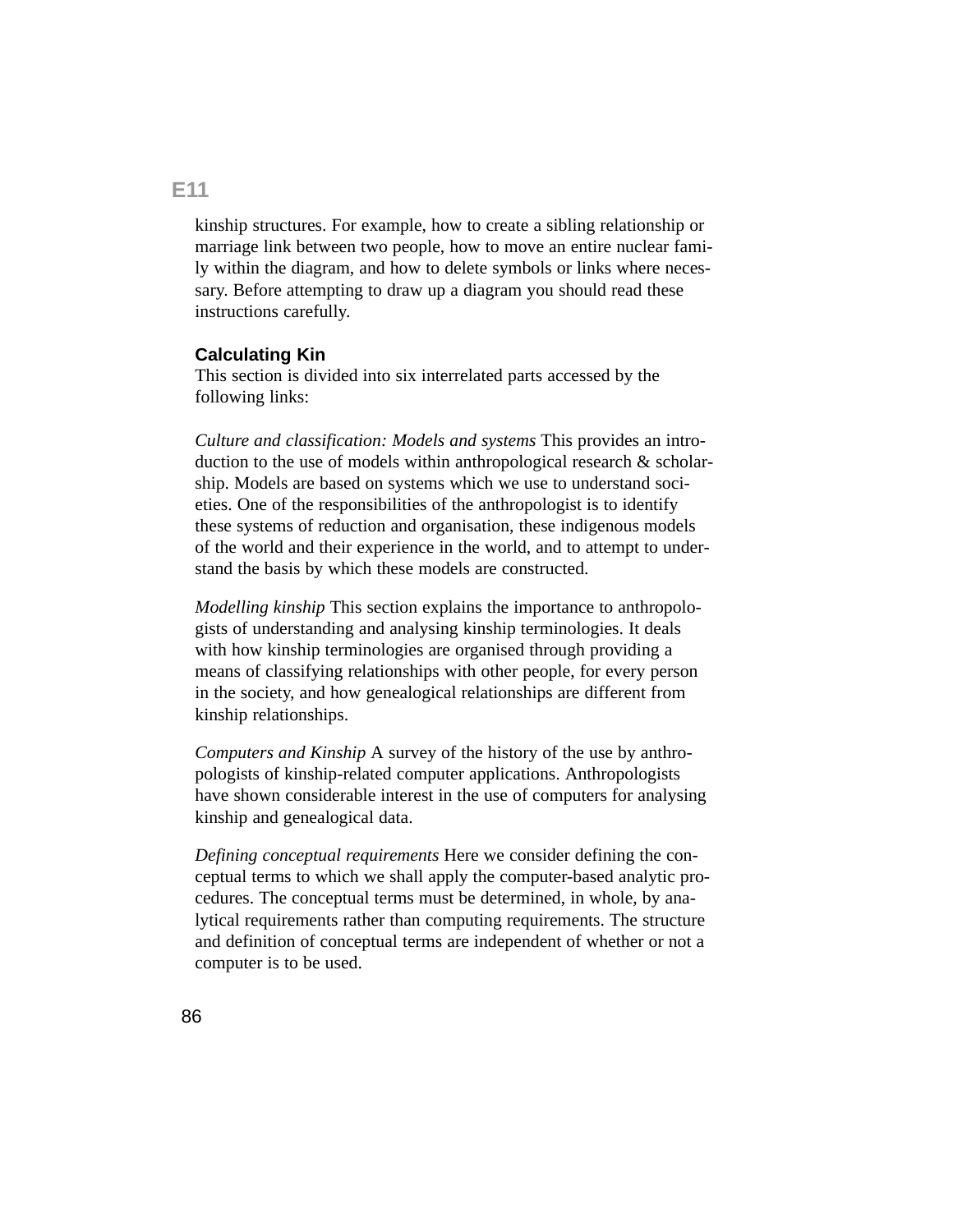*Specifications: modelling kinship terminologies* Using English Kinship Terminology (EKT) as the example it illustrates how to analyse a terminology. For a terminology to be useful there must be a systematic way to assign kinship names to individuals, e.g. match up genealogical positions to kinship terms.

*Programming our terminologies* Prolog is a good computer programming language for dealing with complex structural systems such as that presented by kinship. The instructions for the 'Kinship in Prolog' part are located above it, again on its page. It is recommended that users of this latter interactive part first read Fischer's paper 'Computer Representations of Anthropological Knowledge' as an introductory passage, which can be accessed through the link 'paper' located just above the engine itself.

#### **Other sites of interest:**

*Tutorial on Kinship Terminology* (Brian Schwimmer) (An excellent online interactive tutorial session, introducing the basics of kinship study [especially good for complete beginners.]) at: http://www.umanitoba.ca/faculties/arts/anthropology/kintitle.html

*Yanomamo Interactive Web Version* (Contains much information which is useful for thinking about the construction of kin diagrams) at: http://www.anth.ucsb.edu/projects/axfight/prep.html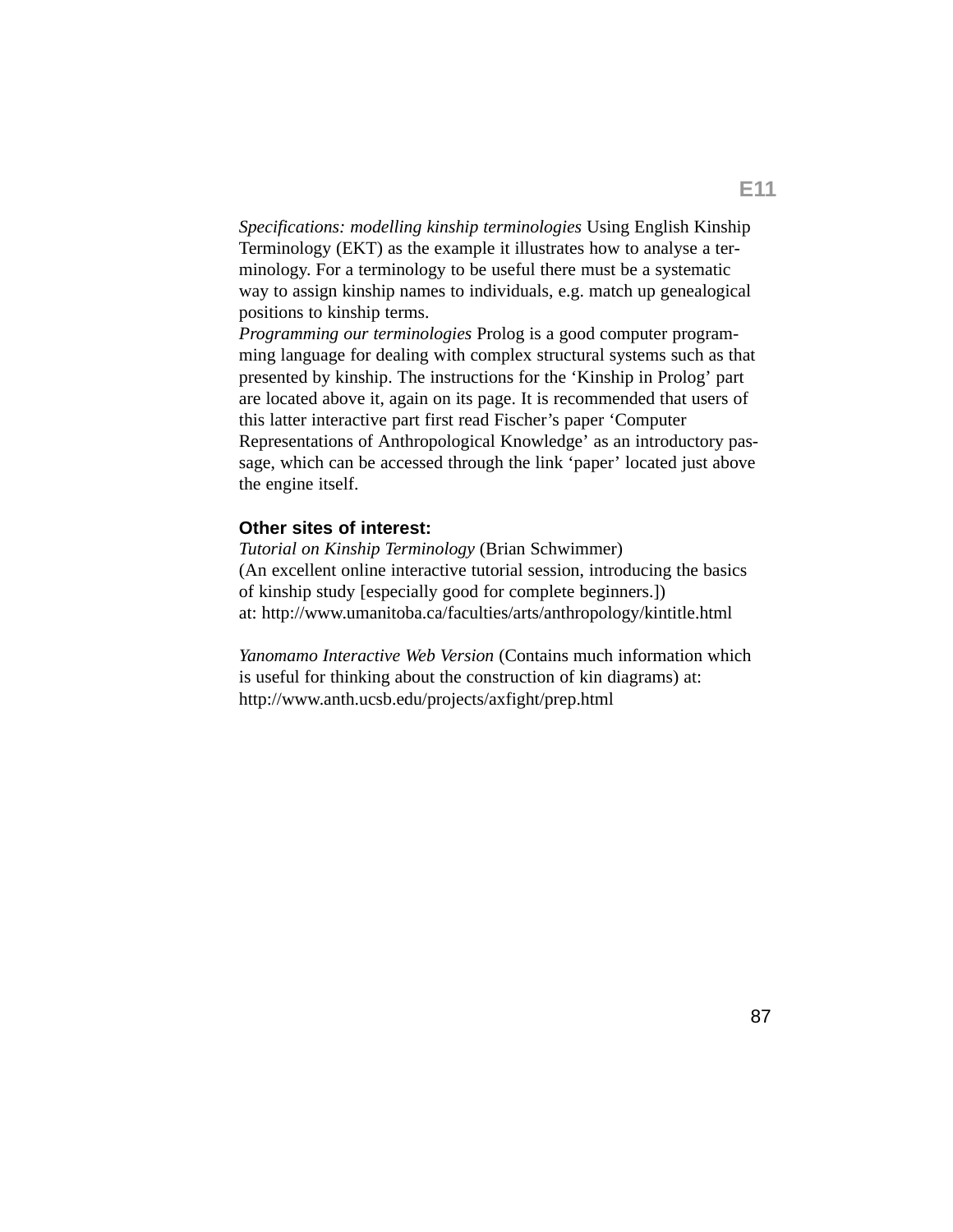# **E12**

# **Element 12 Computer-based Simulation Modelling for Anthropologists**

#### **Introduction:**

This element comprises a number of different sections relevant to the use and study of simulation and knowledge representation in anthropological research. Simulation is a kind of modelling which is useful for a wide range of problems and situations. It has applications to both quantitative and qualitative problems with either very good data, or very little data. It has important implications for disciplines such as social anthropology which are basically non-experimental, providing a means of exploring problems which could never be observed to order. Simulation can be an important tool for the social researcher aware of its limitations.

#### **Themes:**

Representation Methodology Using models Simulation Authority

#### **Reading and Using the element:**

The way you read the element will be determined by personal choice and by the specific needs of the reader. For example:

Each link except for 'Examples' is based on Michael Fischer's chapter on Computer-based Simulation and Modelling. These could be read as an introduction to the issues and theories surrounding simulations & modelling. This provides a comprehensive overview of the meaning and use of simulation in anthropology, and is well referenced throughout the text. Thus suggesting further reading, as well as providing ideas for essays or seminar discussions.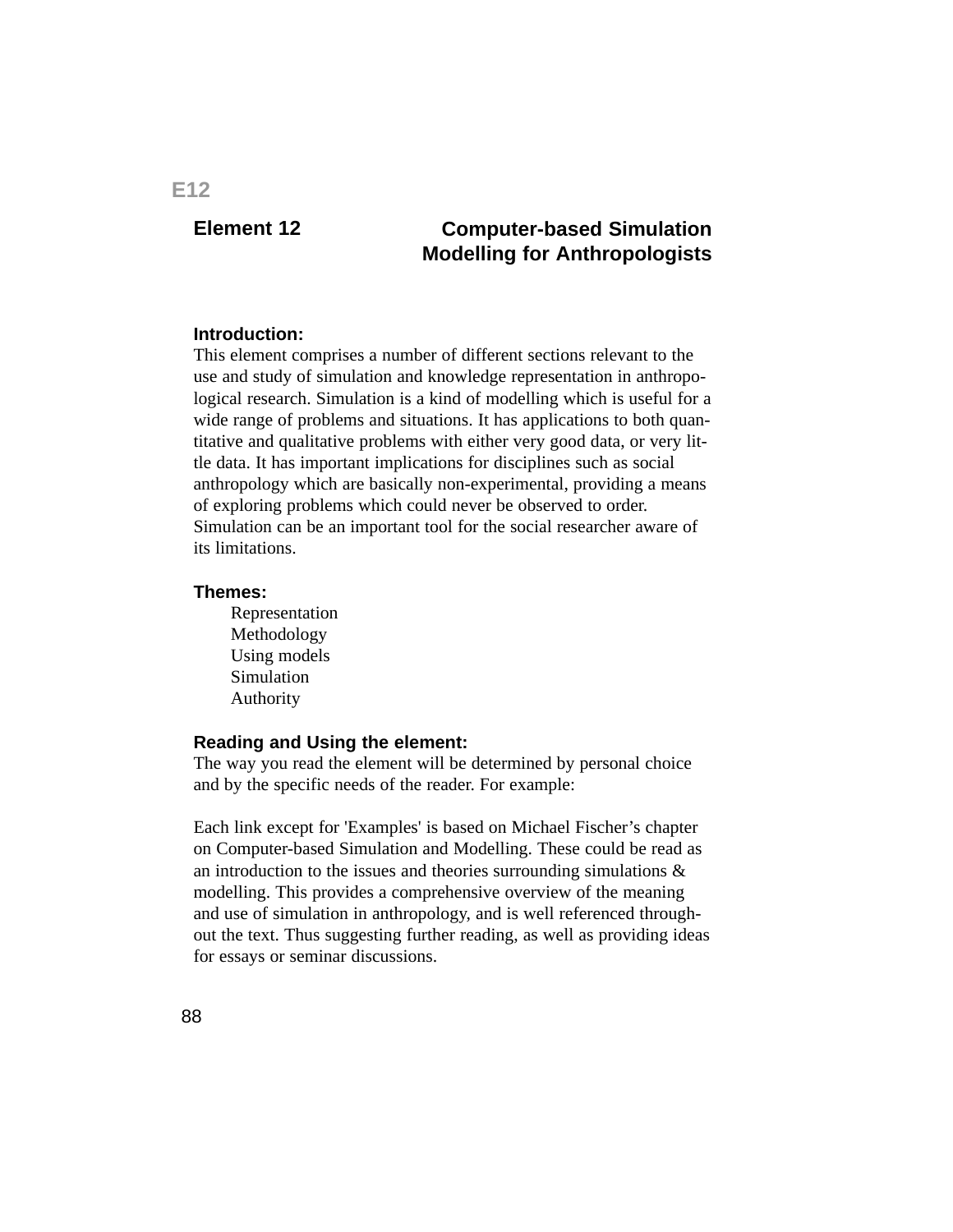Alternatively if the reader is already familiar with these issues and wants to view an example of a simulation then you could go directly to the 'Examples' link to view for example: A description of a simulation this provides the background to a simulation and is a simulation model which attempts to describe the particular agricultural land allocation for the production of sweet potatoes among the Kapauku of W. Irian as described by L. Pospisil in *Kapauku Economy* in 1956; similarly A simulation of foraging and movement by the !Kung (based on R. Lees paper) provides an example and opportunity to see how a simulation works. Other examples include two interactive simulations - the 'divining dice' and 'Mambila spider divination'. Users are able to try their own hand at Venda and Mambila divination systems, and thereby gain a feel for the processes involved in the formulation of oracular interpretations.

#### **Essays/seminars/discussion:**

What purpose do models serve for anthropological analysis? In your discussion include at least three examples of models.

Evaluate simulation as a means or aid for anthropological research. What is a simulation attempting to represent? What are its strengths and weaknesses?

What is the expertise that is represented by an 'expert system'? How do expert systems relate to the anthropologist's conception of knowledge and expertise?

Discourse analysis - What can the study of divination dialogues tell us about indigenous power relations and issues concerning the 'control' of meaning?

Ethnomethodology - What models of knowledge do the actors themselves bring to the experience of divination?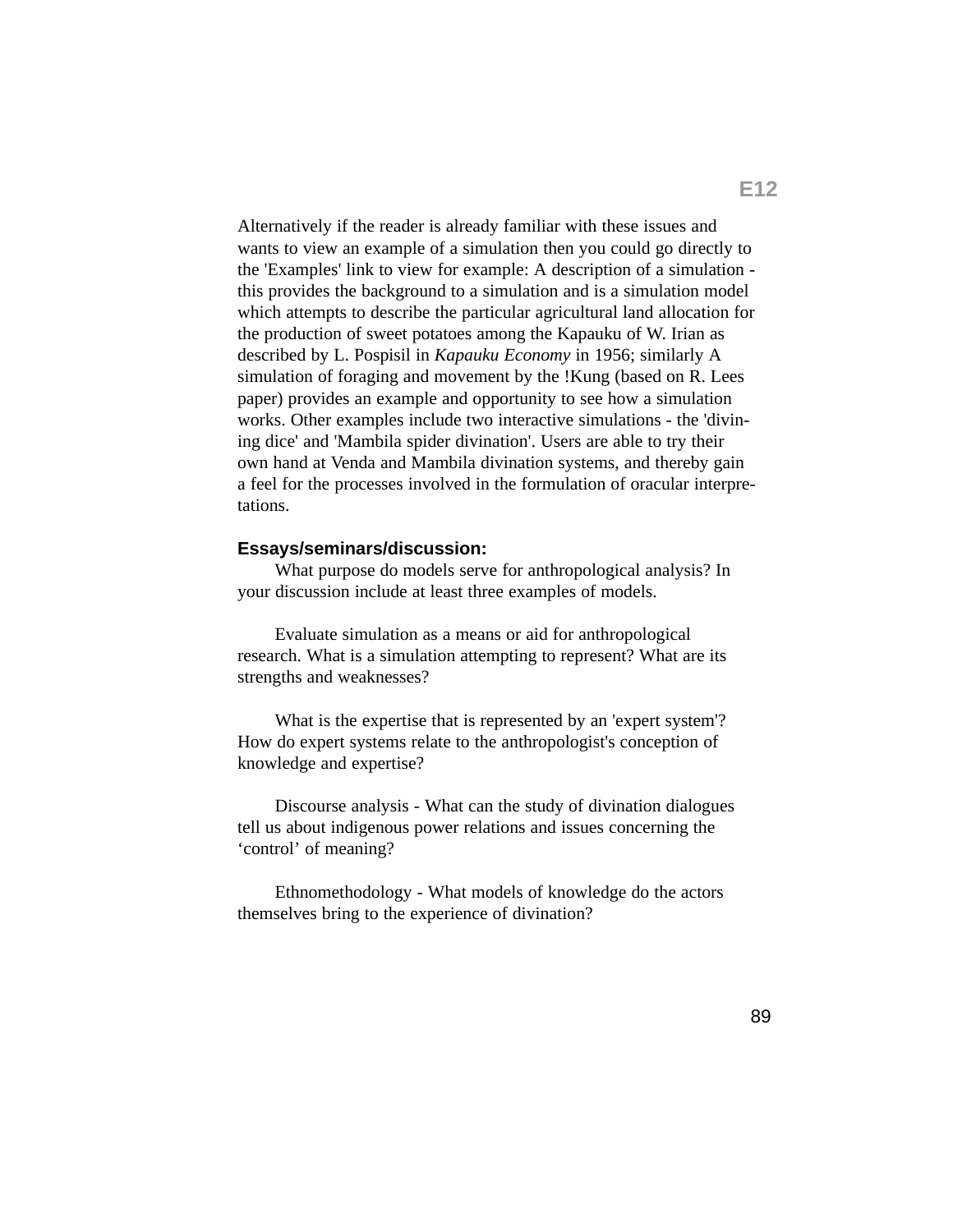# **E13**

# **Element 13 A day in the Life ... Somié Village, Province de l'Adamaoua, Cameroon (April, 1999)**

#### **Introduction:**

This element comprises a series of video clips of Somié village, Cameroon, taken by the ethnographer David Zeitlyn at approximately one hour intervals, throughout a twelve-hour period. The clips were shot in three locations - a residential setting, the village square, and a cross-roads near a dispensary. This element is primarily visual although it also includes reflections from the ethnographer on the use and techniques employed in the filming, as well as several exercises for students to aid their learning of anthropological methods through visual representations. This element could well be used in conjunction with the other elements on the Mambila (**Elements 6,7,8,9**).

This element can be used in a number of ways to enrich our learning and understanding of anthropology:

As exam preparation To gain increased awareness of the process of ethnographic research As a tool in comparative studies To study & learn about anthropological field methods To experience cultures in a more direct way through visual material & ethnographic accounts

#### **Themes:**

Representation Methodology Visual anthropology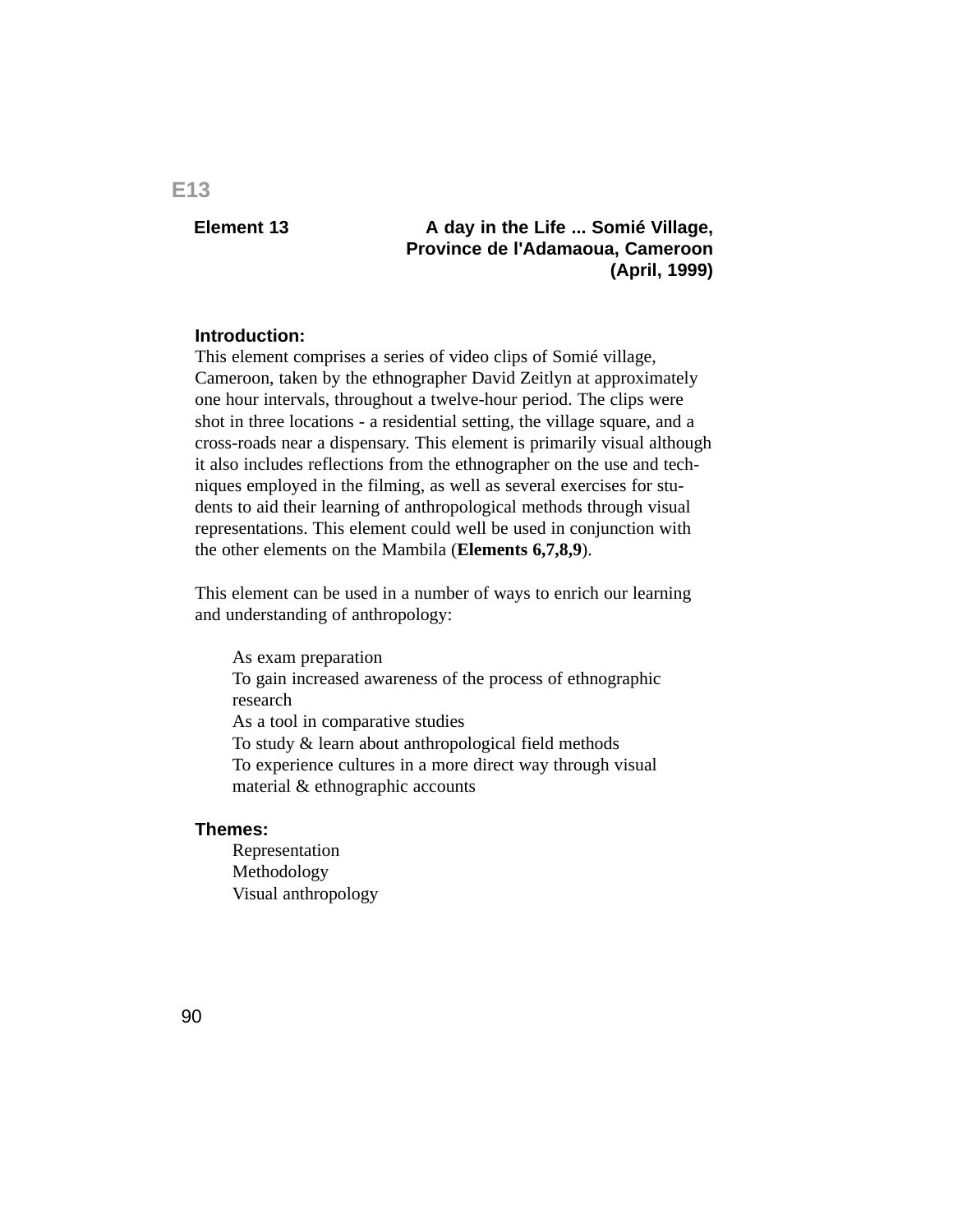#### **Reading & using the element:**

The data in this element is presented in two ways:

*Short texts* which provide a context to the research and to the village. Text is both above and below the table containing links to the movie clips. The section entitled 'Exercises for students' could form the basis of learning with this element as it provides detailed exercises which cover the main issues and themes pertaining to the element.

*Visual material* each movie clip can be viewed by clicking on the selected link within the table. When a link has been activated a small movie screen will appear and the video may be viewed by clicking on the 'play' button which is located on the left hand side of the tool bar below each movie screen. Also on this page there are a number of links to the other video clips (the links shown as hours) as well as the option of returning to the main page 'A day in the life..."

#### **Essays/Issues:**

There are a number of issues relating to the topics under 'Themes' above. These are best represented within the *Exercises for Students* section which could be used as the basis for essay topics as well as seminar discussions.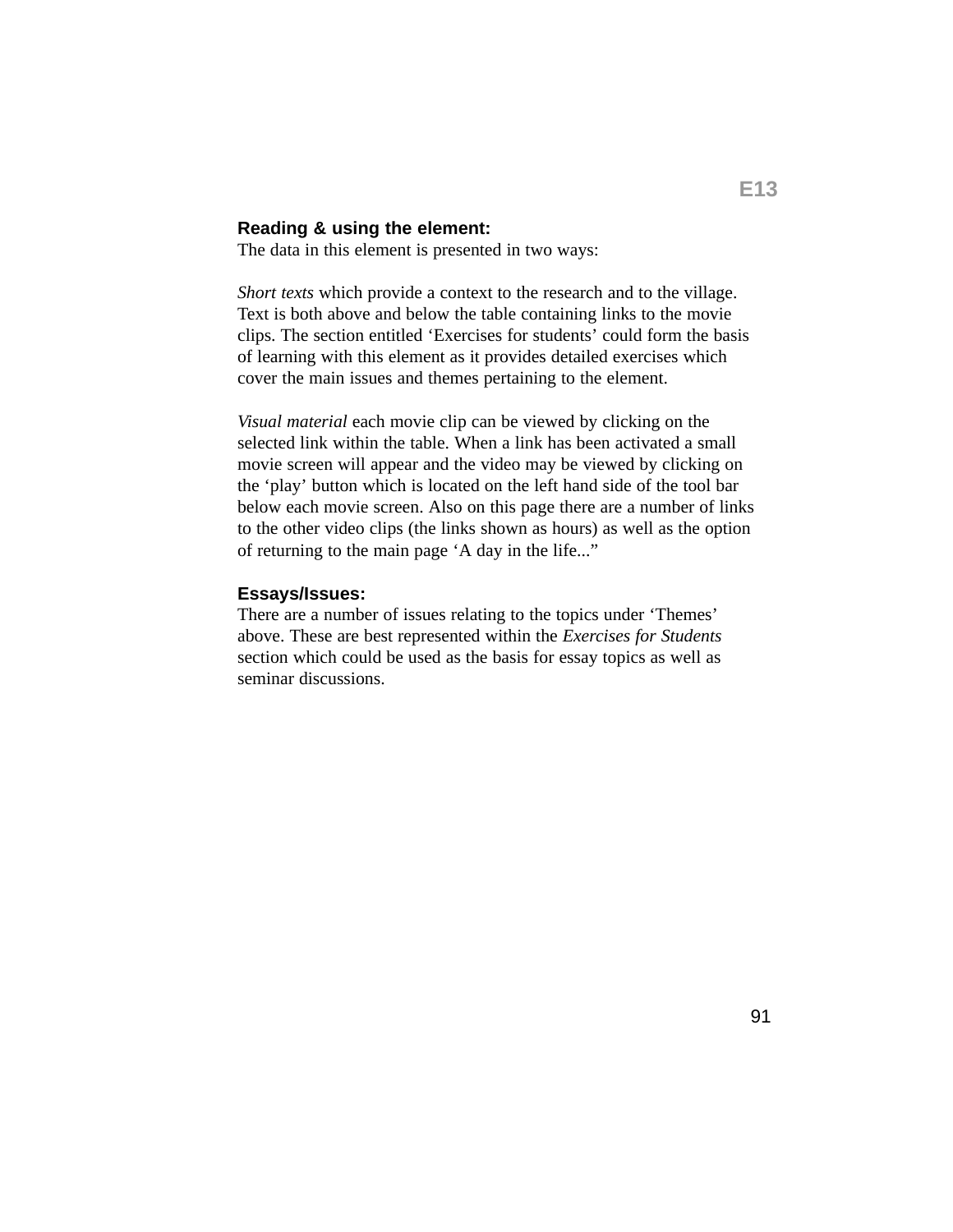**E14**

# **Element 14 Forty-five years in two Turkish Villages, 1949-1994**

#### **Introduction:**

This element can be used in a number of ways to enrich our learning and understanding of anthropology:

To plan an essay or seminar presentation As exam preparation To gain increased awareness of the process of ethnographic research To study & learn about anthropological field methods To experience cultures in a more direct way through visual material & ethnographic accounts

This element comprises data collected by Prof. Paul Stirling during his ethnographic research in two Turkish villages between 1949 and 1994. It is rare for an anthropologist to provide a more-or-less complete record of their field research. This element therefore is most valuable as a teaching and learning resource as it provides an example of how ethnographic research can be presented to encourage greater transparency and depth rather than presenting fragments of data from which the student must theorise. This element includes field notes, photographic images, articles, unpublished papers, Stirling's book *Turkish Village* as well as his Ph.D thesis.

#### **Themes:**

European anthropology Field methods Methodology Peasant societies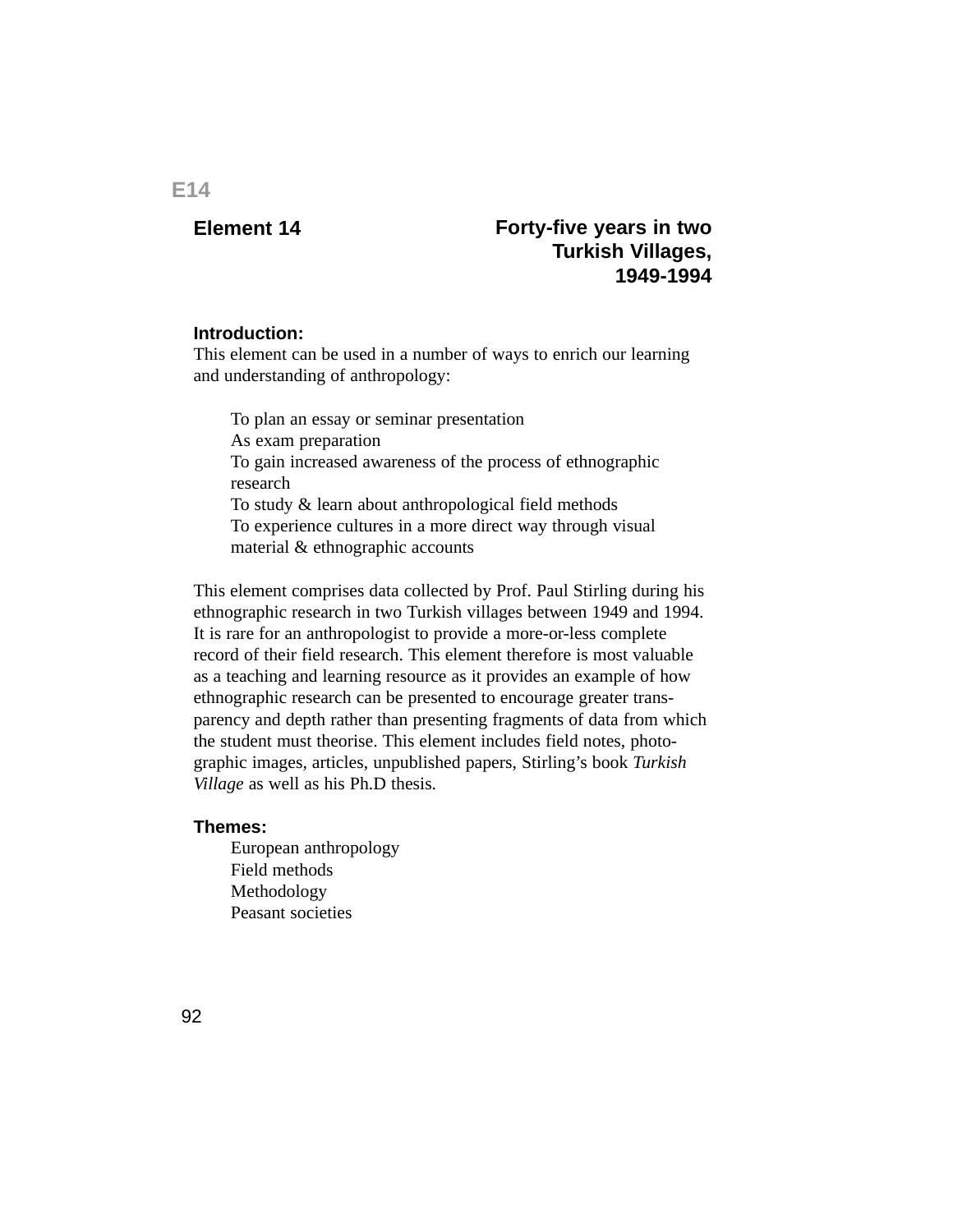#### **Reading and Using the element:**

There are several ways of reading this element depending on personal choice and the student's specific requirements. It is advised to begin with the 'Background' information which provides a context to the material presented here. Other sections to access, depending on your reasons for reading the selected materials include:

*Field notes* Two sets of field notes are accessible based on Stirling's research in the 1950's and the 1970's. It would be interesting to compare the 2 sets to gain an idea of the progression of his field work. They are also useful when reading his papers and published articles which will have been based upon these initial field records.

*Photographic data* Around one hundred pictures taken in the 1950's and a further hundred pictures taken in the later period of study are presented here. Students can view these in conjunction with the field notes to gain a greater understanding of both the changes within the societies under study as well as how this data contributes to a broader perspective and understanding of the society.

*Turkish Village* Stirling's book published in 1965. Any student interested in research in Turkey will find this invaluable as an ethnographic resource.

#### **Essays/Seminars/Discussions:**

What is the place of field notes in the anthropological enterprise? (Why have some ethnographers in recent years included field notes in their monographs? Is there a qualitative difference between the type of ethnographic information contained in field note data and that contained in published accounts? What is the relationship between field notes and finished monographs?)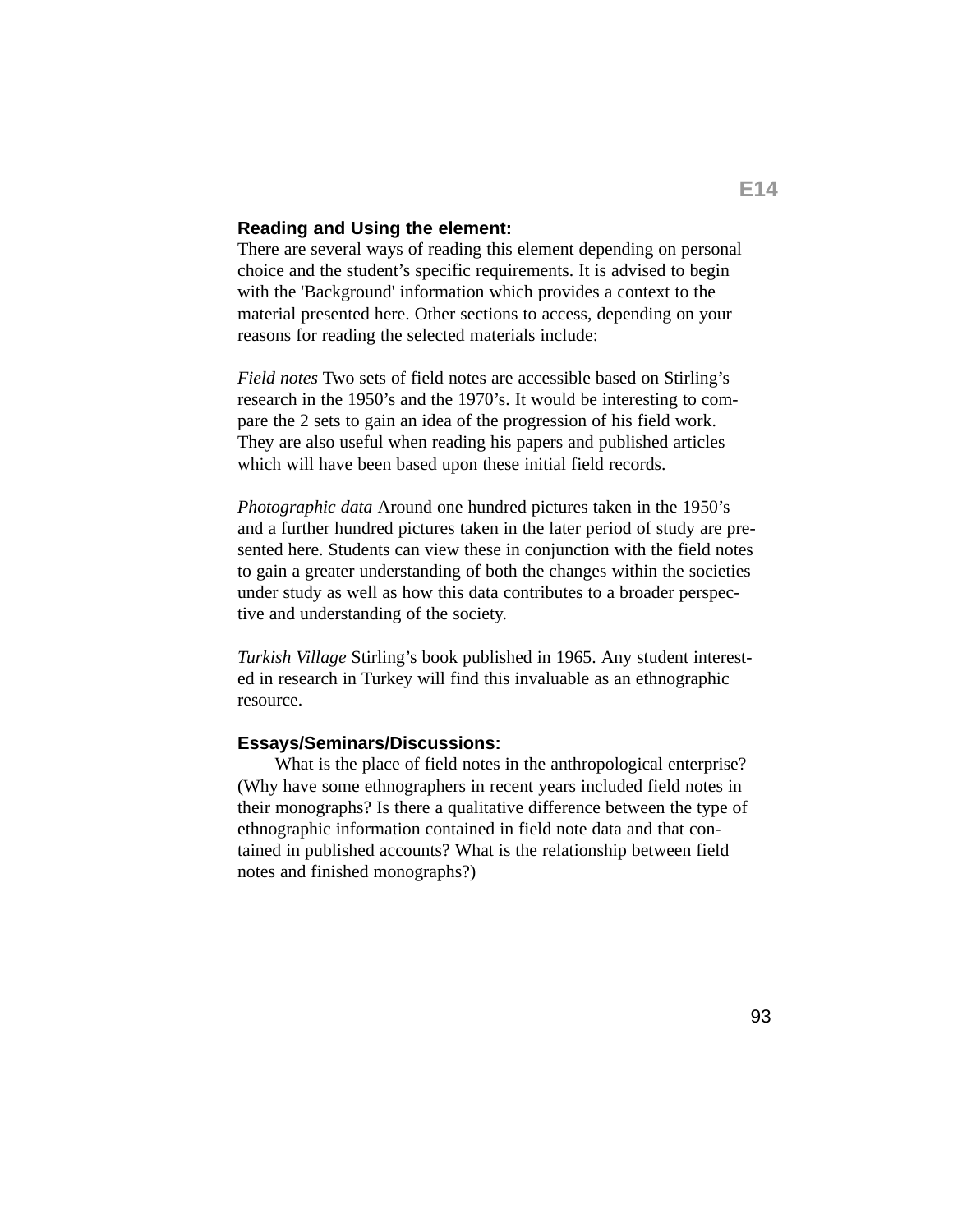# **E14**

What are peasants today? Are the classical models of 'peasant society and peasant economy adequate tools of analysis today? Have modern lifestyles made it impossible to make a clear distinction between 'urban' and 'rural' society?

What use is pictorial data for understanding social phenomena? Can they be used as 'stand alone' evidence or do they need to be contextualised?

#### **Web sites:**

http://lucy.ukc.ac.uk/Stirling/MA/ http://sapir.ukc.ac.uk/SLyon/ http://lucy.ukc.ac.uk/index.html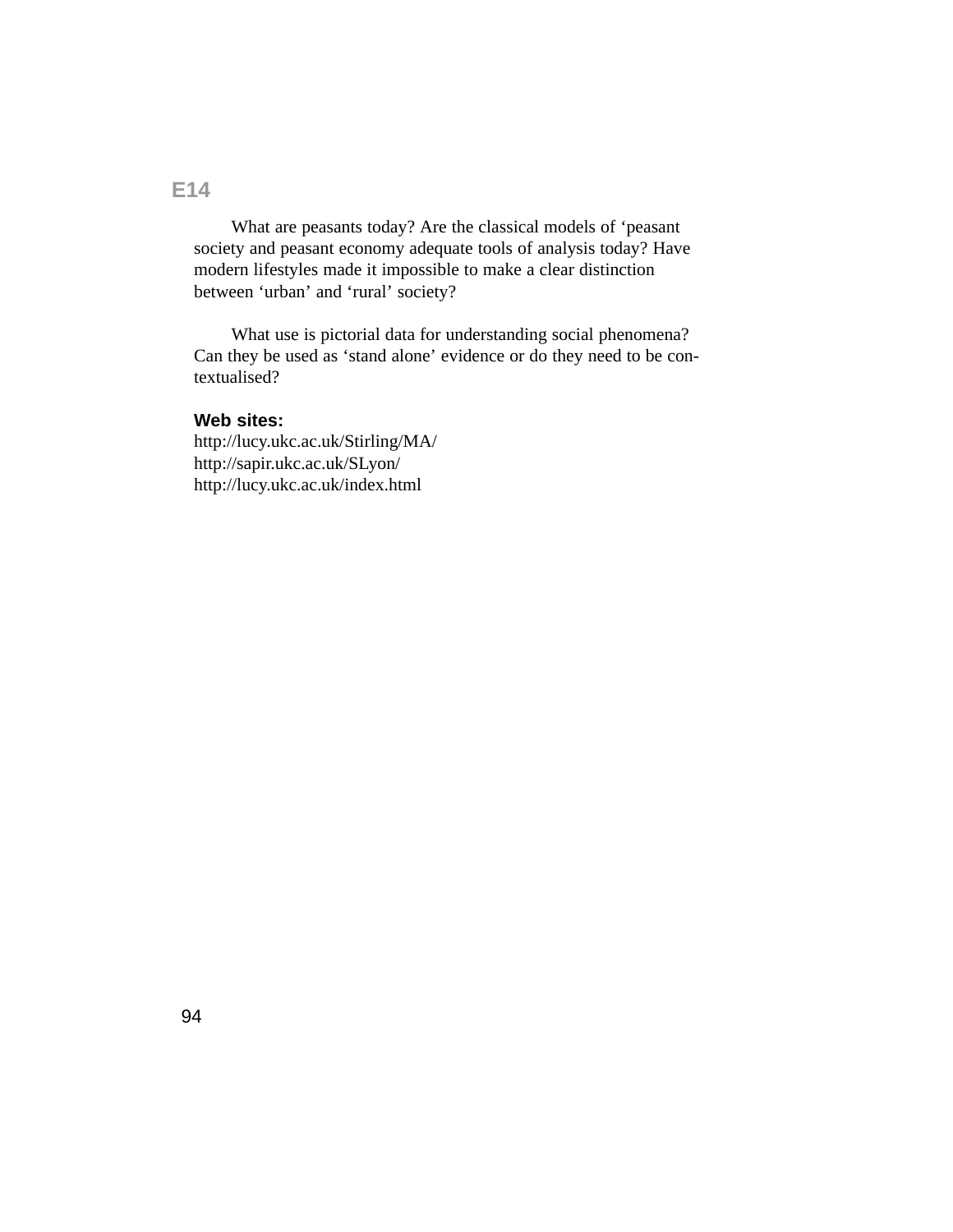# **Element 15 The Powell-Cotton Museum at Quex Park**

#### **Introduction:**

This element is both a display and an account of the Quex House museum established by Major Powell-Cotton, originally to display to the public his collection of hunted wildlife which had been obtained on his expeditions to Africa and the Indian sub-continent. As technologies such as television have come into being, ideas about the presentation of natural history have changed. It is with this in mind that the authors of this presentation have viewed Quex Park as a 'museum of a museum'. This emphasis therefore provides value not only in informing us about the wildlife and people of Africa but also more significantly, about the culture of those who established the museum and those who would have visited in the past. The Powell-Cotton Museum represents an ethnological and natural science interpretation from another era. It shows not only images of Africa, but by its presentation and visual content is representative of a specific perspective from our own culture. There are several sections to the element containing archive film material, photographic presentations, as well as contemporary perspectives on the museum, its collections and owner via a video interview and commentary by the present assistant curator.

#### **Themes:**

Visual anthropology Material culture Ethnographic museumology Visual anthropology methodology Archival Research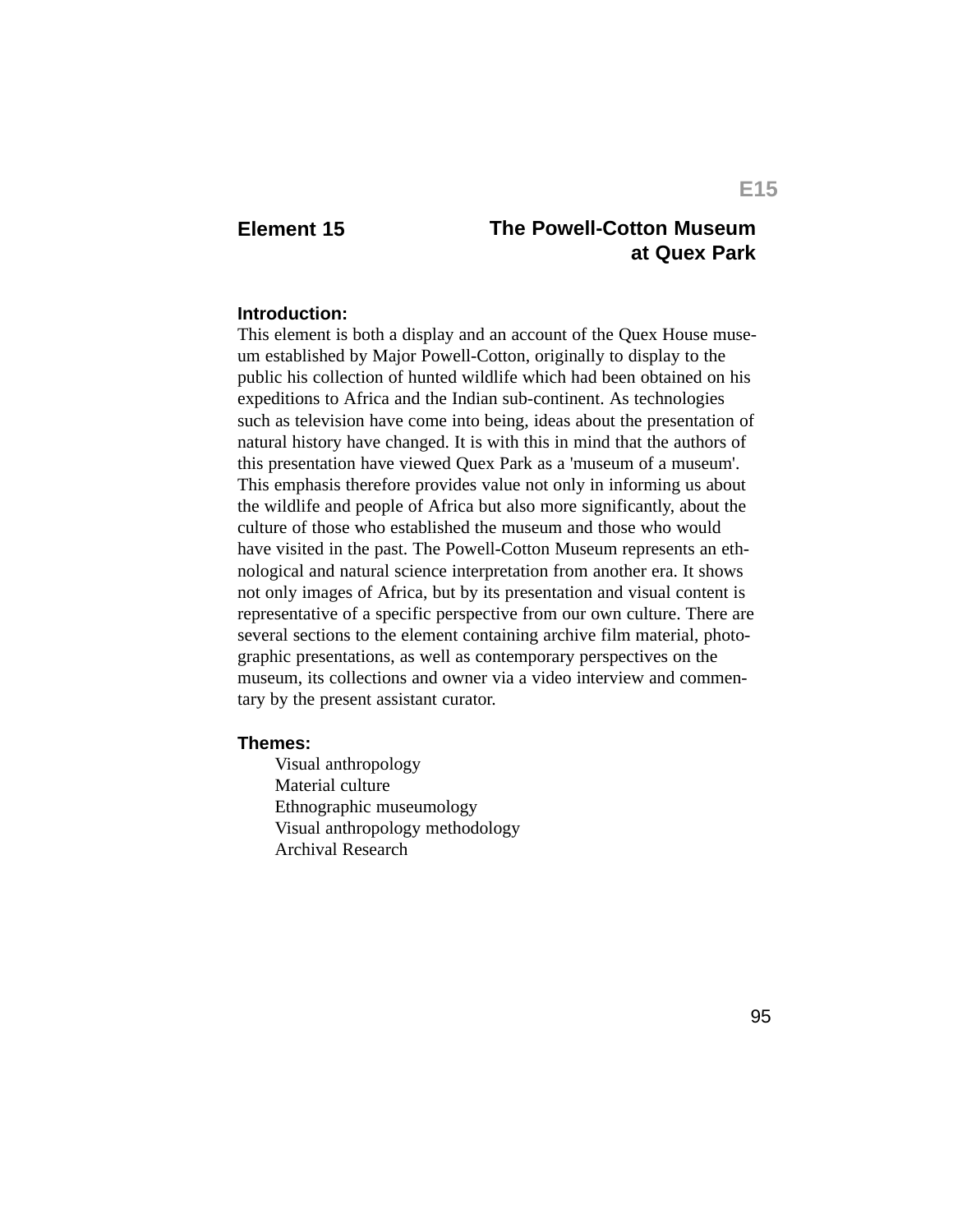#### **Reading and using the element:**

How you navigate this element depends on personal choice and on the specific requirements for viewing the element. There are ten parts to the element containing a variety of material, from photographic and movie images to recorded interviews and short texts explaining the material.

*Suggestions:* Begin with the 'Introduction' link to get an idea of the project and the history of the Powell-Cotton museum. The four links on the right hand side of the main element page provide a contemporary context and perspective for the viewer. It is a good idea to view these links in conjunction with the more visual aspects of the presentation.

#### **Essay and seminar discussion topics:**

A number of (inter-related) topics can be examined in relation to the materials contained in this element. Although by no means exhaustive, the following list contains some issues which may be worth exploring:

How may anthropological knowledge be constructed from the examination of museum collections? (Why do different museums display such collections in different ways)?

What can artifacts tell us about the societies from which they derive? Can an examination of such objects tell us anything about mankind as a whole?

How have anthropological attitudes towards the study of material culture changed since the nineteenth century? What factors account for this change? Will such studies continue to have relevance for the discipline in the future?

It is suggested to read this element in conjunction with **Element 1** of the ERA project.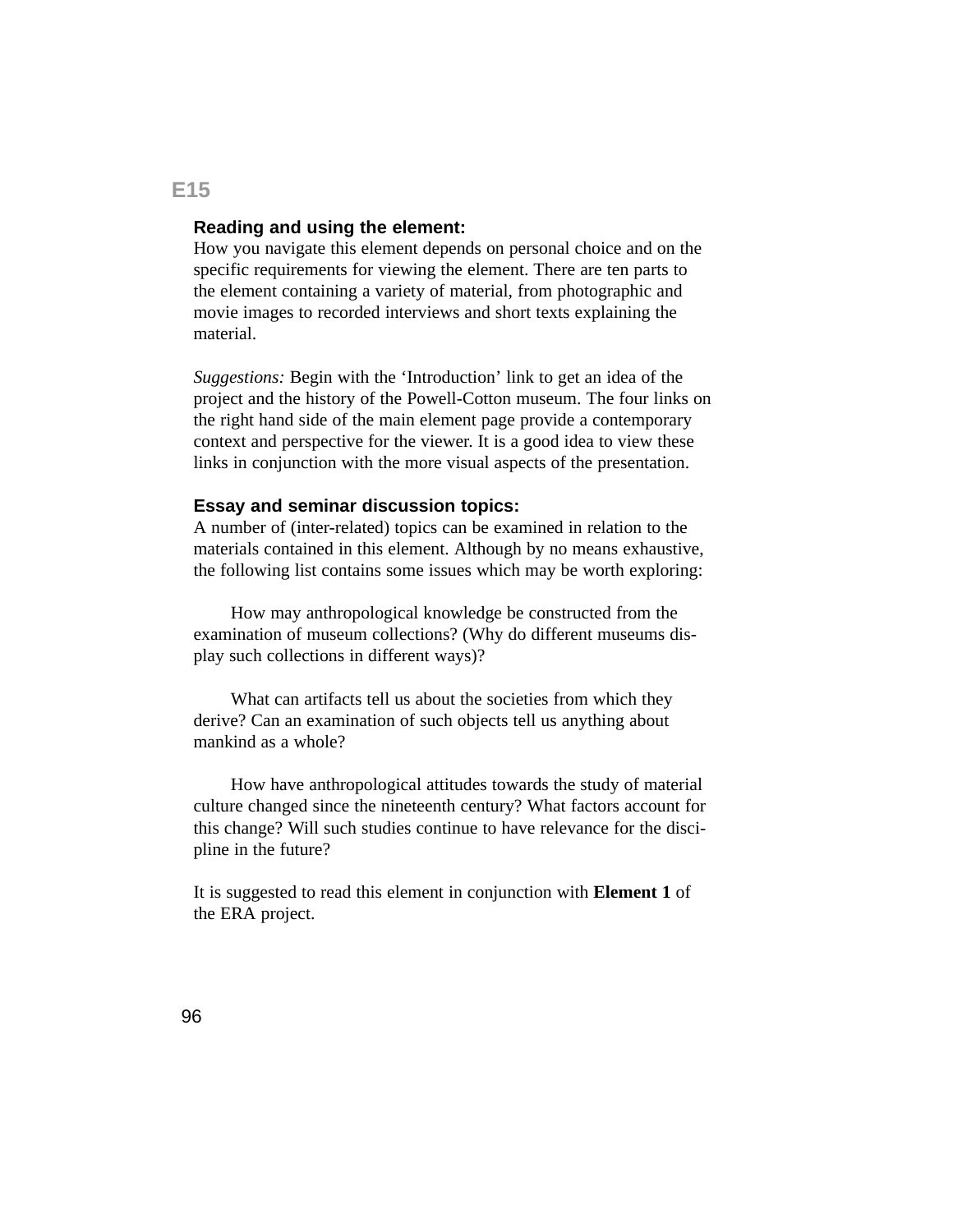## **Web sites:**

Students interested in issues pertaining to museum ethnography may wish to visit the following (related) web sites:

Links to the web sites of all the museums at the University of Oxford at: http://www.ox.ac.uk/museums.html

The Peabody Museum of Archaeology and Ethnology, The University of Harvard at: http://www.peabody.harvard.edu/

The Hunterian Museum University of Glasgow at: http://www.gla.ac.uk/Museum/

SCRAN (resource base of Scottish material culture and human history) at: http://www.scran.ac.uk/

University of Cambridge Museum of Archaeology & Anthropology at: http://cumaa.archanth.cam.ac.uk/museum.html